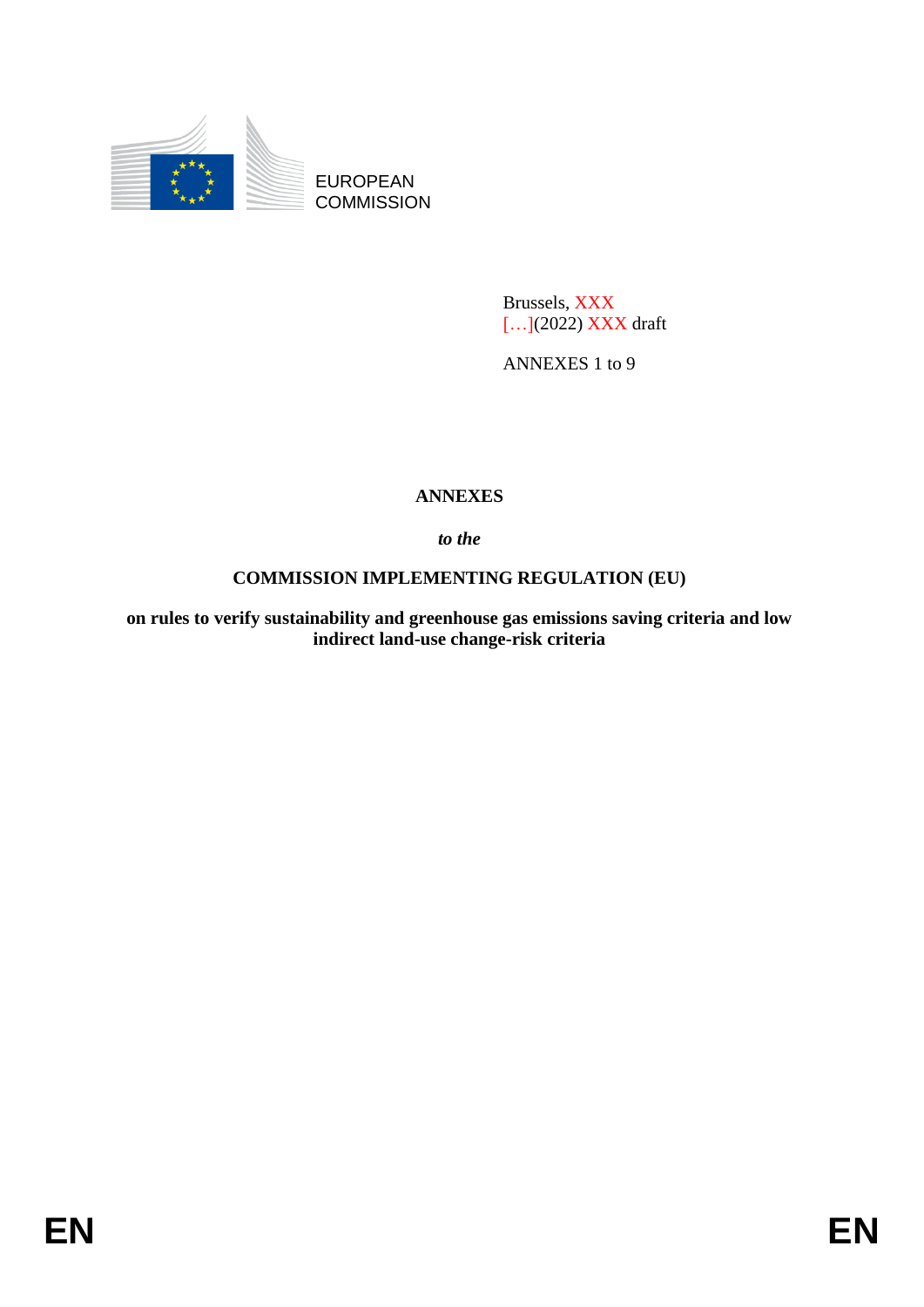#### ANNEX I

### **DATA TO BE TRANSMITTED THROUGH THE WHOLE SUPPLY CHAIN AND TRANSACTION DATA**

1. Data to be transmitted through the whole supply chain

- (a) name of the voluntary or national scheme;
- (b) proof of sustainability number;
- (c) sustainability and GHG emission savings characteristics, including:
- (i) statement on whether the raw material or fuel complies with the criteria set out in Article 29(2) to (7) of Directive (EU) 2018/2001;
- (ii) GHG emission data calculated according to the methodology set out in Annexes V and VI to Directive (EU) 2018/2011 or Delegated Regulation (EU) 2019/807;
- (iii) description of when the installation started operation (for fuels only);
- (d) name of raw material or name of raw material that the fuel is produced from;
- (e) waste or animal by-product permit number (if applicable);
- (f) fuel type (for fuels only);
- (g) country of origin of raw material;
- (h) country of fuel production;
- (i) statement on whether the raw material or fuel complies with the criteria set out for low indirect land-use change-risk biofuels;
- (j) information on whether support has been provided for the production of that consignment, and if so, the type of support scheme.
- 2. Transaction data
- (a) supplier company name and address;
- (b) buyer company name and address;
- (c) date of (physical) loading;
- (d) place of (physical) loading or logistical facility or distribution infrastructure entry point;
- (e) place of (physical) delivery or logistical facility or distribution infrastructure exit point;
- (f) volume: For fuels, the energy quantity of the fuel must also be included. For the calculation of the energy quantity, conversion factors in Annex III to Directive (EU) 2018/2001 must be used.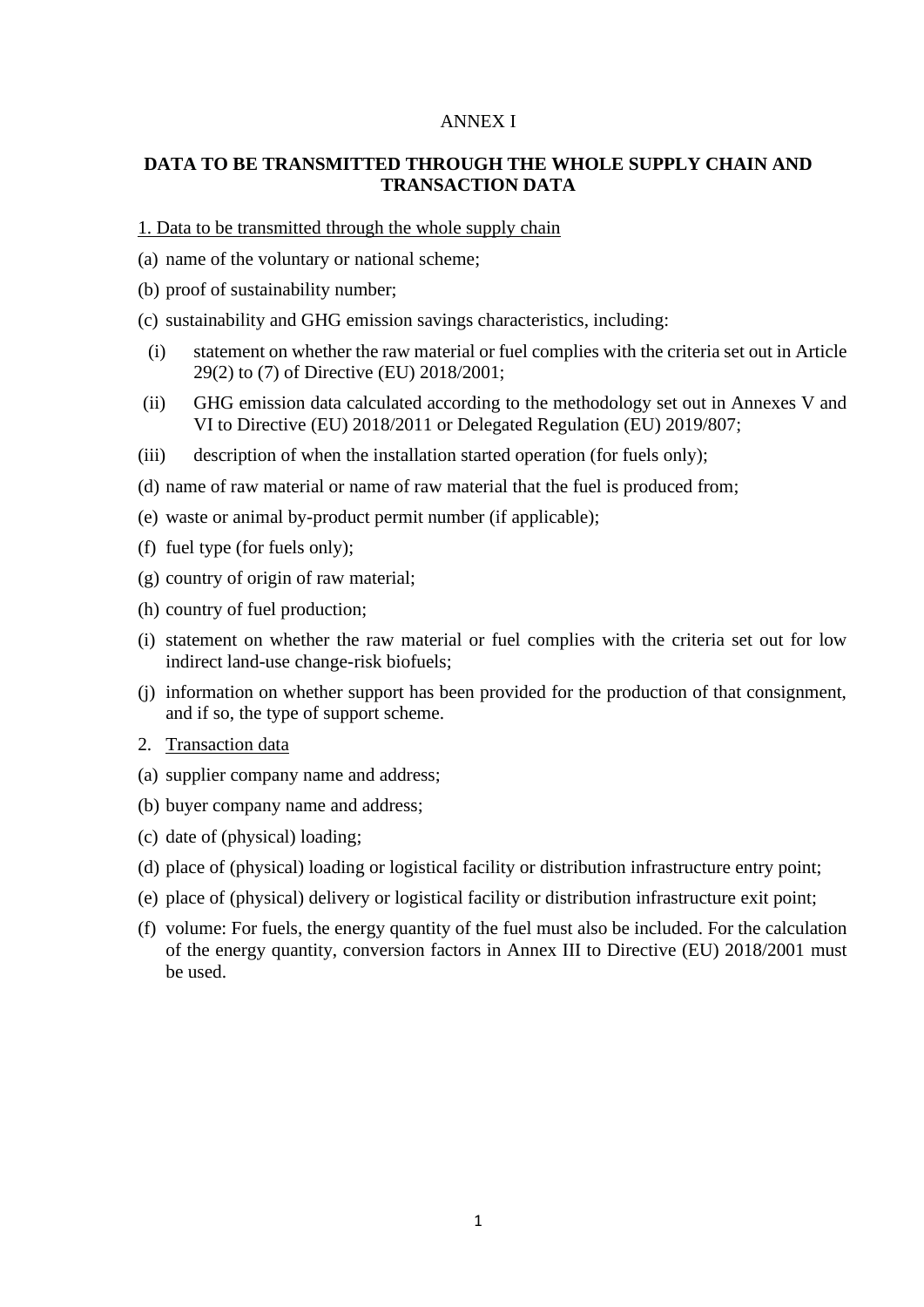### ANNEX II

## **MINIMUM CONTENT OF AUDIT REPORTS, SUMMARY AUDIT REPORTS OR CERTIFICATES**

### A. Minimum content of the audit report

- 1. With regard to the economic operator:
	- (a) contact details of main certified entity (company name and address, details of the designated point of contact);
	- (b) scope of certification;
	- (c) longitude and latitude coordinates (for farms and plantations certified as single entities);
	- (d) area of certification (for first gathering points, or individually certified farms and plantations);
	- (e) estimated amount of sustainable material that could be harvested annually (for agricultural and forestry supply chains);
	- (f) estimated amount of sustainable material that could be collected annually (for waste and residue collection points);
	- (g) list of sites under the scope of certification (name and address);
	- (h) input/output materials (physically) handled by the certified sites classifications must be in conformity with the requirements set out in Annex IX to Directive (EU) 2018/2001;
	- (i) estimated amount of sustainable input material used annually (producers of the final product only);
	- (j) estimated amount of sustainable final product that could be produced annually (producers of the final product only).
- 2. With regard to the certification body:
	- (a) contact details (name and address) and logo;
	- (b) composition of the audit team ;
	- (c) accrediting body and scope and date of accreditation.
- 3. With regard to the audit process:
	- (a) date of audit;
	- (b) audit itinerary and duration (split by duration spent on-site and remotely where relevant) ;
	- (c) scheme standards audited/certified (including version number);
	- (d) sites audited;
	- (e) audit method (risk assessment and sampling basis, stakeholder consultation);
	- (f) certification of other voluntary schemes or standards;
	- (g) GHG data type (default, NUTS2 or actual values including information on the application of GHG emission savings factors).
- 4. With regard to the audit results:
	- (a) place and date of issuance;
	- (b) list of non-conformities identified.

### B. Minimum content of the summary audit report or certificate

1. With regard to the economic operator: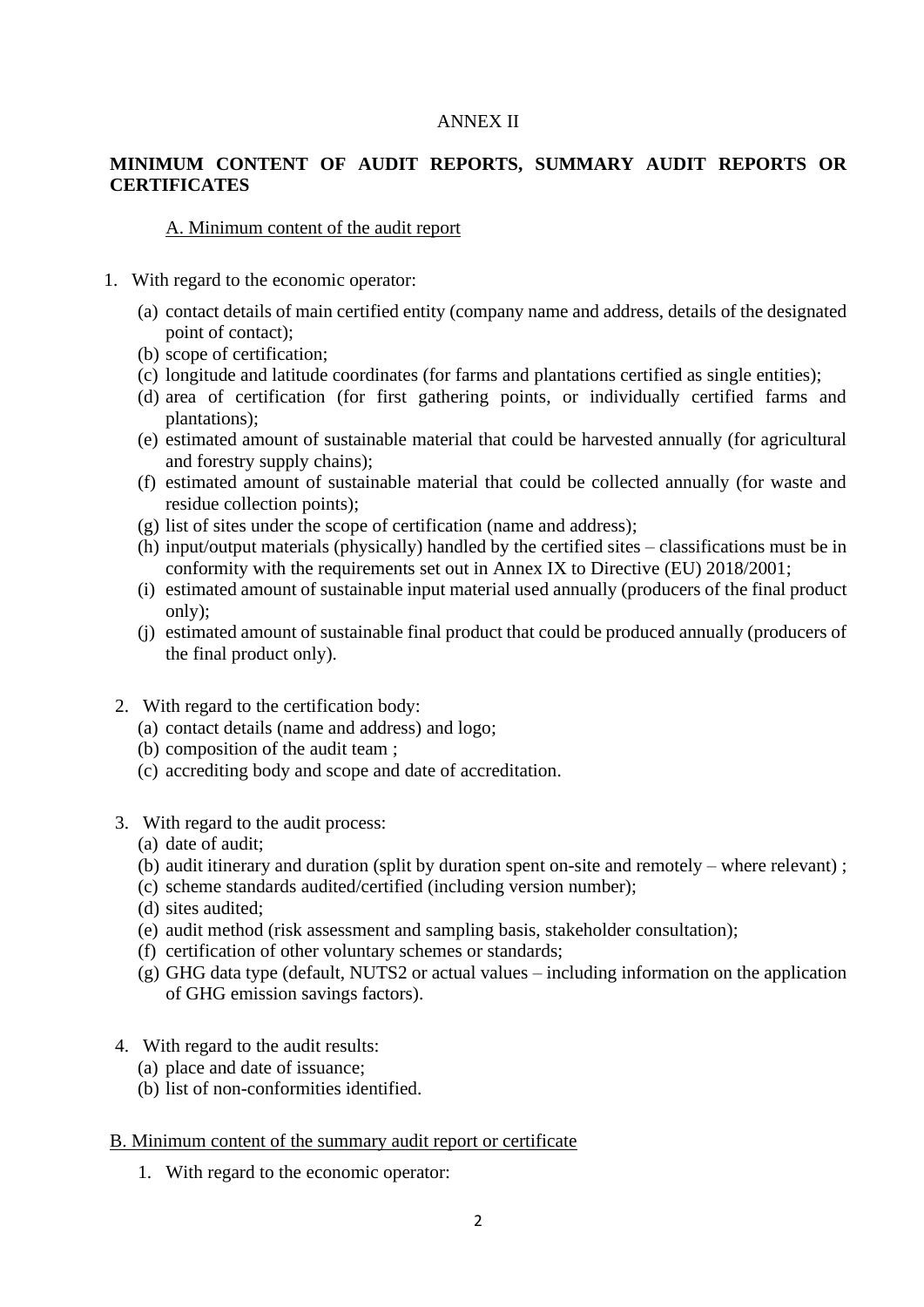- (a) contact details of main certified entity (company name and address, details of the designated point of contact);
- (b) scope of certification;
- (c) longitude and latitude coordinates (for farms and plantations certified as single entities);
- (d) optional for first gathering points, points of origin, traders with storage: list of sites under the scope of certification (name and address);
- (e) input/output materials (physically) handled by the certified sites classifications must be in conformity with the requirements set out in Annex IX to Directive (EU) 2018/2001 (for traders with/without storage, the type of material traded).
- 2. With regard to the certification body: contact details (name and address) and logo
- 3. With regard to the audit process:
- (a) date of audit;
- (b) scheme standards audited/certified (including version number);
- (c) sites audited;
- (d) GHG data type (default, NUTS2 or actual values including information on the application of GHG emission savings factors).
- 4. With regard to the audit results:
- (a) the (unique) certificate number or code;
- (b) place and date of issuance;
- (c) list of non-conformities identified;
- (d) certificate valid from/to dates (and date certified if applicable);
- (e) stamp and/or signature of issuing party.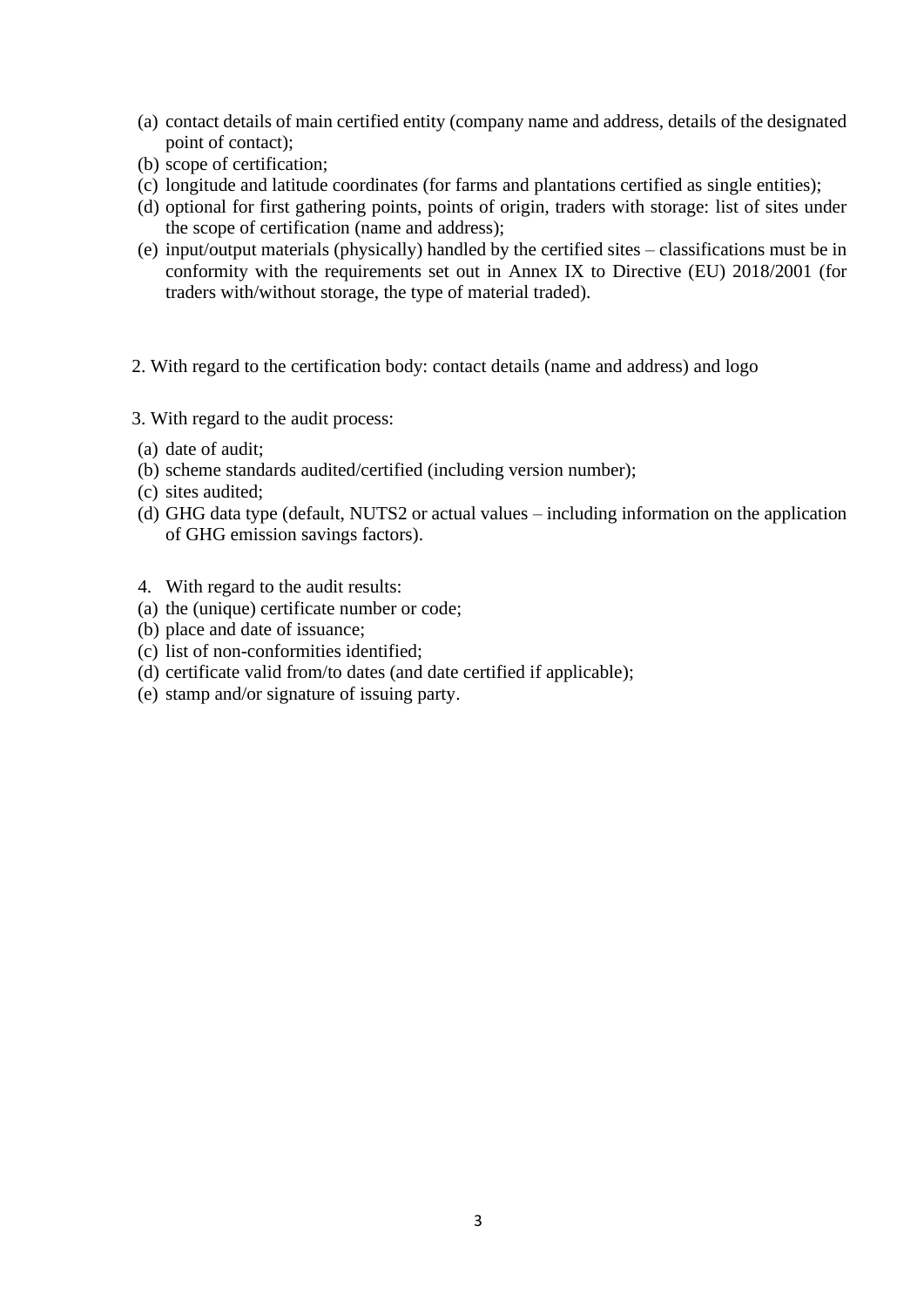### ANNEX III

### **LIST OF INFORMATION TO BE REPORTED BY VOLUNTARY SCHEMES IN THEIR ANNUAL ACTIVITY REPORTS TO THE COMMISSION**

Voluntary schemes must report the following information in their annual activity reports to the Commission:

- (a) rules on the independence, method and frequency of audits as approved by the Commission upon accreditation of the voluntary scheme and any changes to them over time to reflect Commission guidance, the modified regulatory framework, findings from internal monitoring on the auditing process of certification bodies and evolving industry best practice.
- (b) rules and procedures for identifying and dealing with non-compliance by economic operators and members of the scheme.
- (c) evidence of fulfilling the legal requirements on transparency and publication of information in line with Article 6.
- (d) stakeholder involvement, in particular on the consultation of indigenous and local communities prior to decision-making during the drafting and review of the scheme as well as during audits and the response to their contributions.
- (e) overview of the activities carried out by the voluntary scheme in cooperation with the certification bodies in order to improve the overall certification process and the qualification and independence of auditors and relevant scheme bodies.
- (f) market updates of the scheme, the amount of feedstock, biofuels, bioliquids, biomass fuels, recycled carbon fuels and renewable fuels of non-biological origin all certified, by country of origin and type, and the number of participants.
- (g) overview of the effectiveness of the implementing system put in place by the governance body of the voluntary scheme in order to track proof of conformity with the sustainability criteria that the scheme gives to its member(s). This shall cover, in particular, how the system effectively prevents fraudulent activities by ensuring timely detection, treatment and follow-up of suspected fraud and other irregularities and where appropriate, the number of cases of fraud or irregularities detected.
- (h) criteria for the recognition of certification bodies.
- (i) rules on how the internal monitoring system is conducted and the results of its periodic review, specifically on oversight of the work of certification bodies and their auditors as well as on the system of handling complaints against economic operators and certification bodies;
- (j) possibilities to facilitate or improve the promotion of best practices.
- (k) voluntary schemes certifying forest biomass must include information on the way the risk assessment required in article 29 (6) and (7) of the Directive (EU) 2018/2011 is made.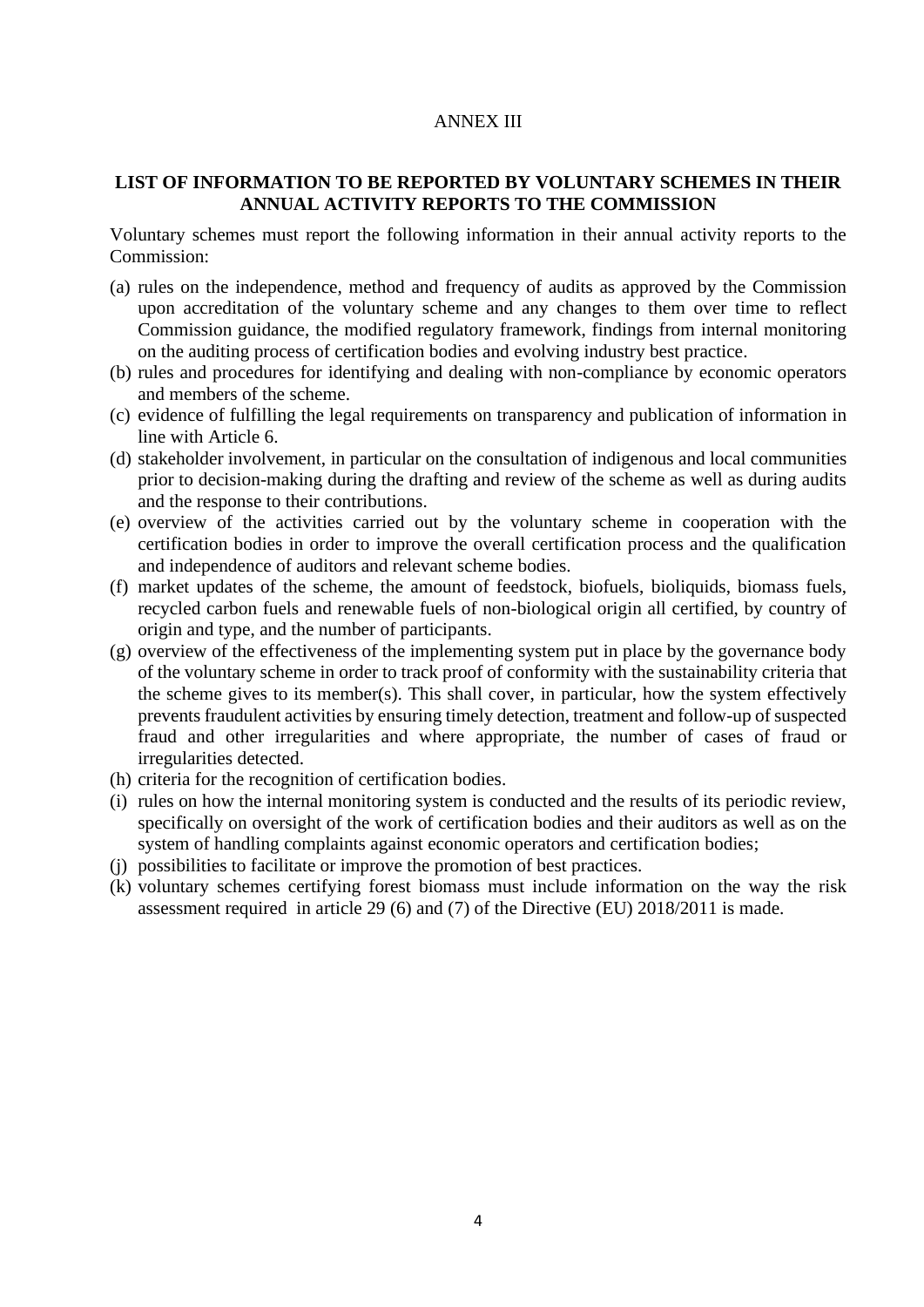### ANNEX IV

### **NON-EXHAUSTIVE LIST OF WASTE AND RESIDUES CURRENTLY COVERED BY ANNEX IX TO DIRECTIVE (EU) 2018/2001**

The substances listed in this annex shall be considered as falling under a category of raw material set out in Annex IX to Directive (EU) 2018/2001 without being explicitly mentioned. The list is not comprehensive and complements the existing list of materials in Annex IX to Directive (EU) 2018/2001.

| <b>Category in Annex IX of</b>  | <b>Feedstock sub-category/examples</b>                               |
|---------------------------------|----------------------------------------------------------------------|
| <b>Directive (EU) 2018/2001</b> |                                                                      |
| Annex IX Part A d               | Drink waste                                                          |
| Annex IX Part A d               | Fruit / vegetable residues and waste (Only tails, leaves, stalks and |
|                                 | husks)                                                               |
| Annex IX Part A d)              | Bean shells, silverskin, and dust: cocoa, coffee                     |
| Annex IX Part A p)              | Shells/husks and derivatives:, soy hulls                             |
| Annex IX Part A d)              | Residues and waste from production of hot beverages: spent           |
|                                 | coffee grounds, spent tea leaves                                     |
| Annex IX Part A d)              | Dairy waste scum                                                     |
| Annex IX Part A d)              | Food waste oil: oil extracted from waste food from industry          |
| Annex IX Part A d)              | Non-edible cereal residues and waste from grain milling and          |
|                                 | processing: wheat, corn, barley, rice                                |
| Annex IX Part A d)              | Olive oil extraction residues and waste: olive stones                |
| Annex IX Part $A$ $p$ )         | Agricultural harvesting residues                                     |
| Annex IX Part $A$ q)            | Palm fronds, palm trunk                                              |
| Annex IX Part $A$ q)            | Damaged trees                                                        |
| Annex IX Part A p)              | Unused feed/fodder from ley                                          |
| Annex IX Part B b)              | Waste fish oil classified as categories 1 and 2 in accordance with   |
|                                 | Regulation (EC) No 1069/2009.                                        |
| Annex IX Part A d)              | Other slaughterhouse waste (Animal residues (non-fat) Cat 1)         |
| Annex IX Part A d)              | Industrial wastewater and derivatives                                |
| Annex IX Part $A$ g)            | Palm sludge oil (PSO)                                                |
| Annex IX Part A d)              | Industrial storage settlings                                         |
| Annex IX Part A d)              | Biogenic fraction of end-of-life tyres                               |
| Annex IX Part $A(q)$            | Recycled/waste wood                                                  |
| Annex IX Part A d)              | Humins                                                               |
| Annex IX Part A d)              | Spent bleaching earth                                                |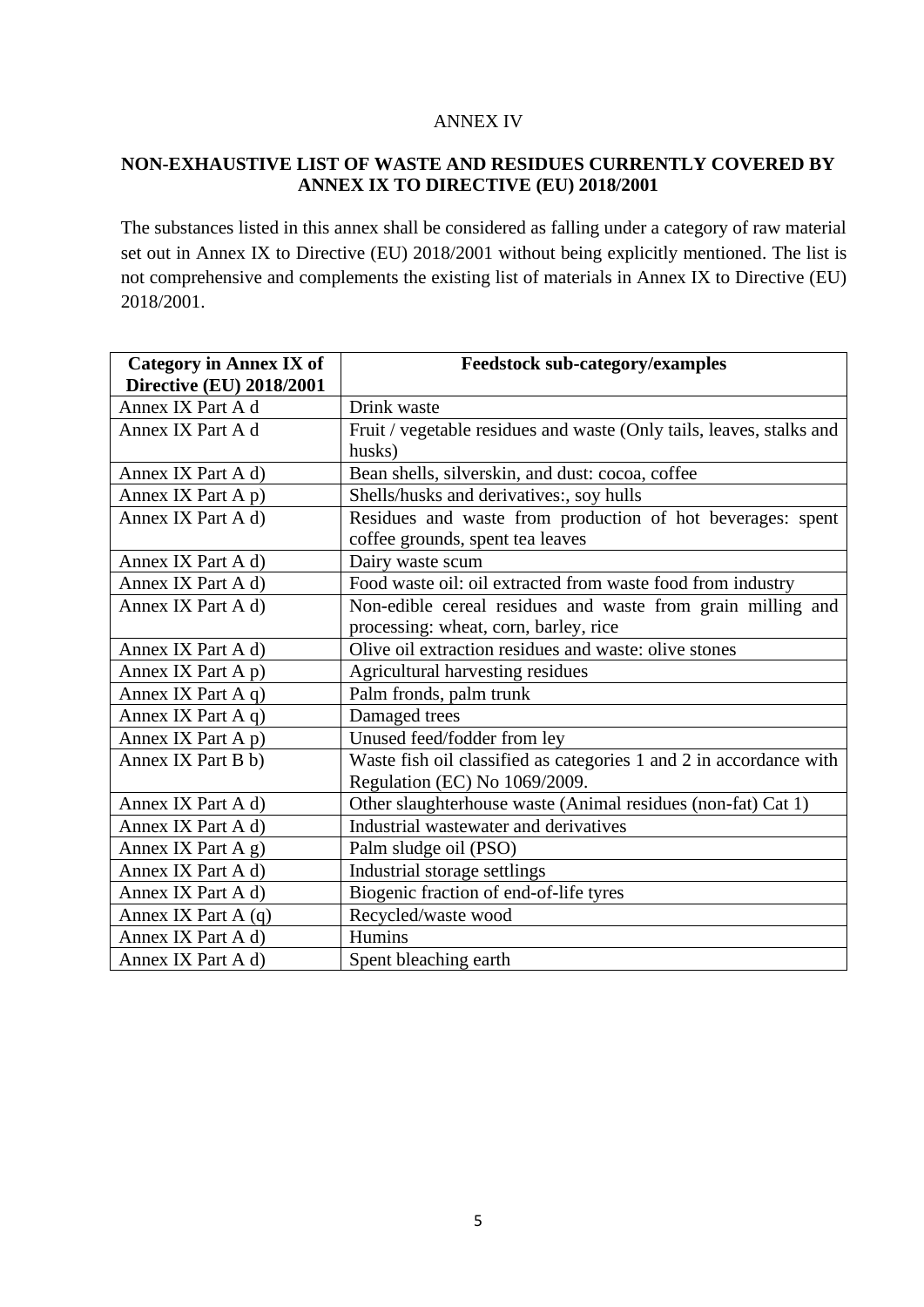#### ANNEX V

### **METHODOLOGY FOR DETERMINING THE EMISSION SAVINGS FROM SOIL CARBON ACCUMULATION VIA IMPROVED AGRICULTURAL MANAGEMENT**

Economic operators seeking to claim emission savings from soil carbon accumulation via improved agricultural management  $(e_{sca})$  in terms of g  $CO<sub>2</sub>$ eq/MJ should use the following formula to calculate their actual values:

$$
e_{\rm sca} = (CS_A - CS_R) \times 3.664 \times 10^6 \times \frac{1}{n} \times \frac{1}{p} + e_f
$$

Where:

- $CS_R$  is the mass of soil carbon stock per unit area associated with the reference crop management practice in Mg of C per ha.
- $CS_A$  is the mass of soil estimated carbon stock per unit area associated with the actual crop management practices after at least 10 years of application in Mg of C per ha.
- 3.664 is the quotient obtained by dividing the molecular weight of  $CO<sub>2</sub>$  (44.010g/mol) by the molecular weight of carbon (12.011g/mol) in g  $CO<sub>2eq</sub>/g C$ .
- $n$  is the period (in years) of the cultivation of the crop considered.
- is the productivity of the crop (measured as MJ biofuel or bioliquid energy per ha per year).
- ef emissions from the increased fertilisers or herbicide use

Improved agriculture management practices, accepted for the purpose of achieving emission savings from soil carbon accumulation, include shifting to reduced or zero-tillage, improved crop/rotation, the use of cover crops, including crop residue management, and the use of organic soil improver (e.g. compost, manure fermentation, digestate, biochar etc.,).

The calculation of the actual values of  $CS_R$  and  $CS_A$  shall be based on measurements of soil carbon stocks. The measurement of  $CS_R$  shall be carried out at farm level before the management practice changes in order to establish a baseline, and then the  $CS<sub>A</sub>$  shall be measured at regular intervals no later than 5 years apart.

The entire area for which the soil carbon stocks are calculated shall have a similar climate and soil type as well as similar management history in terms of tillage and carbon input to soil. If the improved management practices are only applied to part of the farm, the GHG emissions savings can only be claimed for the area covered by them. If different improved management practices are applied on a single farm, a claim of GHG emission savings shall be calculated and claimed individually for each Esca practice.

To ensure reduced year-to-year fluctuations in the measured soil carbon stocks and to reduce associated errors, fields that have the same soil and climate characteristics, similar management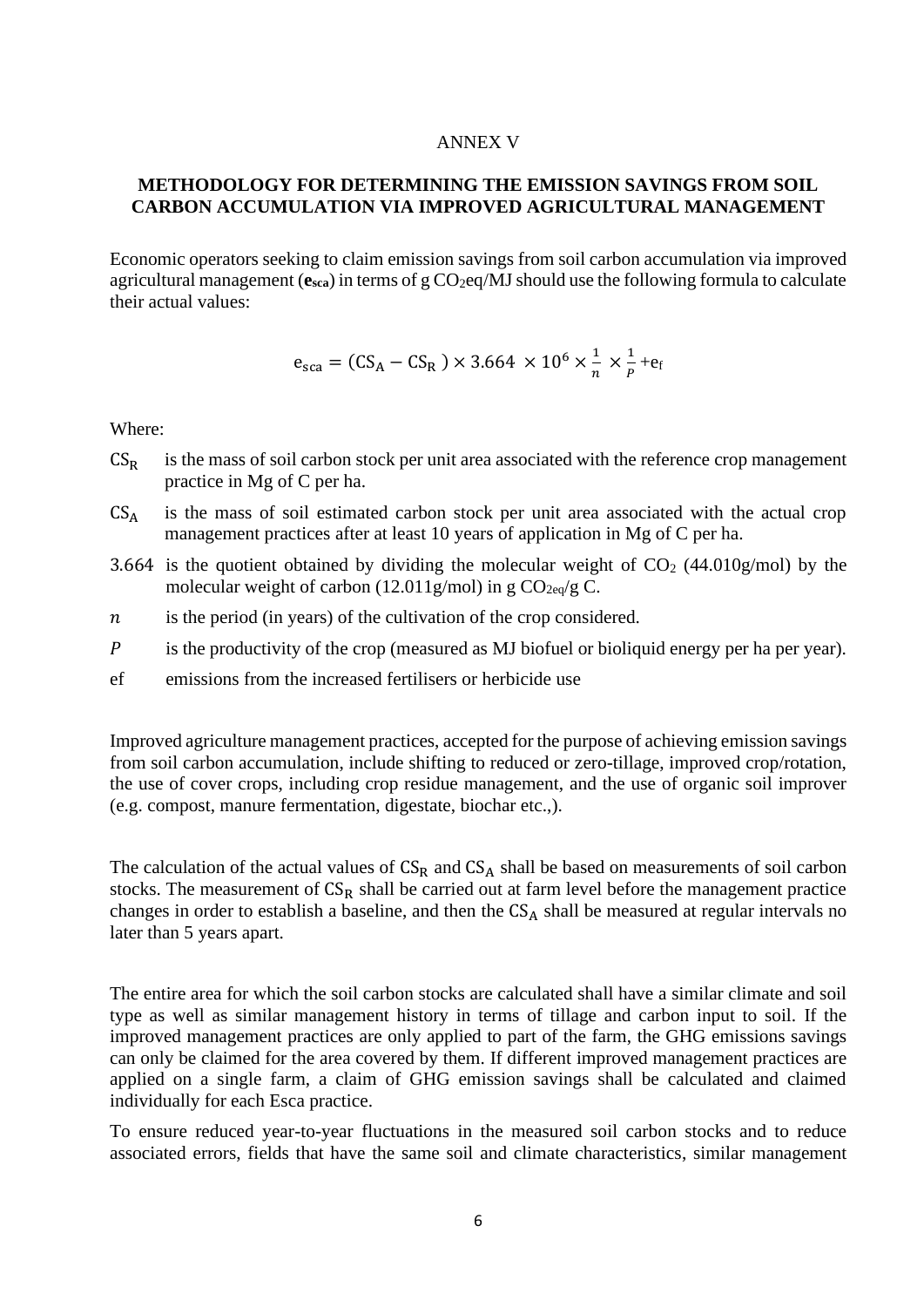history in terms of tillage and carbon input to soil and that will be subject to the same improved management practice may be grouped, including those fields belonging to different farmers.

After the first measurement of the baseline, the increase in soil carbon can be estimated based on representative experiments or soil models, before a second measurement of the increase in carbon stock is made. From the second measurement onwards, the measurements shall constitute the ultimate basis for determining the actual values of the increase in soil carbon stock.

However, after the second measurement, modelling to enable economic operators to estimate the annual increase in soil carbon stocks may only be permitted until the next measurement if the models used have been calibrated, based on the real values measured. Economic operators shall be obliged to use only models that have been validated by voluntary schemes. Voluntary schemes shall be obliged to inform the economic operators and the certification bodies, performing audits on their behalf, about the models that they have validated for such use.

The models used shall take into account the different soil, climate and field management history to simulate carbon dynamics in soil. The voluntary scheme shall be obliged to prepare a detailed report, presenting the validated modelling method used and its underlying assumptions. The related final actual values that are established based on the soil measurement results, shall be used to adjust the annual claims of emissions savings from soil carbon accumulation via agricultural management (esca), made on the basis of modelling.

To claim emissions savings from soil carbon accumulation via agricultural management (esca), measurements of soil carbon stocks shall be performed by certified laboratories and samples shall be retained for a period of at least 5 years for auditing purposes.

A long-term commitment by the farmer or economic operator to continue applying the improved management practice for a minimum of 10 years shall be required by voluntary schemes in order for GHG emission savings to be taken into account. Such commitment may be implemented as a 5 years renewable commitment.

Failure to meet this criterion will lead to all Esca values of the current year for the farmer or economic operator being added as emissions to the overall GHG emissions of the energy crop delivered, instead of being deducted as a GHG emission savings and a prohibition to include an Esca value in the GHG calculations for 5 years, whatever the certification scheme used. If a commitment has been signed in the name of an economic operator on behalf of several farmers and one of these farmers withdraws early, the above-mentioned penalties shall apply only to the farmer concerned and not to all the commitments of the economic operator. The voluntary scheme that has issued the certificate shall be obliged to enforce the penalties and dully inform all other voluntary schemes as well as to publish this information on its website and included it in the annual activity reports to be sent to the Commission.

In addition, a continuous minimum period of 3 years for the application of the improved management practice shall be required before a claim can be made.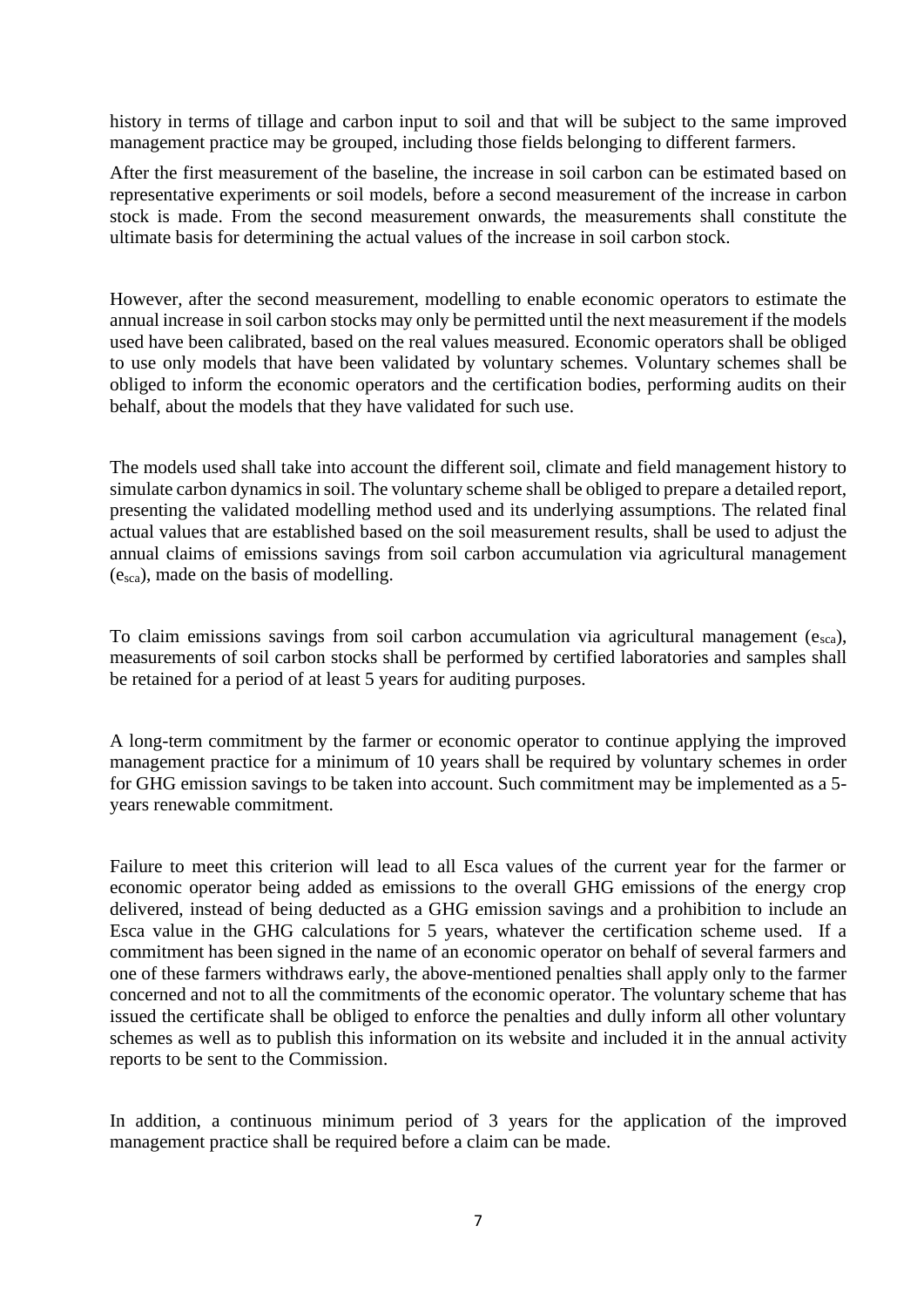The maximum possible total value of the annual claim of emission savings from soil carbon accumulation due to improved agricultural management (Esca) shall be capped to 45 g CO2eq/MJ biofuel or bioliquid for the entire period of application of the Esca practices, if biochar is used as organic soil improver alone or in combination with other eligible Esca practices. In all other cases, the cap referred to above shall be 25 g CO2eq/MJ biofuel or bioliquid for the entire period of application of the Esca practices.

Primary producers or economic operators, who are already engaged in eligible Esca practices and have made respective Esca claims before the entry into force of this Implementing regulation, may apply a cap of 45 g CO2eq/MJ biofuel or bioliquid in a transition period until the first measurement of the carbon stock increase is made at the  $5<sup>th</sup>$  year. In such a case, the measured carbon stock increase at the 5<sup>th</sup> year will become a cap for the annual claims to be made in the following period of 5 years. If the first measurement of the carbon stock increase at the 5<sup>th</sup> year shows higher total annual carbon stock increase, compared to the annual claims made, the annual difference can be claimed by primary producers or economic operators in subsequent years to compensate for lower carbon stock increases. Respectively, if the first measurement of the carbon stock increase at the 5<sup>th</sup> year shows lower total annual soil carbon stock increase, compared to the annual claims made, the annual difference has to be deducted accordingly by farmers or economic operators from their claims in the subsequent five years.

If the application of eligible improved agricultural management practices (Esca) started in the past but no previous Esca claims were made, annual retroactive Esca claims can be made but for no longer than 3 years prior to the moment of Esca certification. The economic operator shall be obliged to provide adequate evidence about the start of the application of the improved farming practices. In such a case, the estimate of the  $CS_R$  value can be based on a comparative measurement of a neighbouring or other field with similar climatic and soil conditions as well as similar field management history. If there is no available data from such a field, the  $CS_R$ estimated value can be based on modelling. In that case, a first measurement shall be done immediately, at the moment of commitment. The next measurement of carbon stock increase will have to be made 5 years later.

The increased emissions resulting from the increased fertilisers or herbicide use due to the application of improved agricultural practices, shall be considered. For this purpose, adequate evidence shall be provided on the historic use of fertilisers or herbicide that shall be counted as the average for the three years before the application of the new agricultural practices. The contribution of nitrogen fixation crops used to reduce the need for additional fertilisers can be considered in the calculations.

The following rules shall be applied to sampling:

- 1. Representative sampling method:
	- (a) sampling shall be made for each plot or field;
	- (b) at least one grab sample of 15 well distributed sub-samples per every 5 hectares or per field, whichever is smaller (taking into account the heterogeneity of the plot's carbon content), shall be taken;
	- (c) smaller fields with same climatic conditions, soil type, reference farming practice, and Esca practice can be grouped;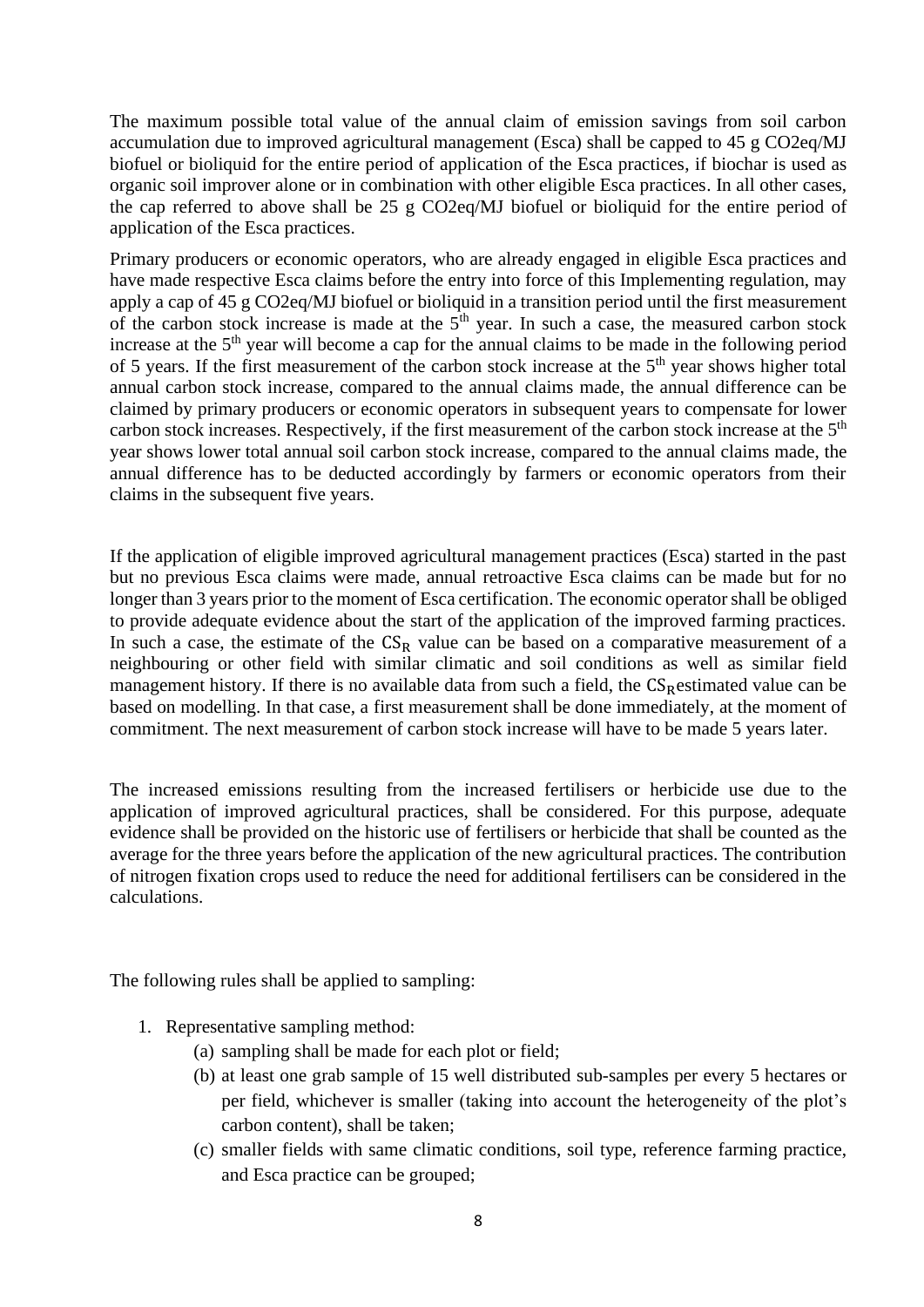- (d) sampling shall be done either in spring before soil cultivation and fertilisation or in autumn, a minimum of 2 months after harvest;
- (e) direct measurements of soil carbon stock changes shall be taken for the first 30 cm of soil;
- (f) the points of the initial sampling to measure the baseline of soil carbon stocks shall be used under identical field conditions (especially soil moisture);
- (g) The sampling protocol shall be well documented.
- 2. Measurement of the soil carbon content:
	- (a) soil samples shall be dried, sieved, and if necessary grounded;
	- (b) if the combustion method is used, inorganic carbon shall be excluded.
- 3. Determination of dry bulk density:
	- (a) changes in bulk density over time shall be taken into account;
	- (b) bulk density should be measured using the tapping method, that is to say by mechanically tapping a cylinder into the soil, which greatly reduces any errors associated with bulk density measurement;
	- (c) if the tapping method is not possible, especially with sandy soils, a reliable method shall be used instead;
	- (d) samples should be oven-dried prior to weighing.

The application of the above methodology on Esca and the calculation of the actual GHG emissions values shall be duly verified by certification bodies and documented in audit reports. Voluntary schemes are obliged to issue detailed guidance on the application of this methodology, including on their validated soil models to economic operators and certification bodies as well as to support their auditors in their verification tasks. Voluntary schemes shall be also obliged to include detailed statistical information and qualitative feedback on the implementation of the Esca methodology in their annual activity reports to be submitted to the Commission.

The Commission shall duly monitor the implementation of the Esca methodology as part of its monitoring of the activities of the voluntary schemes covering inter alia:

- Project implementation which should allow for, amongst others, evaluating the relation of modelling results against field measurements;
- Comparing claims and results against estimates of SOC-saturation to derive criteria and recommendations and possibly requirements for long term maintenance of a given equilibrium to secure results in the long term;
- Derive recommendations and requirements for an appropriate model selection and calibration as well as reliable indicators to model results.

The Commission may revise the methodological approach described in this annex as well as the caps applied to annual claims of carbon stock accumulation, based on the outcomes of this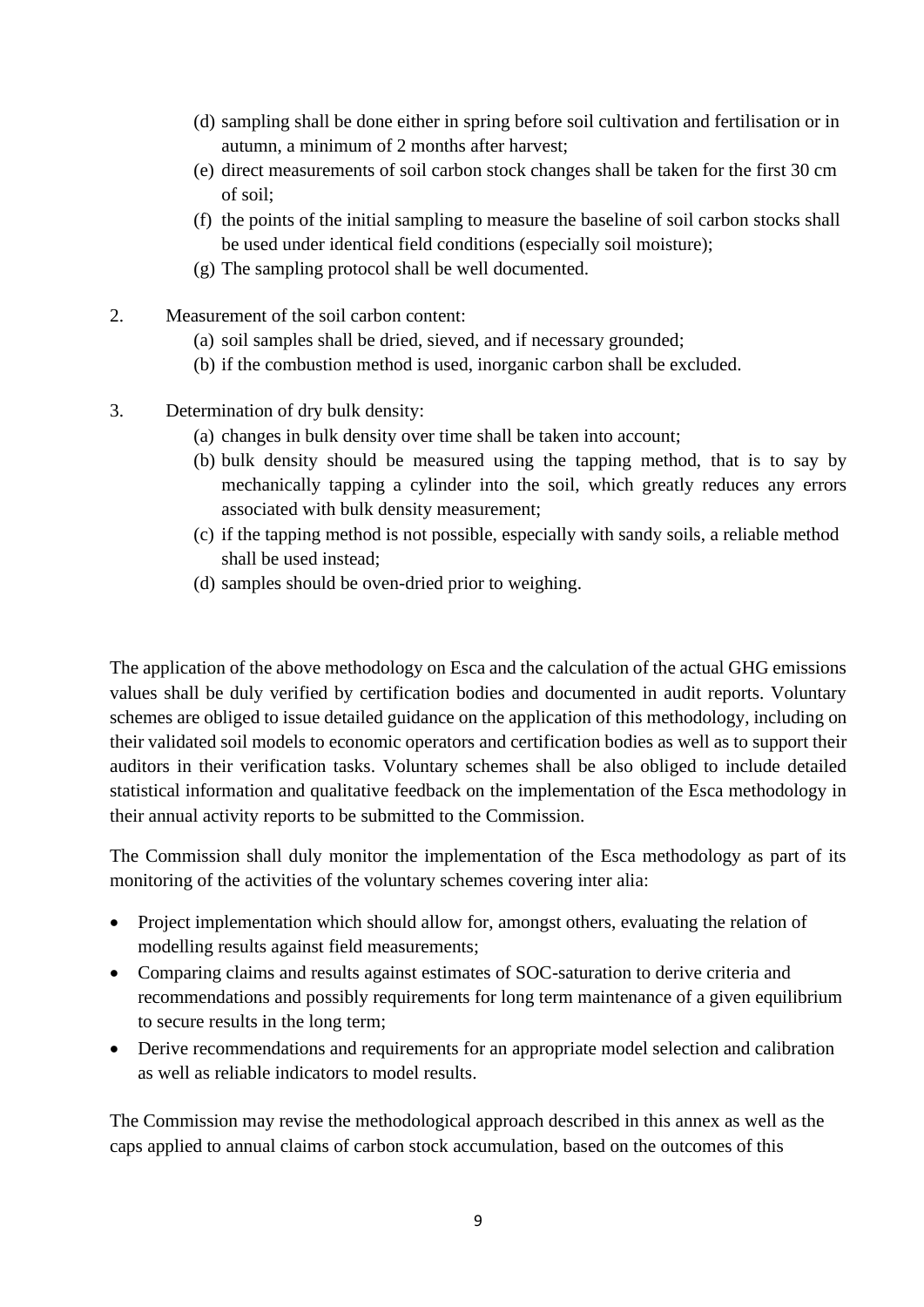monitoring or with the aim to align it with evolving knowledge or with new legislation in this area in the future (i.e. EU carbon farming initiative).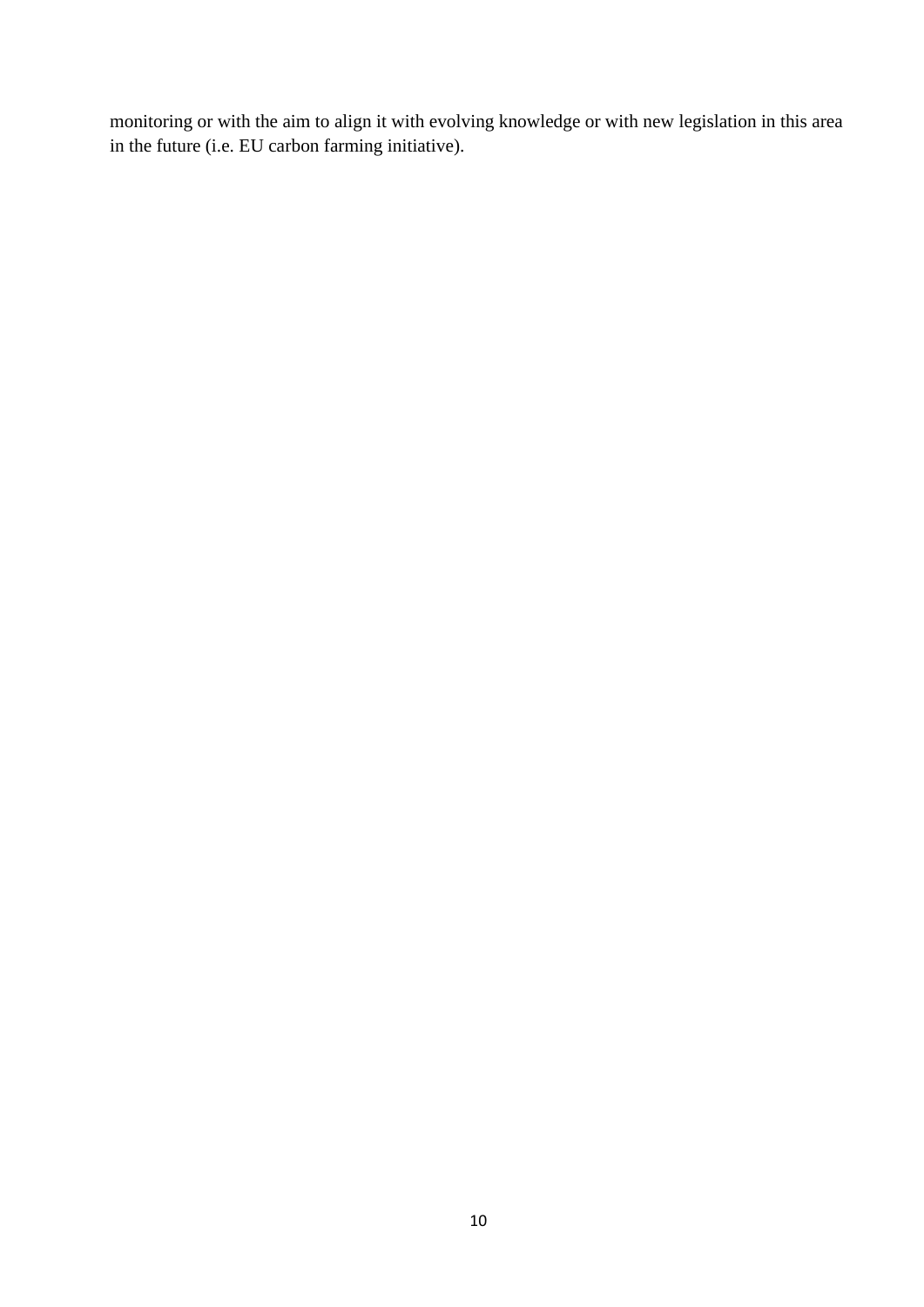#### ANNEX VI

### **NON-EXAUSTIVE LISTS OF EXAMPLES OF ESSENTIAL MANAGEMENT AND MONITORING PRACTICES TO PROMOTE AND MONITOR SOIL CARBON SEQUESTRATION AND SOIL QUALITY**

Table 1. Examples of essential soil management practices to promote soil carbon sequestration (given the absence of residues) and promote soil quality

| Requirement                                                                                                                                                                                                                                    | Soil quality parameter           |
|------------------------------------------------------------------------------------------------------------------------------------------------------------------------------------------------------------------------------------------------|----------------------------------|
| At least a 3-crop rotation, including legumes or green manure in the cropping                                                                                                                                                                  | Promoting soil fertility, soil   |
| system, taking into account the agronomic crop succession requirements specific                                                                                                                                                                | carbon, limiting soil erosion,   |
| to each crops grown and climatic conditions. A multi-species cover crop between                                                                                                                                                                | soil biodiversity and promoting  |
| cash crops counts as one.                                                                                                                                                                                                                      | pathogen control                 |
| Sowing of cover/catch/intermediary crops using a locally appropriate species                                                                                                                                                                   | Promoting soil fertility, soil   |
| mixture with at least one legume. Crop management practices should ensure                                                                                                                                                                      | carbon retention, avoiding soil  |
| minimum soil cover to avoid bare soil in periods that are most sensitive.                                                                                                                                                                      | erosion, soil biodiversity       |
| Prevent soil compaction (frequency and timing of field operations should be                                                                                                                                                                    | Retention of soil structure,     |
| planned to avoid traffic on wet soil; tillage operation should be avoided or greatly                                                                                                                                                           | avoiding soil erosion, retaining |
| reduced on wet soils; controlled traffic planning can be used).                                                                                                                                                                                | soil biodiversity                |
| No burning of arable stubble except where the authority has granted an exemption                                                                                                                                                               | Soil carbon retention, resource  |
| for plant health reasons.                                                                                                                                                                                                                      | efficiency                       |
| On acidic soils where liming is applied, where soils are degraded and where                                                                                                                                                                    | Improved soil structure, soil    |
| acidification impacts crop productivity.                                                                                                                                                                                                       | biodiversity, soil carbon        |
| Reduce tillage/ no tillage - Erosion control – addition of organic amendments<br>(biochar, compost, manure, crop residues) – use of cover crops, rewetting<br>Revegetation: planting (species change, protection with straw mulch) - landscape | Increase soil organic carbon     |
| features - agroforestry                                                                                                                                                                                                                        |                                  |

### Table 1. Examples of monitoring practices for soil quality and carbon mitigation impacts

| <b>Monitoring approach</b>       | Method of verification/demonstration                                                                                               |
|----------------------------------|------------------------------------------------------------------------------------------------------------------------------------|
| Risk assessment                  | Identifying areas with high risk of soil quality decline helps prevent these risks<br>and focus on areas with the greatest impact. |
| Soil organic matter analysis     | Consistent sampling of soil organic matter improves monitoring so that this<br>matter can be maintained or improved.               |
| Soil organic carbon analysis     | Soil organic carbon is seen as a good marker for wider soil quality.                                                               |
| Soil conditioning index sampling | A positive value indicates the system is expected to have increasing soil organic<br>matter.                                       |
| Soil erosion assessment          | Ensures that erosion is below a tolerable level, <i>i.e.</i> USDA Agricultural Research<br>Service 't' levels.                     |
| Nutrient management plan         | A plan outlining nutrient strategy (focusing mostly on N, P, K) and fertiliser<br>regimes can prevent nutrient imbalances.         |
| Regular soil pH analysis         | Monitoring pH helps identify imbalances in pH.                                                                                     |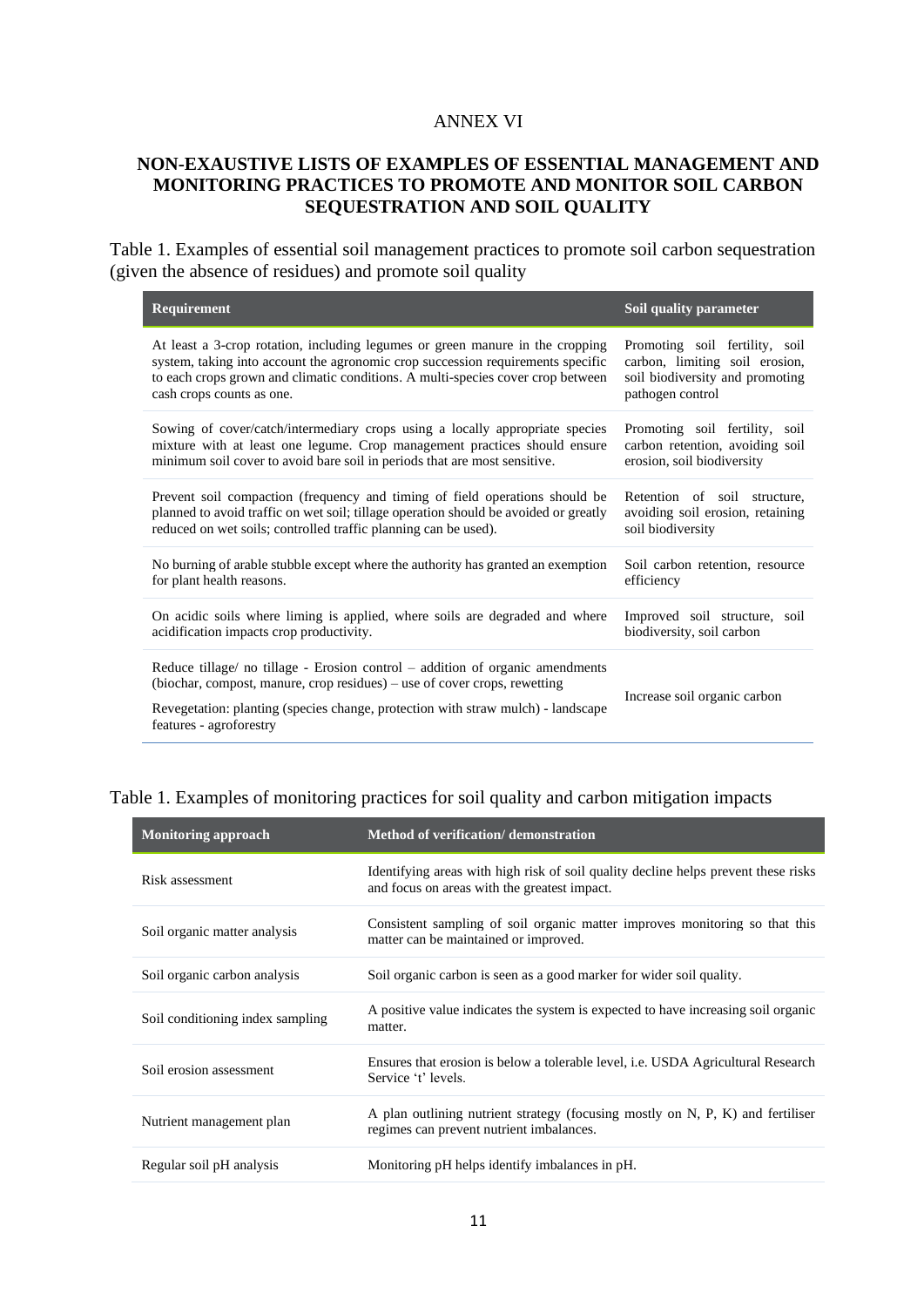### ANNEX VII

### **METHODOLOGY FOR DETERMINING THE EMISSIONS FROM THE EXTRACTION OR CULTIVATION OF RAW MATERIALS**

To calculate the emissions from the extraction or cultivation of raw materials Part C, point 5 of Annex V and Part B, point 5 of Annex VI to Directive 2018/2001 (EU) state that the calculation shall include the sum of all emissions from the extraction or cultivation process itself; from the collection, drying and storage of raw materials; from waste and leakages; and from the production of chemicals or products used in extraction or cultivation.

The capture of  $CO<sub>2</sub>$  in the cultivation of raw materials shall be excluded. Estimates of emissions from agriculture biomass cultivation may be derived from the use of regional averages for cultivation emissions included in the reports referred to in Article 31(4) of Directive 2018/2001 (EU) or the information on the disaggregated default values for cultivation emissions included in this Annex, as an alternative to using actual values. In the absence of relevant information in those reports, averages can be calculated based on local farming practices, for instance on data of a group of farms, as an alternative to using actual values.

### **EMISSIONS FROM THE EXTRACTION OR CULTIVATION PROCESS ITSELF**

The emissions from the extraction or cultivation process itself shall include all emissions from (i) the provision of the fuels for farm machinery used; (ii) the production of seeding material for crop cultivation; (iii) the production of fertilisers and pesticides; (iv) fertiliser acidification and liming application; and (v) soil emissions from crop cultivation.

### **1.1. Fuel use (diesel oil, gasoline, heavy fuel oil, biofuels or other fuels) for farm machinery**

The GHG emissions from crop cultivation (field preparation, seeding, fertiliser and pesticide application, harvesting, collection) shall include all emissions from the use of fuels (such as diesel oil, gasoline, heavy fuel oil, biofuels or other fuels) in farm machinery. The amount of fuel use in farm machinery shall be duly documented. Appropriate emission factors of the fuels must be used in accordance with Annex IX. Where biofuels are used, the default GHG emissions set out in Directive 2018/2001 must be used.

### **1.2. Chemical fertilisers and pesticides**

The emissions from the use of chemical fertilisers and pesticides<sup>1</sup> for the cultivation of raw materials shall include all related emissions from the manufacture of chemical fertilisers and pesticides. The amount of the chemical fertilisers and pesticides, depending on the crop, local conditions and farming practices, shall be duly documented. Appropriate emission factors, including upstream emissions, must be used to account for the emissions from the production of chemical fertilisers and pesticides pursuant to Annex IX. If the economic operator knows the factory producing the fertiliser and it falls under the EU Emissions Trading System (ETS), then the economic operator can use the production emissions declared under ETS, adding the upstream emissions for natural gas etc. Transport of the fertilisers shall also be included, using the emissions from transport modes listed

<sup>&</sup>lt;sup>1</sup> 'Pesticides' means all plant protection products, including herbicides, insecticides, fungicides, etc.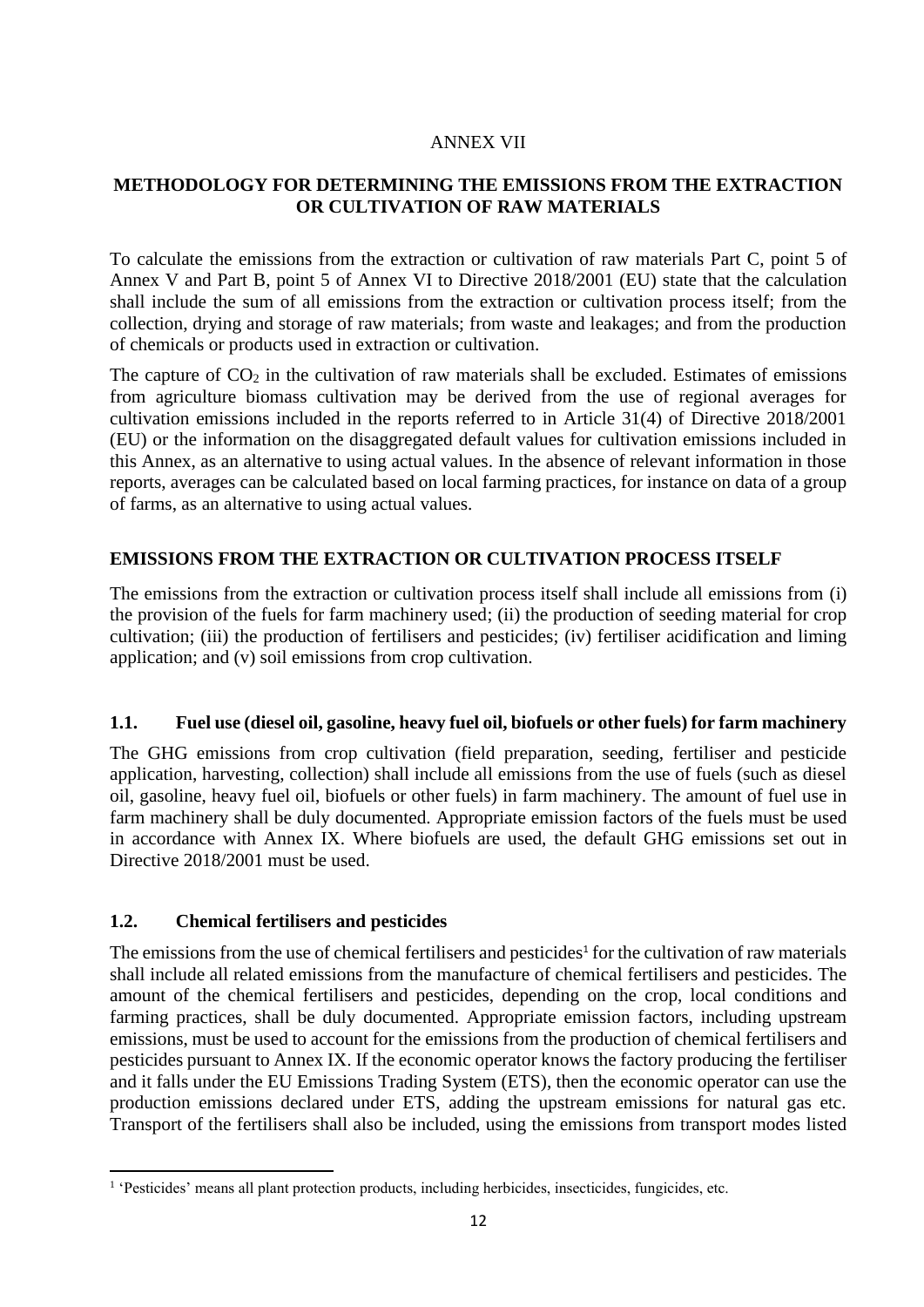in Annex IX. If the economic operator does not know the factory supplying the fertiliser, it should use the standard values provided for in Annex IX.

## **1.3. Seeding material**

The calculation of cultivation emissions from the production of seeding material for crop cultivation shall be based on actual data on the seeding material used. Emission factors for the production and supply of seeding material can be used to account for emissions associated with the production of seeds. The standard values for emission factors set out in Annex IX must be used. For other seeds, literature values from the following hierarchy must be used.

- (a) version 5 of JEC-WTW report;
- (b) ECOINVENT database;
- (c) 'official' sources, such as Intergovernmental Panel on Climate Change (IPCC), International
- Energy Agency (IEA) or governments;
- (d) other reviewed sources of data, such as E3 database, GEMIS database;
- (e) peer-reviewed publications;
- (f) duly documented own estimates.

## **1.4. Emissions from fertiliser acidification and liming application**

The emissions from the neutralisation of fertiliser acidification and application of aglime shall account for the  $CO<sub>2</sub>$  emissions from neutralisation of acidity from nitrogen fertilisers or from aglime reactions in the soil.

### 1.4.1. Emissions from neutralisation of fertiliser acidification

The emissions resulting from acidification caused by nitrogen fertiliser use in the field shall be accounted for in the emission calculation, based on the amount of nitrogen fertilisers used. For nitrate fertilisers, the emissions from the neutralisation of nitrogen fertilisers in the soil shall be 0.783 kg  $CO<sub>2</sub>/kg N$ ; for urea fertilisers, the neutralisation emissions shall be 0.806 kg  $CO<sub>2</sub>/kg N$ .

1.4.2. Soil emissions from liming (aglime)

The real amount of aglime used shall be duly documented. Emissions shall be calculated as follows:

- 1. On acid soils, where pH is less than 6.4, aglime is dissolved by soil acids to form predominantly CO2 rather than bicarbonate, releasing almost all of the CO2 into the aglime (0.44 kg CO2/kg CaCO3 equivalent aglime).
- 2. If soil pH is greater or equal to 6.4, an emission factor of  $0.98/12.44 = 0.079$  kg CO2/ (kg CaCO3-equivalent) aglime applied shall be taken into account in the calculation, in addition to the emissions due to the neutralisation of acidification caused by the fertiliser.
- 3. The liming emissions calculated from actual lime use, calculated in points 1 and 2 above, may be greater than the fertilizer neutralization emissions calculated in 1.4.1 if the fertilizer acidification was neutralized by the applied lime. In such a case, the fertilizer neutralization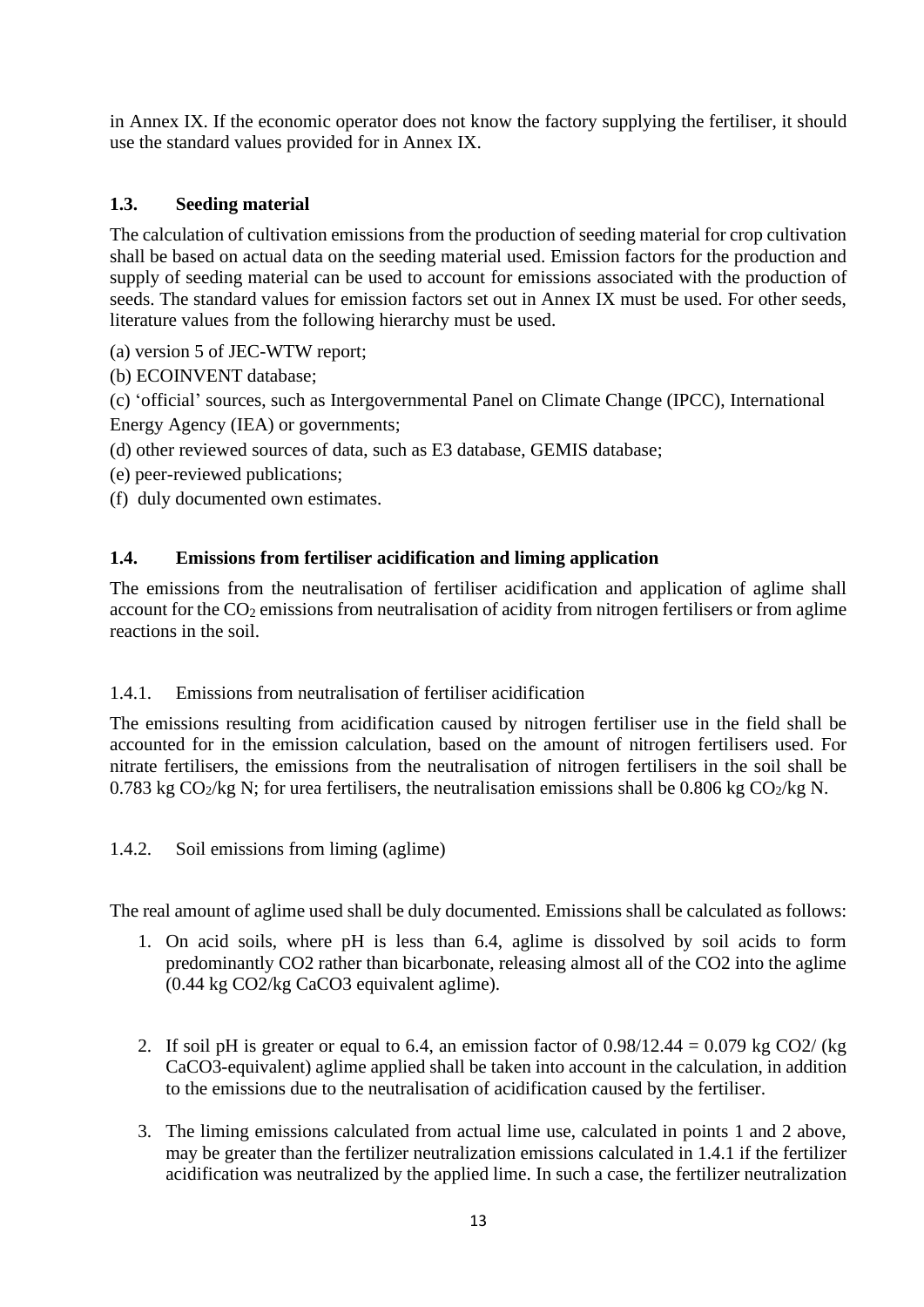emissions (in 1.4.1) may be subtracted from the calculated liming emissions to avoid that its emissions are counted twice.

The emissions from fertilizer acidification may exceed those attributed to liming. In such a case, the subtraction would result in apparently negative net liming emissions because not all of the fertilizer-acidity is neutralized by aglime but also partly by naturally-occurring carbonates. In this case, the net liming emissions shall be counted zero, but the fertilizeracidification emissions that occur anyway shall be maintained in line with section 1.4.1.

If data on actual aglime use is not available, the aglime use recommended by the Agricultural Lime Association shall be assumed. This shall be a function of the type of crop, measured soil pH, soil type and type of liming material. The accompanying CO2 emissions shall be calculated using points 1 and 2 of the procedure above. However, the subtraction specified in point 3 shall not be applied in this case, since the recommended use of aglime does not include aglime used to neutralize fertilizer applied in the same year, so there is no possible double counting of fertilizer neutralization emissions.

#### **1.5. Soil (nitrous oxide/N2O) emissions from crop cultivation**

The calculation of  $N_2O$  emissions from managed soils shall follow the IPCC methodology. The use of disaggregated crop-specific emission factors for different environmental conditions (corresponding to Tier 2 of the IPCC methodology) shall be used to calculate the  $N_2O$  emissions resulting from crop cultivation. Specific emission factors for different environmental conditions, soil conditions and different crops should be taken into account. Economic operators could use validated models to calculate those emission factors provided that the models take these aspects into account. In line with the IPCC guidelines<sup>2</sup>, both direct and indirect  $N_2O$  emissions shall be taken into account. The GNOC tool shall be used, which is based on the formulas below, following the naming conventions in the IPCC (2006) guidelines:

$$
N_2O_{total}-N=N_2O_{direct}-N+N_2O_{indirect}-N
$$

Where:

For mineral soils:  $N_2O_{Direct} - N = [(F_{SN} + F_{ON}) \cdot EF_{Iij}] + [F_{CR} \cdot E_{FI}]$ 

For organic soils:  $N_2O_{Direct} - N = [(F_{SN} + F_{ON}) \cdot EF_1] + [F_{CR} \cdot E_{FI}] + [(F_{OS, CG,Temp} \cdot EF_2) + F_{C} \cdot F_{ST}] + [F_{CS, CG,Temp}]$  $[FCROS, CG, Trop \cdot E2CG, Trop]$ 

For both mineral and organic soils:  $N_2O_{Direct}$ − $N = J((F_{SN} \cdot Frac_{GASF}) + (F_{ON} \cdot Frac_{GASM}) \cdot FF_4]$  +  $[(F_{SN} + F_{ON} + F_{CR}) \cdot Frac_{Leach-(H)} \cdot EF_5]$ 

### **1.5.1 Crop residue N input**

It must be calculated for:

(a) sugar beet, sugar cane according to IPCC (2006) Vol. 4 Chapter 11 Eq. 11.6, not considering below-ground residues and with the addition of N input from vignasse and filter cake in the case of sugar cane;

<sup>&</sup>lt;sup>2</sup> IPCC (2006), Vol. 4, Chapter 11: N2O emissions from managed soils, and CO2 emissions from lime and urea application.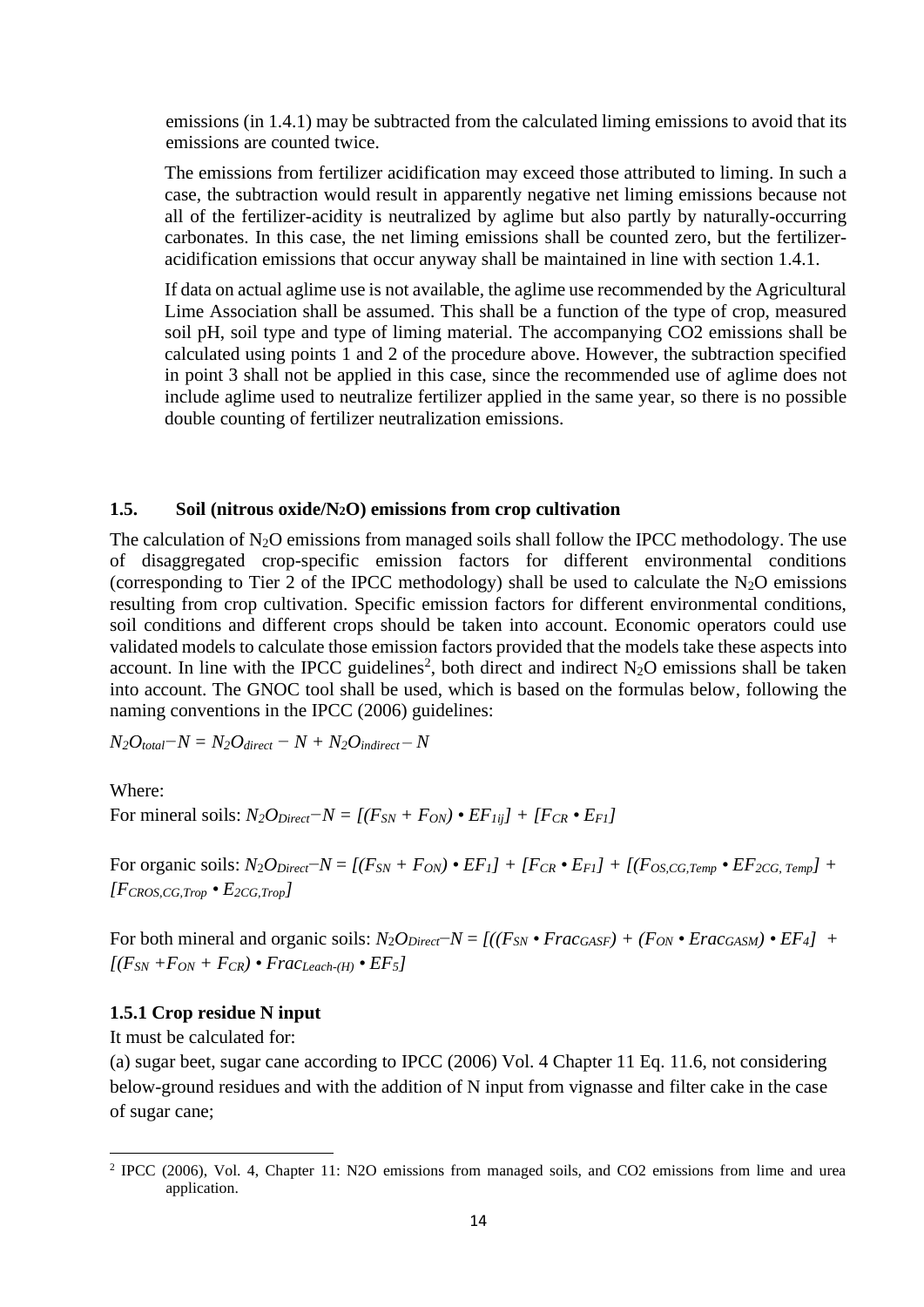(b) coconut and oil palm plantations applying a fixed N input based on literature as IPCC (2006) provides no default calculation method for standard emission factors, pursuant toAnnex IX;

(c) for all other crops according to IPCC (2006) Vol. 4 Chapter 11 Eq. 11.7a 11, 12, as  $F_{CR} = (1-Frac_{Burnt} \cdot C_f) \cdot AG_{DM} \cdot N_{AG} \cdot (1-Frac_{Remove}) + (AG_{DM} + Yield \cdot DRY) \cdot R_{BG-BIO} \cdot N_{BG}$ 

Where:

 $N_2O_{\text{total}}$  - N = direct and indirect annual N<sub>2</sub>O–N emissions produced from managed soils; kg N<sub>2</sub>O– N ha<sup>-1</sup> a<sup>-1</sup>

 $N_2O_{\text{direct}}$  - N = annual direct N<sub>2</sub>O–N emissions produced from managed soils; kg N<sub>2</sub>O–N ha<sup>-1</sup> a<sup>-1</sup>

 $N_2O_{indirect}$  - N = annual indirect N<sub>2</sub>O–N emissions (that is to say, the annual amount of N<sub>2</sub>O–N produced from atmospheric deposition of N volatilised from managed soils and annual amount of  $N_2O-N$  produced from leaching and run-off of N additions to managed soils in regions where leaching/run-off occurs); kg N<sub>2</sub>O-N ha<sup>-1</sup> a<sup>-1</sup>

 $F_{SN}$  = annual synthetic nitrogen fertiliser input; kg N ha<sup>-1</sup> a<sup>-1</sup>

 $F_{ON}$  = annual animal manure N applied as fertiliser; kg N ha<sup>-1</sup> a<sup>-1</sup>

 $F_{CR}$  = annual amount of N in crop residues (above ground and below ground); kg N ha<sup>-1</sup> a<sup>-1</sup>

FOS,CG,Temp = annual area of managed/drained organic soils under cropland in temperate climate; ha $^{-1}$  a $^{-1}$ 

 $F_{OS,CG,Top}$  = annual area of managed/drained organic soils under cropland in tropical climate; ha<sup>-1</sup>

Frac<sub>GASF</sub> = 0.10 (kg N NH<sub>3</sub>-N + NOx-N) (kg N applied)<sup>-1</sup>. Volatilisation from synthetic fertiliser

Frac<sub>GASM</sub> = 0.20 (kg N NH<sub>3</sub>-N + NOx-N) (kg N applied)<sup>-1</sup>. Volatilisation from all organic nitrogen fertilisers applied

Frac<sub>Leach-(H)</sub> = 0.30 kg N (kg N additions) -1. N losses by leaching/run-off for regions where leaching/run-off occurs

 $EF_{1ii}$  = Crop and site-specific emission factors for N<sub>2</sub>O emissions from synthetic fertiliser and organic N application to mineral soils (kg N<sub>2</sub>O–N (kg N input)<sup>-1</sup>);

 $EF_1 = 0.01$  [kg N<sub>2</sub>O–N (kg N input)<sup>-1</sup>]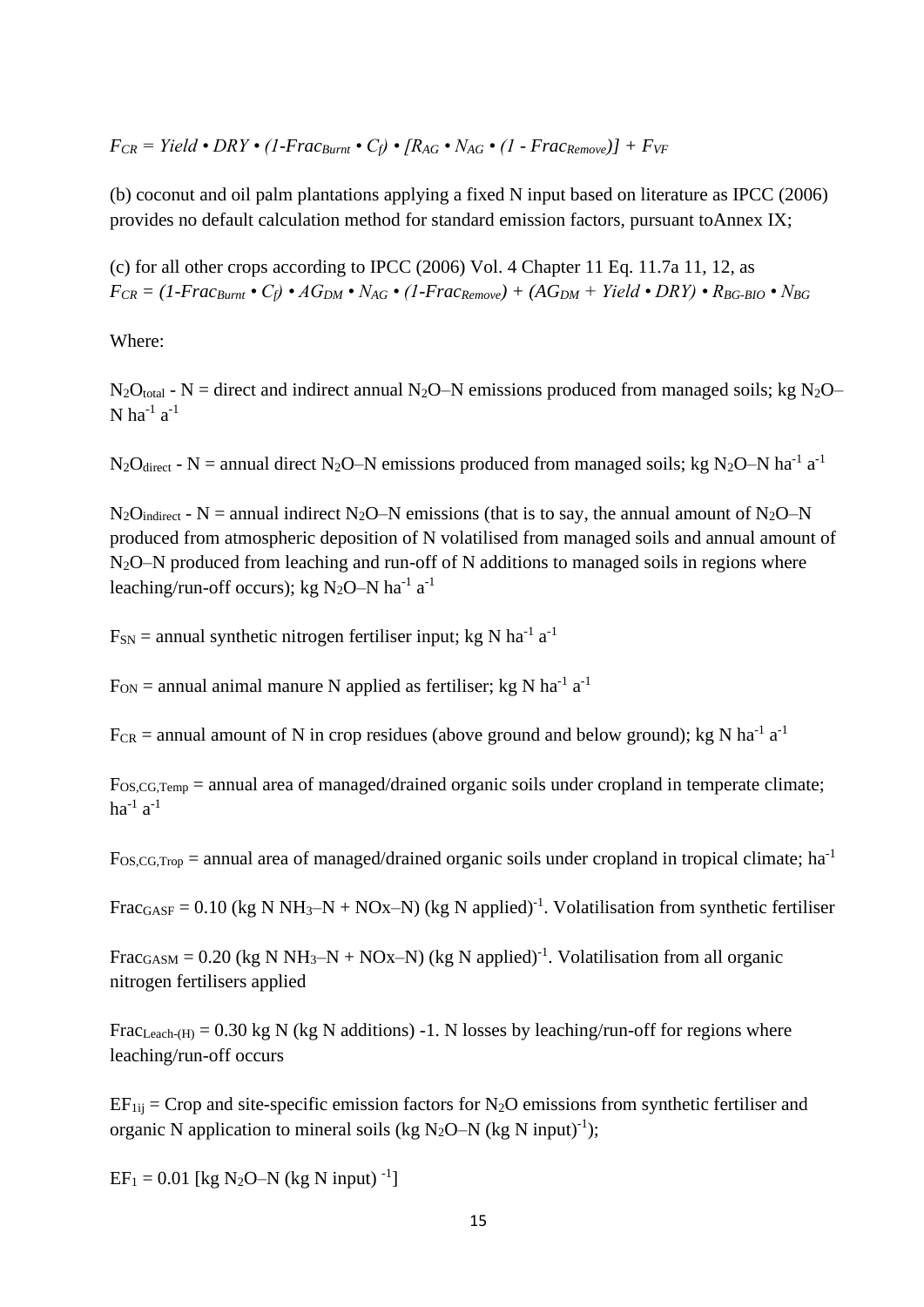$EF_{2CG,Temp} = 8$  kg N ha<sup>-1</sup> a<sup>-1</sup> for temperate organic crop and grassland soils

 $EF_{2CG, Trop} = 16$  kg N ha<sup>-1</sup> a<sup>-1</sup> for tropical organic crop and grassland soils

 $EF_4 = 0.01$  [kg N<sub>2</sub>O–N (kg N NH3–N + NOx–N volatilised)<sup>-1</sup>]

 $EF_5 = 0.0075$  [kg N<sub>2</sub>O–N (kg N leaching/run-off)<sup>-1</sup>]

Yield = annual fresh yield of the crop (kg  $ha^{-1}$ )

 $DRY = dry$  matter fraction of harvested product [kg d.m. (kg fresh weight)<sup>-1</sup>] (see Table 1)

 $Frac{Burnt}$  = Fraction of crop area burnt annually [ha (ha)-1]

 $C_f$  = Combustion factor [dimensionless] (see Table 1)

 $R_{AG}$  = Ratio of above-ground residues, dry matter to harvested dry matter yield, for the crop [kg] d.m.  $(kg d.m.)^{-1}$ ] (see Table 3)

 $N_{AG}$  = N content of above-ground residues [kg N (kg d.m.)-1] (see Table 1)

FracRemove = Fraction of above-ground residues removed from field [kg d.m. (kg AGDM)<sup>-1</sup>]

 $F_{VF}$  = Annual amount of N in sugar cane vignasse and filter cake returned to the field [kg N ha<sup>-1</sup>], calculated as Yield \* 0.000508.

 $AG = Above-ground residue dry matter [kg d.m. ha<sup>-1</sup>]$ 

### **1.5.2 Crop and site-specific emission factors for N2O emissions from synthetic fertiliser and organic N application**

N2O emissions from soils under agricultural use, in different agricultural fields under different environmental conditions and agricultural land use classes can be determined following the Stehfest and Bouwman (2006) statistical model (hereinafter referred to as 'the S&B model'):

 $E = exp(-1.516 + \sum ev)$ 

Where:  $E = N_2O$  emission (in kg N<sub>2</sub>O-N ha<sup>-1</sup> a<sup>-1</sup>)

 $ev =$  effect value for different drivers (see Table 2)

The  $EF_{1ij}$  for the biofuel crop i at location j is calculated (S&B model) as:

 $EF_{1ij} = (E_{fert,ij} - E_{unfert,ij}) / N_{appl,ij}$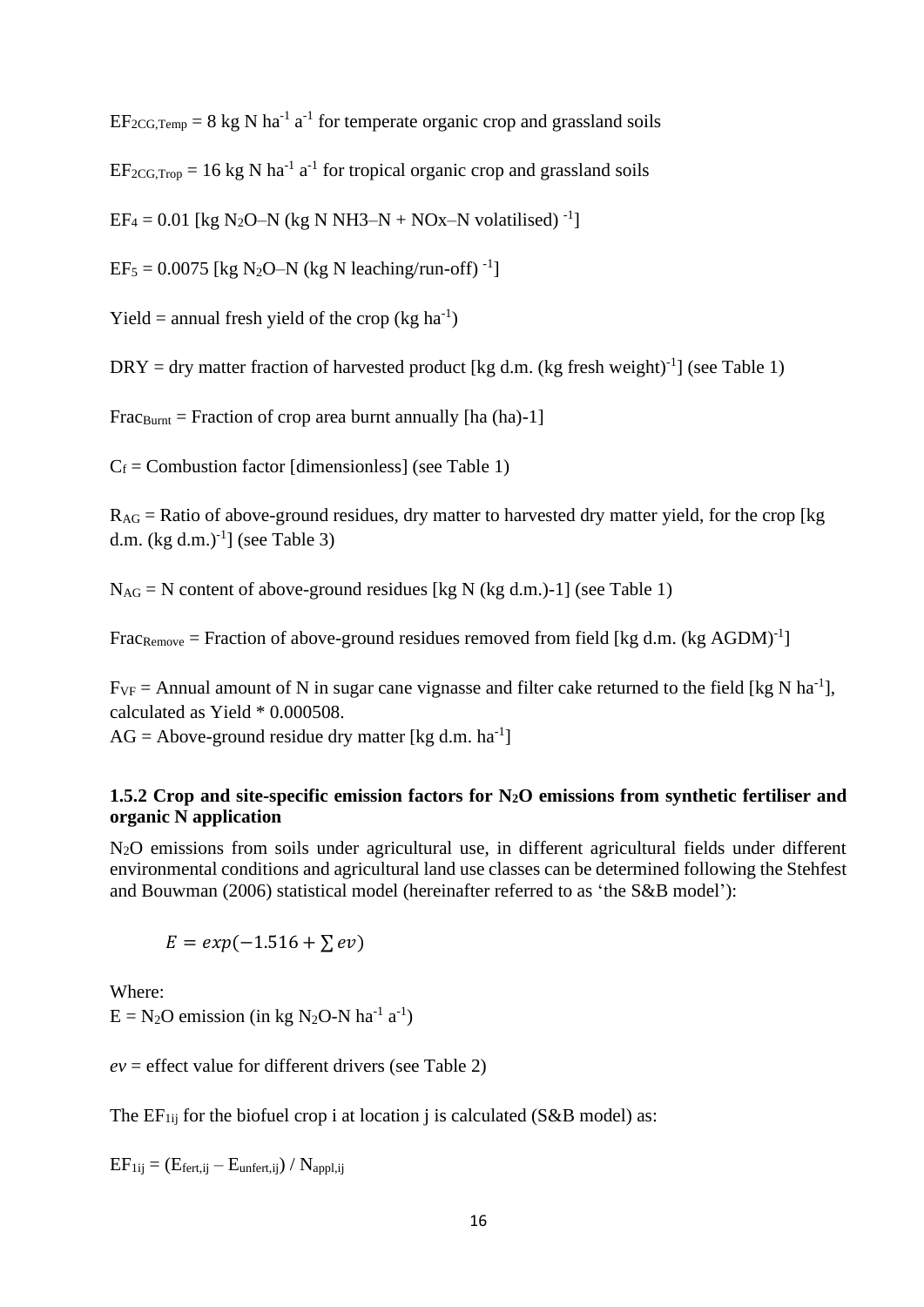The IPCC (2006) factor (EF1) for direct  $N_2O$  emissions from fertiliser input based on a global mean shall be replaced by the crop- and site-specific EF1ij for direct emissions from mineral fertiliser and manure N input, based on the crop- and site-specific EF1ij, applying the S&B model.

### Where:

 $E_{\text{fert,ij}} = N_2O$  emission (in kg N<sub>2</sub>O-N ha<sub>-1</sub> a<sup>-1</sup>) based on S&B, where the fertiliser input is the actual N application rate (mineral fertiliser and manure) to the crop i at location j

 $E_{unfert,ij} = N_2O$  emission of the crop i at location j (in kg N<sub>2</sub>O-N ha<sub>-1</sub> a<sup>-1</sup>) based on S&B. The N application rate is set to 0, all the other parameters are kept the same.

 $N_{\text{appl,ij}} = N$  input from mineral fertiliser and manure (in kg N ha<sup>-1</sup> a<sup>-1</sup>) to the crop i at location j

| ဦ               | ethod<br>Calculatio                 | DRY   | Ě            | š     | slope | intercept | å<br>تع | ۽<br>ح         | ъ   | Rag  | zž<br>amount of<br>S<br>residu<br>ិ<br>ក្នុង<br>Fixed<br>in cro<br>N ha <sup>-1</sup> | sources*<br>Data |
|-----------------|-------------------------------------|-------|--------------|-------|-------|-----------|---------|----------------|-----|------|---------------------------------------------------------------------------------------|------------------|
| <b>Barley</b>   | IPCC (2006) Vol. 4 Ch. 11 Eq. 11.7a | 0.865 | 17           | 0.007 | 0.98  | 0.59      | 0.22    | 0.014          | 0.8 |      |                                                                                       | 1, 2             |
| Cassava         | IPCC (2006) Vol. 4 Ch. 11 Eq. 11.7a | 0.302 | 16.15        | 0.019 | 0.1   | 1.06      | 0.2     | 0.014          | 0.8 |      |                                                                                       | 1, 2             |
| Coconuts        | Fixed N from crop residues          | 0.94  | 32.07        |       |       |           |         |                |     |      | 44                                                                                    | 1, 3             |
| Cotton          | No inform, on crop residues         | 0.91  | 22.64        |       |       |           |         |                |     |      |                                                                                       |                  |
| Maize           | IPCC (2006) Vol. 4 Ch. 11 Eq. 11.7a | 0.86  | 17.3         | 0.006 | 1.03  | 0.61      | 0.22    | 0.007          | 0.8 |      |                                                                                       | 1, 2             |
| Oil palm fruit  | Fixed N from crop residues          | 0.66  | 24           |       |       |           |         |                |     |      | 159                                                                                   | 1, 4             |
| Rapeseed        | IPCC (2006) Vol. 4 Ch. 11 Eq. 11.7a | 0.91  | 26.976 0.011 |       | 1.5   | 0         | 0.19    | 0.017          | 0.8 |      |                                                                                       | 1, 5             |
| Rye             | IPCC (2006) Vol. 4 Ch. 11 Eg. 11.7a | 0.86  | 17.1         | 0.005 | 1.09  | 0.88      | 0.22    | 0.011          | 0.8 |      |                                                                                       | 1,6              |
| Safflower seed  | No inform.on crop residues          | 0.91  | 25.9         |       |       |           |         |                |     |      |                                                                                       |                  |
| Sorghum (grain) | IPCC (2006) Vol. 4 Ch. 11 Eq. 11.7a | 0.89  | 17.3         | 0.007 | 0.88  | 1.33      | 0.22    | 0.006          | 0.8 |      |                                                                                       | 1, 7             |
| Soybeans        | IPCC (2006) Vol. 4 Ch. 11 Eq. 11.7a | 0.87  | 23           | 0.008 | 0.93  | 1.35      | 0.19    | 0.087          | 0.8 |      |                                                                                       | 1,8              |
| Sugar beets     | IPCC (2006) Vol. 4 Ch. 11 Eq. 11.6  | 0.25  | 16.3         | 0.004 |       |           |         |                | 0.8 | 0.5  |                                                                                       | 1,9              |
| Sugar cane      | IPCC (2006) Vol. 4 Ch. 11 Eq. 11.6  | 0.275 | 19.6         | 0.004 |       |           |         |                | 0.8 | 0.43 |                                                                                       | 1, 10            |
| Sunflower seed  | IPCC (2006) Vol. 4 Ch. 11 Eg. 11.7a | 0.9   | 26.4         | 0.007 | 2.1   | 0         | 0.22    | 0.007          | 0.8 |      |                                                                                       | 1, 11            |
| Triticale       | IPCC (2006) Vol. 4 Ch. 11 Eq. 11.7a | 0.86  | 16.9         | 0.006 | 1.09  | 0.88      | 0.22    | 0.009          | 0.8 |      |                                                                                       | 1, 2             |
| Wheat           | IPCC (2006) Vol. 4 Ch. 11 Eq. 11.7a | 0.84  | 17           | 0.006 | 1.51  | 0.52      |         | $0.24 \ 0.009$ | 0.9 |      |                                                                                       | 1, 2             |

**Table 1 Crop-specific parameters to calculate N input from crop residues<sup>3</sup>**

<sup>&</sup>lt;sup>3</sup> Data source: JRC report "Definition of input data to assess GHG default emissions from biofuels in EU legislation" JRC 2019 (EUR 28349 EN). [https://op.europa.eu/en/publication-detail/-/publication/7d6dd4ba-720a-11e9-9f05-](https://op.europa.eu/en/publication-detail/-/publication/7d6dd4ba-720a-11e9-9f05-01aa75ed71a1) [01aa75ed71a1](https://op.europa.eu/en/publication-detail/-/publication/7d6dd4ba-720a-11e9-9f05-01aa75ed71a1)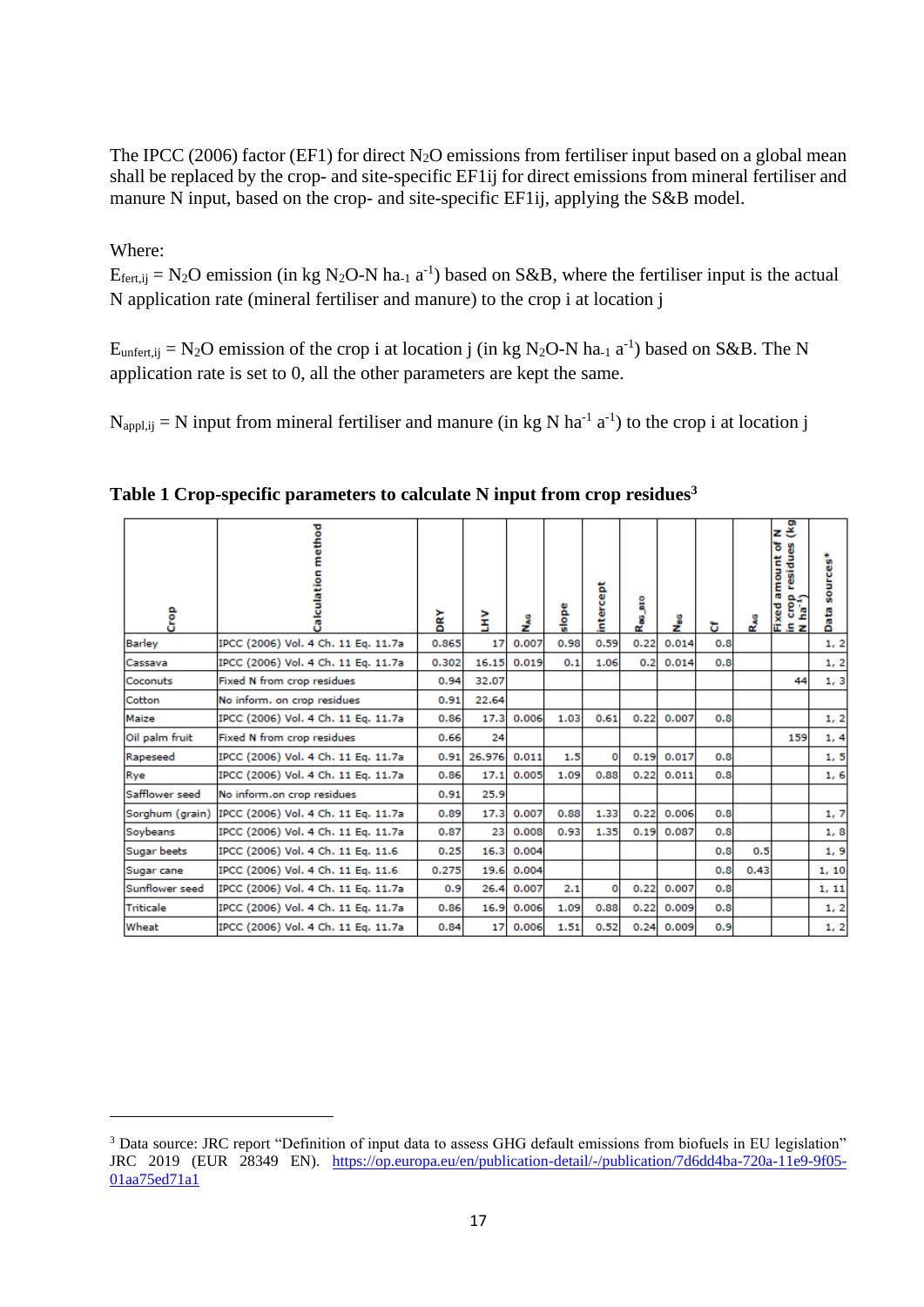**Table 2 Constant and effect values for calculating N2O emissions from agricultural fields based on the S&B model**

| Constant value         | $-1.516$                       |                                                                      |
|------------------------|--------------------------------|----------------------------------------------------------------------|
| Parameter              | <b>Parameter class or unit</b> | Effect value (ev)                                                    |
| Fertilizer input       |                                | 0.0038 * N application rate in kg N ha <sup>-1</sup> a <sup>-1</sup> |
| Soil organic C content | $< 1 \%$                       | 0                                                                    |
|                        | $1 - 3 %$                      | 0.0526                                                               |
|                        | >3%                            | 0.6334                                                               |
| pН                     | < 5.5                          | 0                                                                    |
|                        | $5.5 - 7.3$                    | $-0.0693$                                                            |
|                        | >7.3                           | $-0.4836$                                                            |
| Soil texture           | Coarse                         | 0                                                                    |
|                        | Medium                         | $-0.1528$                                                            |
|                        | Fine                           | 0.4312                                                               |
| Climate                | Subtropical climate            | 0.6117                                                               |
|                        | Temperate continental climate  | 0                                                                    |
|                        | Temperate oceanic climate      | 0.0226                                                               |
|                        | <b>Tropical climate</b>        | $-0.3022$                                                            |
| Vegetation             | Cereals                        | 0                                                                    |
|                        | Grass                          | $-0.3502$                                                            |
|                        | Legume                         | 0.3783                                                               |
|                        | None                           | 0.5870                                                               |
|                        | Other                          | 0.4420                                                               |
|                        | Wetland rice                   | $-0.8850$                                                            |
| Length of experiment   | 1 <sub>yr</sub>                | 1.9910                                                               |
|                        |                                |                                                                      |

## **EMISSIONS FROM THE COLLECTION, DRYING AND STORAGE OF RAW MATERIALS**

Emissions from the collection, drying and storage of raw materials include all emissions related to fuel use in the collection, drying and storage of raw materials.

### **Emissions from collection**

Emissions from the collection of raw materials include all the emissions resulting from the collection of raw materials and their transport to storage. The emissions are calculated using appropriate emission factors for the type of fuel used (diesel oil, gasoline, heavy fuel oil, biofuels or other fuels).

### **Biomass drying**

The cultivation emissions shall include emissions from drying before storage as well as from storage and handling of biomass feedstock. Data on energy use for drying before storage shall include actual data on the drying process used to comply with the requirements of storage, depending on the biomass type, particle size, moisture content, weather conditions, etc. Appropriate emission factors, including upstream emissions, shall be used to account for the emissions from the use of fuels to produce heat or electricity used for drying. Emissions for drying include only emissions for the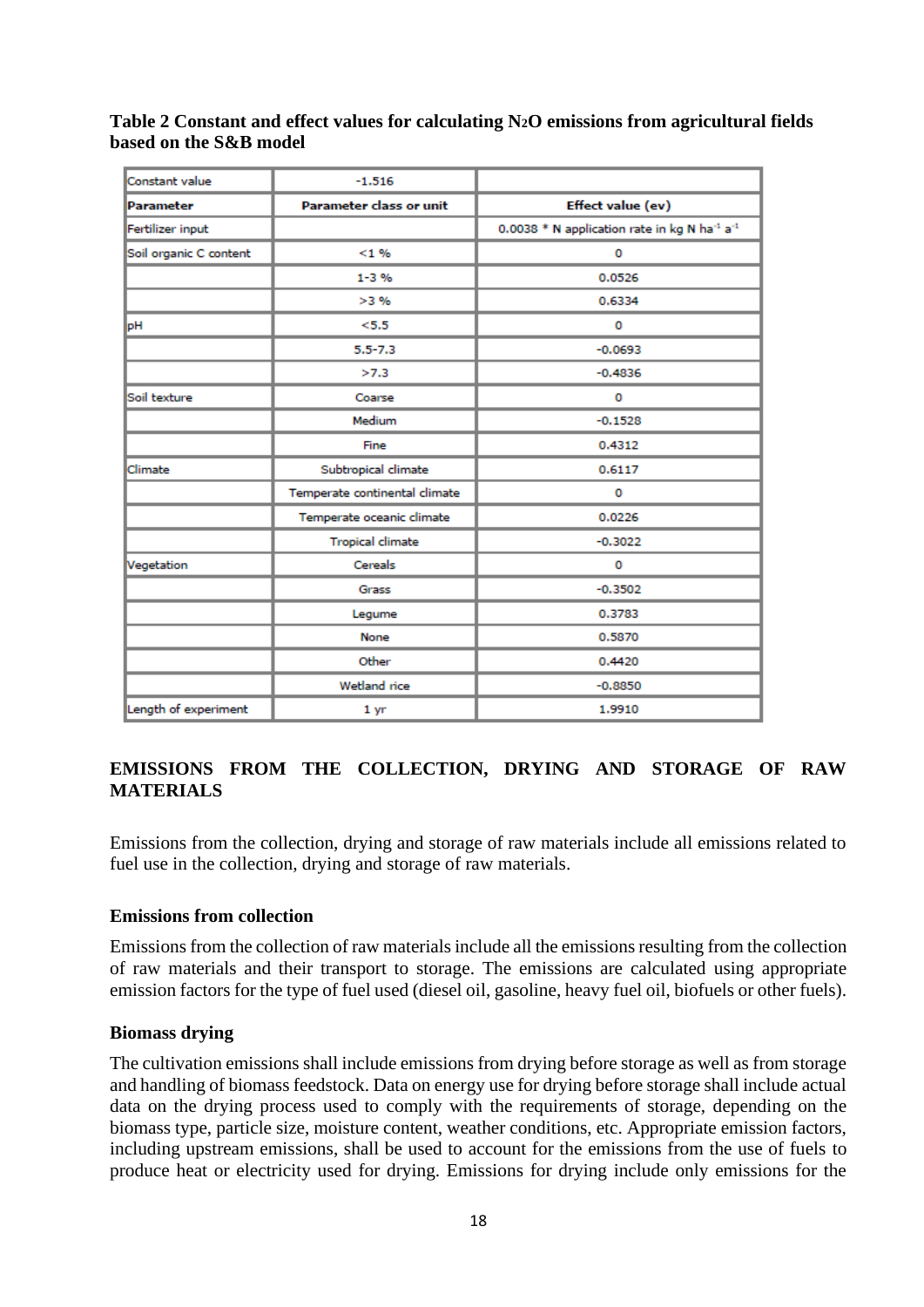drying process needed to ensure adequate storage of raw materials and does not include drying of materials during processing.

## **ACCOUNTING FOR EMISSIONS FOR ELECTRICITY USED IN FARMING OPERATIONS**

When accounting for the consumption of electricity not produced within the fuel production plant, the GHG emissions intensity of the produced and distributed electricity shall be assumed to be equal to the average emission intensity of the produced and distributed electricity in a defined region, which can be at a NUTS2<sup>4</sup> region or a national level. In case national electric emission coefficients are used, the values from Annex IX shall be used. By way of derogation from this rule, producers may use an average value for an individual electricity production plant for electricity produced by that plant if it is not connected to the electricity grid and sufficient information are available to derive an emission factor.

<sup>4</sup> Nomenclature of territorial units for statistics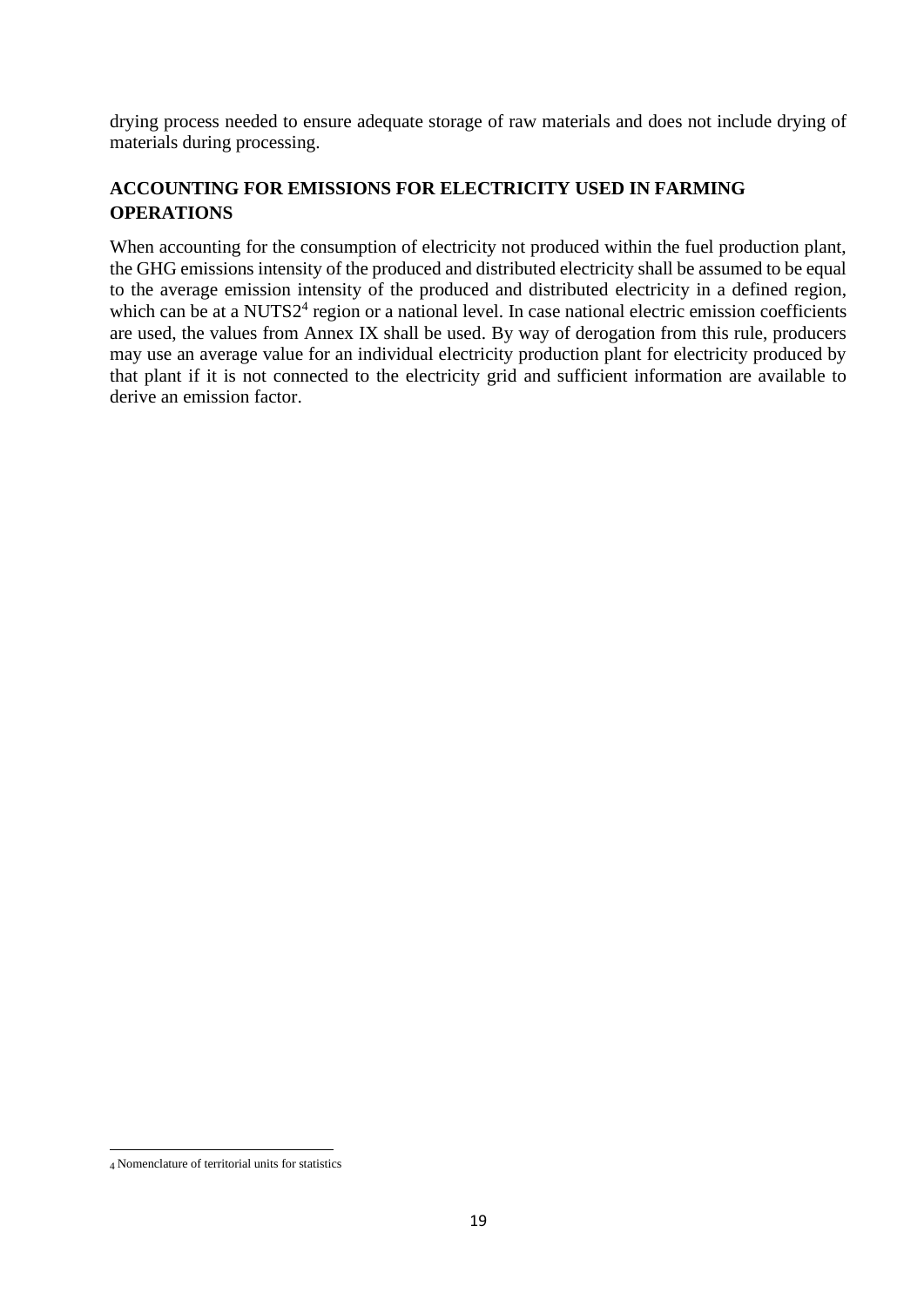## ANNEX VIII

## **MINIMUM REQUIREMENTS ON THE PROCESS AND METHOD FOR CERTIFYING LOW INDIRECT LAND-USE CHANGE (ILUC) RISK BIOMASS**

### **A. Process of low ILUC risk certification**

To start the certification process, an economic operator has to submit an application to a certification body recognised by a voluntary scheme for low ILUC risk biomass certification. The applicant may be a farm, a first gathering point or a group manager, acting on behalf of a group of farmers.

The low ILUC risk certification application shall contain at least the following information:

- (a) the name and contact details of the applicant or applicants, including where relevant the members of a group for group certification<sup>5</sup>;
- (b) a description of the low ILUC risk additionality measures envisaged, including:
	- (i) details on the delineated plot where the additionality measure will be implemented, including current land use, current management practices, current plot yield data, and if applicable a statement on whether the land is unused, abandoned or severely degraded;
	- (ii) description of the additionality measures and an estimate of the additional biomass that will be produced following its application (either through a yield increase or production on unused, abandoned or severely degraded land);
- (c) information on any existing Commission-recognised voluntary scheme certification (name of the voluntary scheme, certificate number, status and validity period).

If the application is made after the additionality measures have been implemented, only the additional biomass produced after the date of low ILUC risk certification may be claimed as low ILUC risk.

1. Content of the management plan

Once the low ILUC risk application is accepted, the economic operator shall develop a management plan and submit it to the certification body. The management plan shall build on the information in the certification application, and include:

- (a) a definition of the delineated plot of land;
- (b) a description of additionality measures;
- (c) check on sustainability of the additionality measure against the requirements of Directive (EU) 2018/2001;

<sup>5</sup>

If applying for group certification, the application must include the name and contact details of the group manager and the name, contact details and locations of the farms/plantations that are part of the group.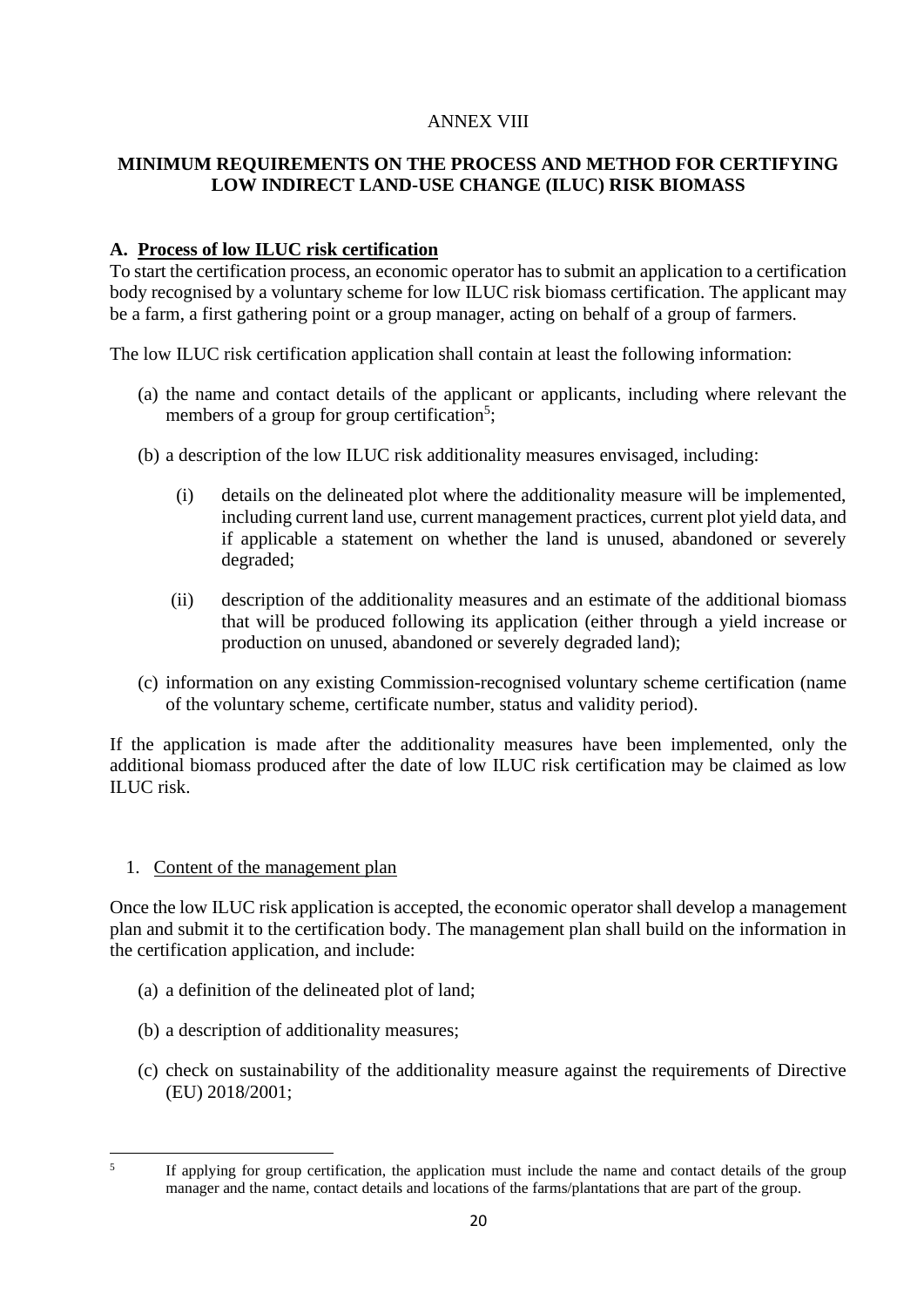- (d) where relevant, demonstration of additionality assessment (either financial attractiveness or non-financial barrier test);
- (e) determination of the dynamic yield baseline, including:
	- (i) for yield increase measures: at least 3 years of historical crop yield data related to the delineated plot of land;
	- (ii) for cultivation on unused, abandoned or severely degraded land: proof of land status (the baseline yield for cultivation on unused, abandoned or severely degraded land is considered to be zero)
- (f) estimate of the additional biomass yield per year, with reference to the dynamic yield baseline for the delineated plot.

The management plan must allow a comparison to be made between the use of the delineated plot before and after implementation of the additionality measure.

### 2. Non-exhaustive list of additionality measures

| <b>Additionality category</b> | <b>Additionality measure</b> | <b>Example</b>                                                                                                                                                                                                                                              |  |  |
|-------------------------------|------------------------------|-------------------------------------------------------------------------------------------------------------------------------------------------------------------------------------------------------------------------------------------------------------|--|--|
| Mechanisation                 | Machinery                    | Adoption of machinery that<br>reduces/complements<br>existing workforce input to<br>boost output or reduce<br>losses. This could include<br>sowing, precision farming,<br>harvesting machinery<br><b>or</b><br>machinery to reduce post-<br>harvest losses. |  |  |
| Multi-cropping                | Sequential cropping          | Introduction of second crop<br>on same land in the same<br>year.                                                                                                                                                                                            |  |  |
|                               | Soil management              | Mulching instead<br>of<br>ploughing, low tillage.                                                                                                                                                                                                           |  |  |
| Management                    | Fertilisation                | Optimisation of fertilisation<br>regime, use of precision<br>agriculture.                                                                                                                                                                                   |  |  |
|                               | Crop protection              | Change in weed, pest and<br>disease control.                                                                                                                                                                                                                |  |  |

### **Table 1. Non-exhaustive list of yield increase additionality measures.**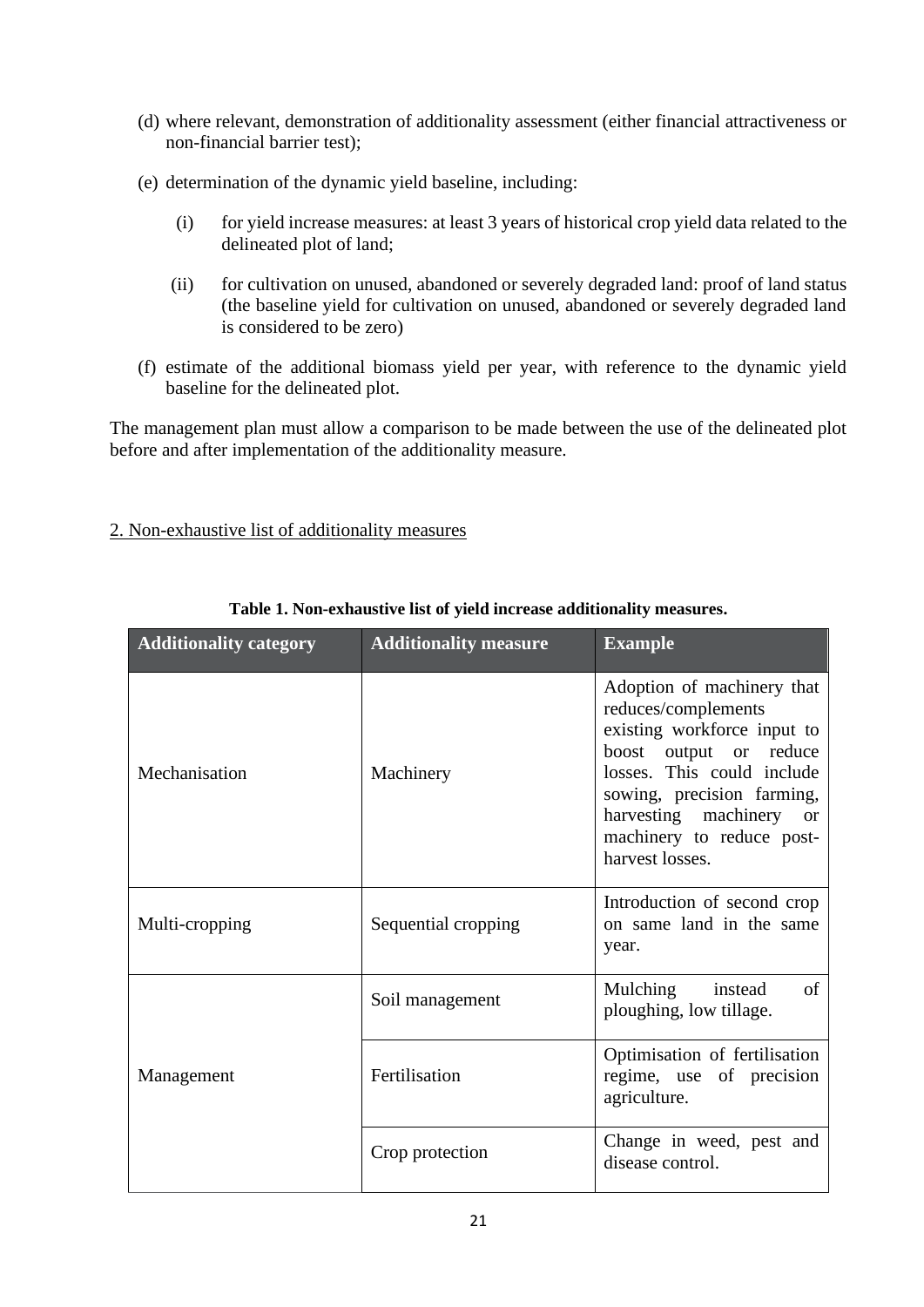| <b>Additionality category</b>                                | <b>Additionality measure</b> | <b>Example</b>                                                                                                     |  |  |  |  |
|--------------------------------------------------------------|------------------------------|--------------------------------------------------------------------------------------------------------------------|--|--|--|--|
|                                                              | Pollination                  | pollination<br>Improved<br>practices.                                                                              |  |  |  |  |
|                                                              | Other                        | Leaves room for innovation,<br>combinations of measures<br><b>unforeseen</b><br>and<br>developments.               |  |  |  |  |
| (for perennial)<br>Replanting<br>$\text{crops}$ <sup>6</sup> | Choice of crop varieties     | Higher yield variety, better<br>adaptation to<br>eco-<br>physiological<br>climatic<br><sub>or</sub><br>conditions. |  |  |  |  |

Additionality measures are measures that go beyond common agricultural practices. Table 1 contains a non-exhaustive list of the types of yield increase additionality measures that economic operators can apply. Measures, or combinations of measures, shall boost output without compromising sustainability. The additionality measure shall not compromise future growing potential by creating a trade-off between short-term output gains and mid/long-term deterioration of soil, water and air quality and pollinator populations. The additionality measures shall not result in homogenisation of the agricultural landscape through removal of landscape elements and habitats such as solitary trees, hedgerows, shrubs, field edges or flower strips.

Only additional yield above the dynamic yield baseline may be claimed as low ILUC risk. Furthermore, an additionality measure may only be certified if it aims to achieve additional yields as a result of an improvement in agricultural practice. If a measure is applied that only aims to improve the sustainability of the plot, without improving yields, it is not deemed an additionality measure. This is not the case with cultivation on unused, abandoned or severely degraded land, in which case the cultivation itself is the additionality measure.

The economic operator will have to demonstrate that the management plan sets reasonable expectations on the yield increase by referring to, for example, scientific literature, experience from field trials, information from agronomy companies, seed/fertiliser developers or simple calculations. Satisfactory evidence supporting the expected yield increase of the additionality measure applied is needed for the project to be certified.

In the case of agricultural improvements, the agricultural practices applied, machinery and means before and after the additionality measure has been applied shall be documented in detail as part of the management plan. This shall allow a comparison in order to (i) determine whether an additionality measure has been implemented; (ii) evaluate if that additionality measure may be considered to be additional compared to a 'business as usual' development.

### **B. Additionality assessment: Financial attractiveness or barrier analysis tests**

<sup>6</sup> Replanting at the end of the crop lifetime is always necessary for a perennial crop. For replanting to count as an additionality measure, the economic operator must prove that their replanting goes beyond 'business as usual'.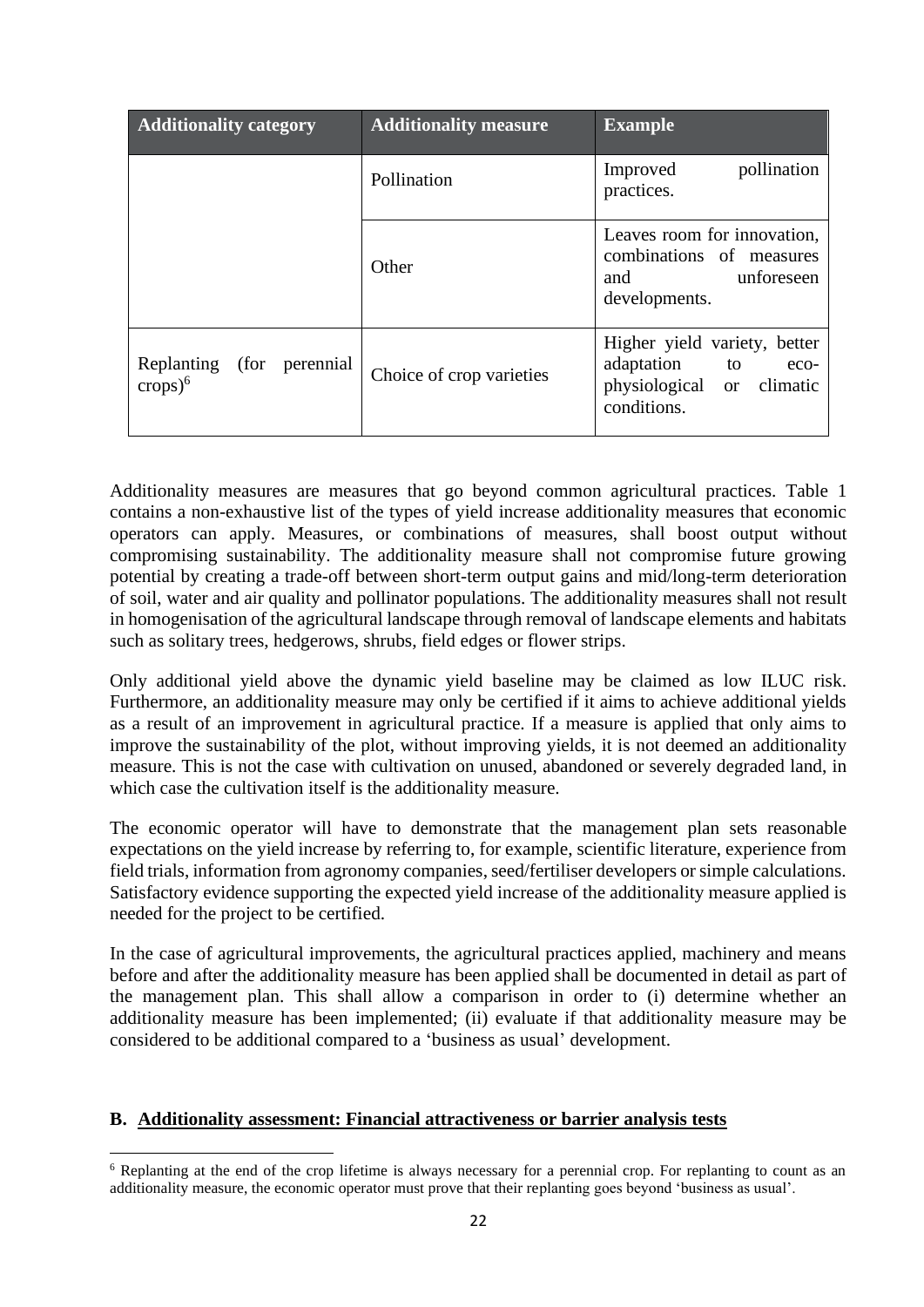#### 1. Financial attractiveness test

The financial attractiveness test shall demonstrate that the investment required for the additionality measure becomes financially attractive only if the resulting additional yield is certified as low ILUC risk. The analysis shall consist of a simple financial analysis of the envisaged low ILUC risk additionality measure investment.

The test shall include only those costs and yields that are directly related to the additionality measure investment. Normal operating costs of the entire farm shall therefore not be included in the analysis. The costs and revenues included in the test shall be related to the preparation, implementation, maintenance and decommissioning of the additionality measure that would not have been otherwise incurred.

Financial attractiveness arises from a business case in which the net present value  $(\text{NPV'})^7$  of the investment is positive, which means that the investment may be conducted by the economic operator itself. As a result, only measures for which the business case analysis is negative (without the inclusion of a premium) shall pass the financial additionality test and become eligible to be certified as low ILUC risk. Outcomes above zero (a positive NPV) may still be eligible only if they pass the non-financial barrier test.

Formula to calculate the NPV of an investment:

$$
NPV = \sum \frac{P - L}{(1 + i)^t}
$$

#### **Where:**

P = expected income from additional biomass (estimate of additional biomass x feedstock sales price without low ILUC premium) L = cost of additionality measure (CAPEX and OPEX)

i = discount rate

t = time period

The parameters used in the NPV calculation shall be in line with the data included in the management plan.

The following parameters shall be included in the NPV calculation:

- (a) estimate of additional biomass volume;
- (b) feedstock sales price [currency/tonne]:
	- (i) the feedstock sales price may be a single number extrapolated over the lifetime of the additional yield investment;
	- (ii) this single number may be based on an average of actual historical feedstock sales values achieved by the economic operator. The average value shall be based

<sup>&</sup>lt;sup>7</sup> NPV is the difference between the present value of cash inflows and the present value of cash outflows over a period of time. NPV is used in capital budgeting and investment planning to analyse the profitability of a future investment or project. Source: <https://www.investopedia.com/terms/n/npv.asp>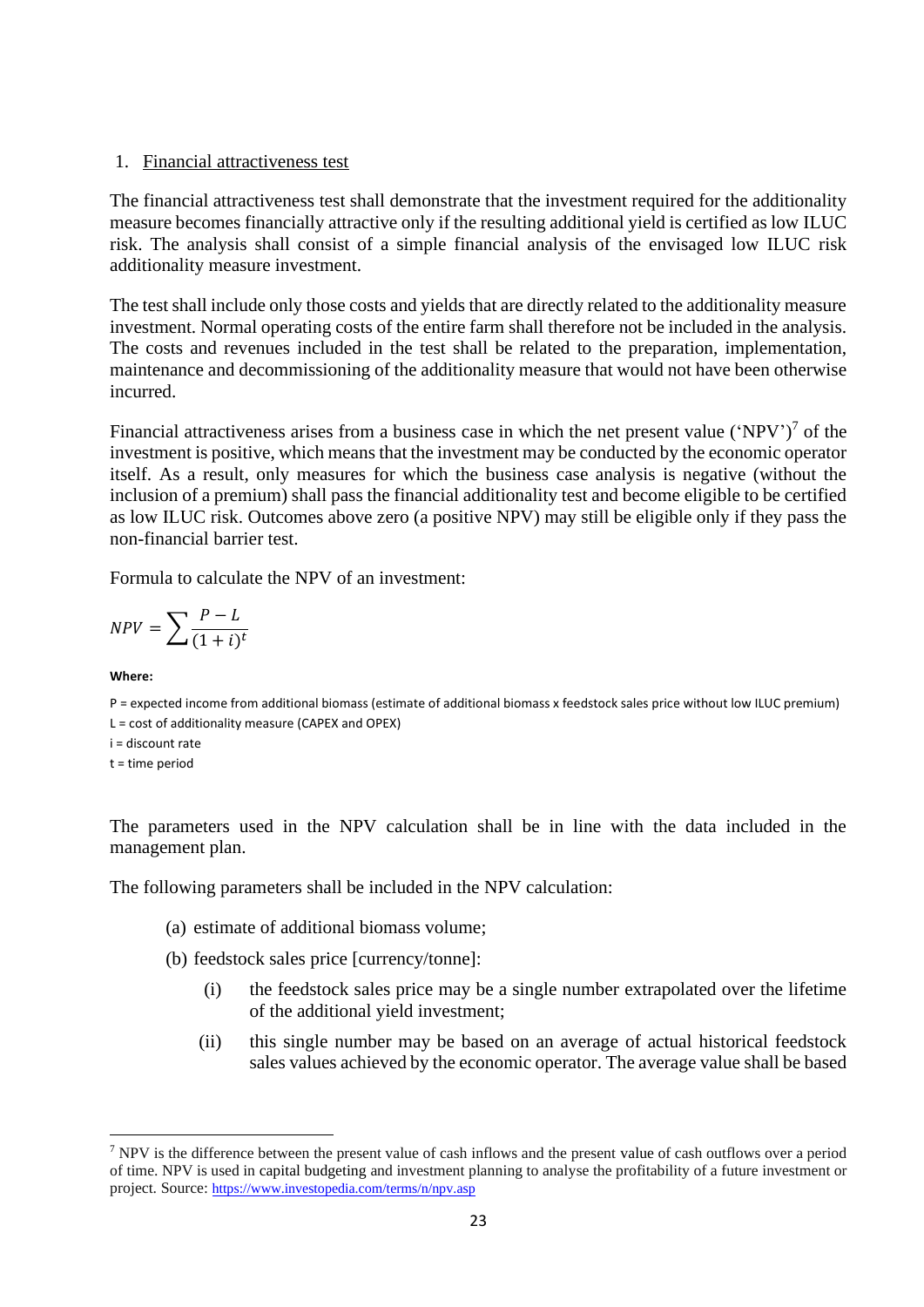on data for the same 3 years that the historical yield data used to set the dynamic yield baseline;

(iii) in the event of introducing a new crop for which the economic operator does not have actual price data, this value may be based on price data from FAOSTAT<sup>8</sup>;

(c) discount rate to be used:  $3.5\%$  for high income countries<sup>9</sup> and  $5.5\%$  for all other countries;

- (d) lifetime of the investment:
	- (i) a lifetime of up to 10 years shall be used in conformity with the lifetime of the low ILUC risk certification (baseline validity);
- (ii) in some cases, the maximum lifetime of the investment may be set at 25 years based on the typical lifetime of perennial crops (that is to say, oil palm tree, in the case of oil palm replanting);
- (e) investment cost related to the additionality measure [CAPEX + OPEX].

### 2. Non-financial barrier test

The non-financial barrier analysis shall only cover non-financial project barriers that prevent the implementation of the additionality measures in case of no low ILUC risk certification. Any barrier whose cost can be estimated shall be included in the financial attractiveness analysis rather than in the non-financial barrier analysis.

The economic operator that plans the additionality measure is responsible for justifying the existence of non-financial barriers. The justification shall consist of a clear, verifiable description of the situation that prevents the uptake of the additionality measure. The economic operator shall provide all the necessary verifiable evidence to support the claim and demonstrate how low ILUC risk certification would ensure that the non-financial barrier is overcome.

The validity of the operator's claim shall be assessed and validated by the baseline audit before issuing a low ILUC risk certificate.

### **C. Setting the dynamic yield baseline and calculation of the actual volume of low ILUC risk biomass**

The dynamic yield baseline shall be set individually for each delineated plot based on the crop and the type or combination of additionality measures applied. Plot-specific historical crop yield data from at least the 3 years preceding the application of an additionality measure shall be used to calculate the starting point of the dynamic yield baseline. This shall be combined with a global cropspecific trend line for expected yields based on historical data of actual yields over the past decade, or longer if data is available. For perennial crops, the dynamic yield baseline also takes into account the yield curve over the lifetime of the crop.

<sup>8</sup> FAOSTAT producer prices. Source: <http://www.fao.org/faostat/en/#data/PP>

<sup>&</sup>lt;sup>9</sup> OECD countries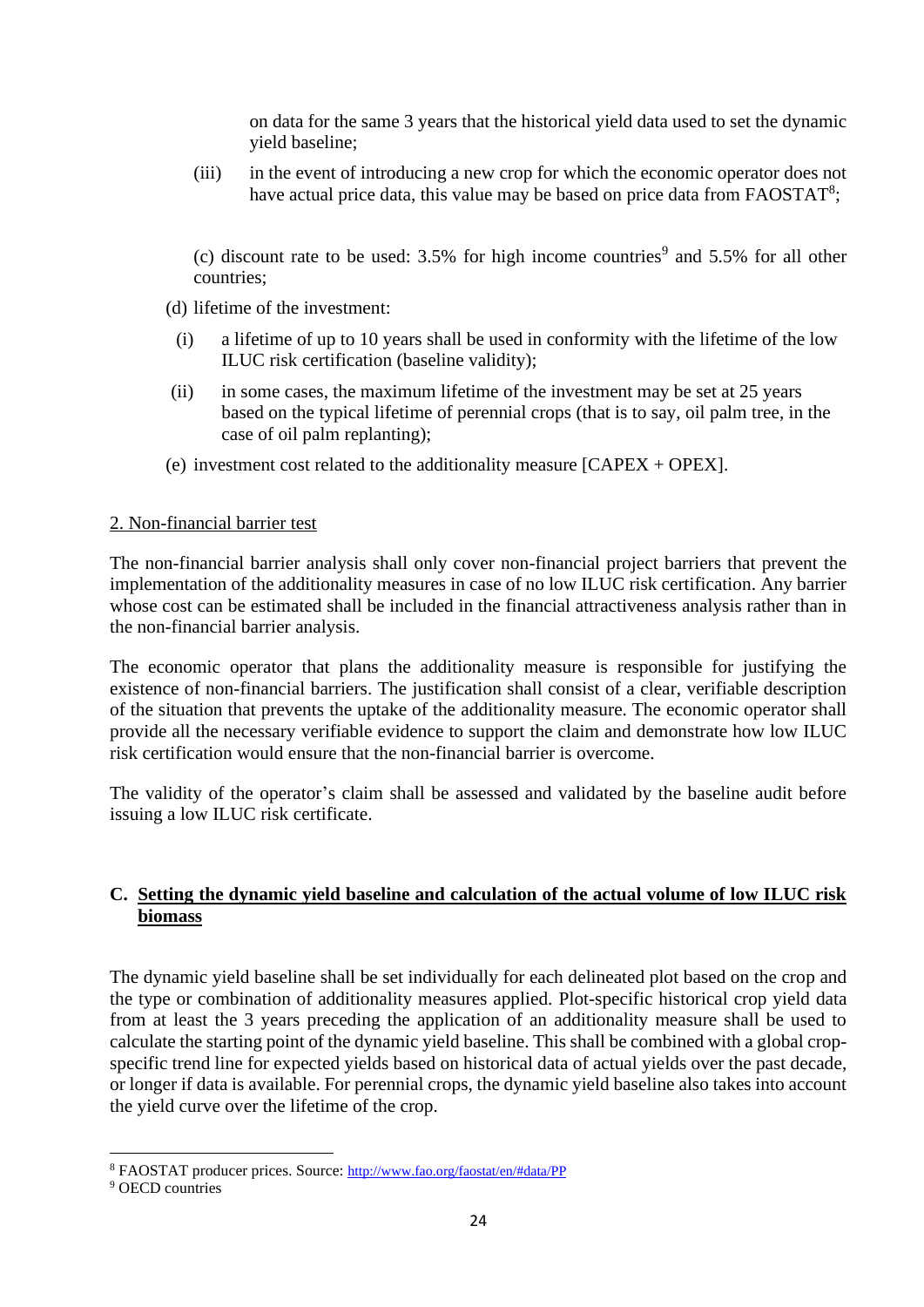### 1. Setting the dynamic yield baseline for annual crops

Where a farm rotates crops between fields and the crop whose yield will be increased ('target crop') has been planted in different fields on the same farm in previous years, two options are envisaged for gathering the historical yield data in order to calculate the dynamic yield baseline:

Option 1: The economic operator calculates an average of the yields for the 3 most recent years that the target crop was grown on the specific delineated plot prior to implementation of the additionality measure. As crops are grown in rotation, this may mean using data that is more than 5 years old.

Option 2: The economic operator calculates a weighted average of the yields of the 3 most recent years that the target crop was grown on the farm prior to implementation of the additionality measure, even if those yields were obtained from different plots of different sizes on the same farm.

If historical data for the 3 most recent years of crop yields is not available, whether inaccessible or not representative as per the auditor's judgement, or if crop yield data is of insufficient quality, additional data may be obtained for earlier years or data from a neighbouring field growing the same crop under the same management plan. If 1 of the 3 years of historical data represents an exceptionally good or bad harvest (for example, discrepancy of 30% or more compared to the other reference years), the outlier crop yield shall not be included in the calculation to avoid skewing the three-year average $^{10}$ .

The auditor is responsible for determining a yield outlier, based on their expert judgement, experience on the ground and knowledge of the economic operator's practices over the long term. The auditor is also obliged to evaluate whether the crop yield data is of insufficient quality to be included as part of the baseline and annual audits, and to then decide whether a crop yield needs to be excluded or not.

The slope of the dynamic yield baseline shall be taken as the slope of a straight trend line fitted for yield developments of the target crop over the previous 10 years or longer if data is available. It is based on global data and shall be derived from the FAOSTAT World+ data for the relevant crop. This shall be done at the start of the certification period, and the slope shall be valid for the 10-year baseline validity period of the low ILUC certification.

Table 2 shows the slope of the dynamic yield baseline for the most common biofuel feedstock crops. These values are obtained by fitting a trend line over 20 years of global crop data obtained from FAOSTAT.

**Table 2. Slope of the trend line obtained for FAOSTAT World+ crop yield data. Average improvement in yield (tonne/ha/year) per year.**

| Crop     | <b>Barley</b> | <b>Maize</b> | Oil<br>palm<br>fruit | <b>Rapeseed</b> | Soybean | <b>Sugar</b><br>beet | <b>Sugar</b><br>cane | <b>Sunflower</b><br>seed | Wheat |
|----------|---------------|--------------|----------------------|-----------------|---------|----------------------|----------------------|--------------------------|-------|
| Slope-20 | 0.035         | 0.074        | 0.200                | 0.036           | 0.028   | .276                 | 0.379                | 0.035                    | 0.04  |

Slope-20 is based on 2008-2017.

For any crop in the table, the dynamic yield baseline is determined by taking the starting point

<sup>&</sup>lt;sup>10</sup> In line with Article 2(7) of Delegated Regulation (EU) 2019/807, yield fluctuations should be excluded.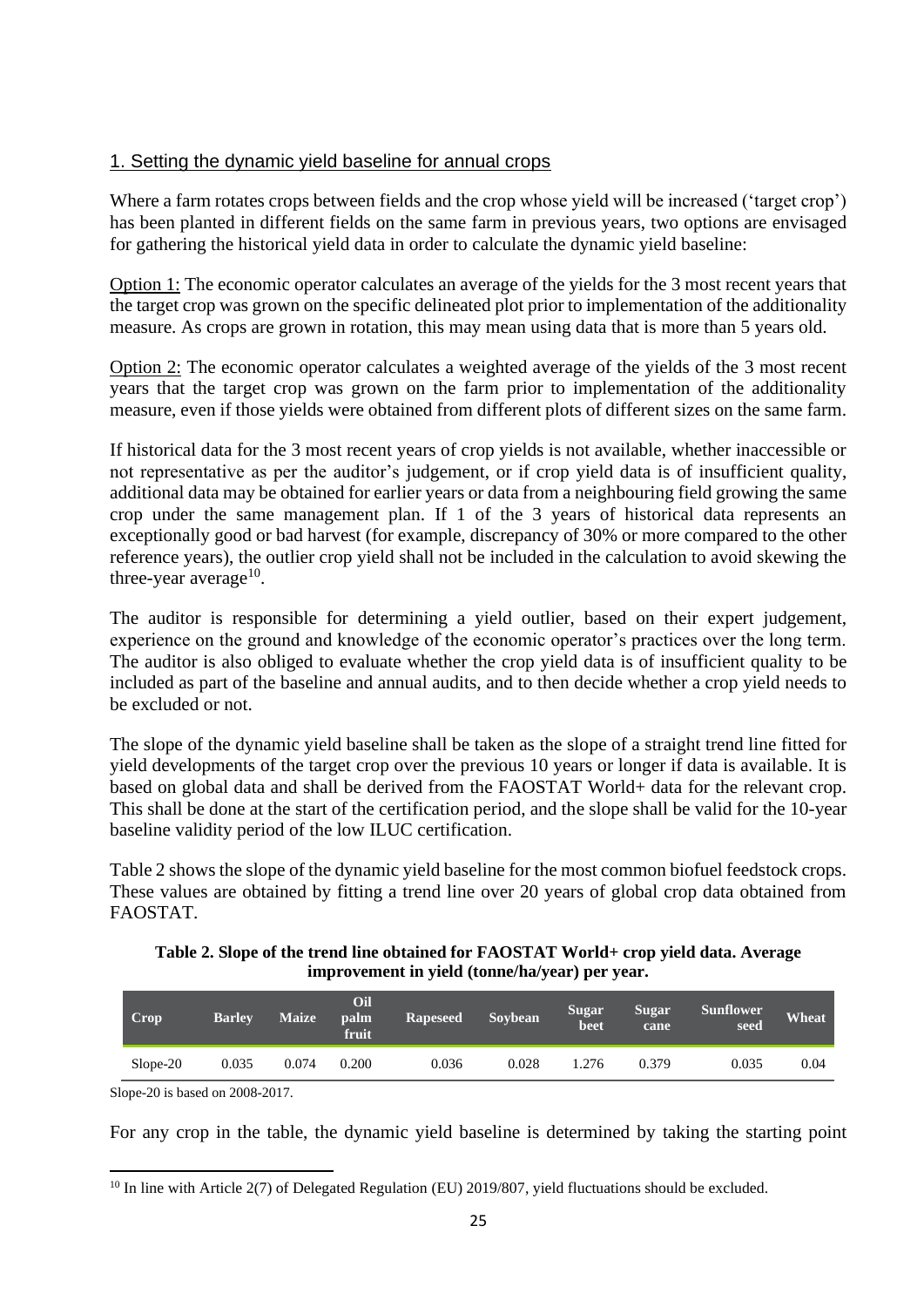(three-year average of historical yields prior to application of the additionality measure) and adding the global trend line (slope) from Table 2. The following formula shall be used, starting at the year the additionality measure is implemented:

 $DYBx = (starting point DYB) + (slope_{20})x$ 

Where:

 $DYB<sub>x</sub> =$  dynamic yield baseline in year x after implementation of the additionality measure

 $x = year(s)$  after implementation of additionality measure

If the additionality measure is to replace the existing crop with a different (higher yielding) crop on a delineated plot, the counterfactual situation is the cultivation of the existing crop. The dynamic yield baseline shall be determined based on historical yield and trend line data for the existing crop.

The starting point of the baseline shall be the 3-year average of the crop yield obtained for the lower performing existing crop. The trend line is based on the global FAOSTAT trend line data for the existing crop (see Table 2). This approach shall only be used if it can be demonstrated that the better performing crop could be introduced due to changes in the biofuel market, as demonstrated in the additionality assessment.

### 2. Setting the dynamic yield baseline for perennial crops

Depending on the yield variation observed over the lifetime of different types of perennial crop, different methodological approaches shall be possible.

For palm trees, the following data may be used by economic operators of oil palm plantations when determining their dynamic yield baseline:

- (a) the historical crop yields obtained prior to implementation of an additionality measure;
- (b) the planting year of palm trees on the delineated plot of land and/or their age profile;
- (c) the cultivars of palm trees on the delineated plot, if applicable;
- (d) the area of land replanted each year on a plantation, if applicable.

That data is combined with a growth curve to determine the dynamic yield baseline. The key characteristic from the growth curve shall be the shape, not the magnitude of the yield.

The growth curve gives the shape and it needs to be combined with the historical yield data and age of the trees, as set out in points (a) and (b), to adjust the magnitude of the dynamic yield baseline curve to the specific plot.

The following three options are available for determining the dynamic yield baseline for palm trees.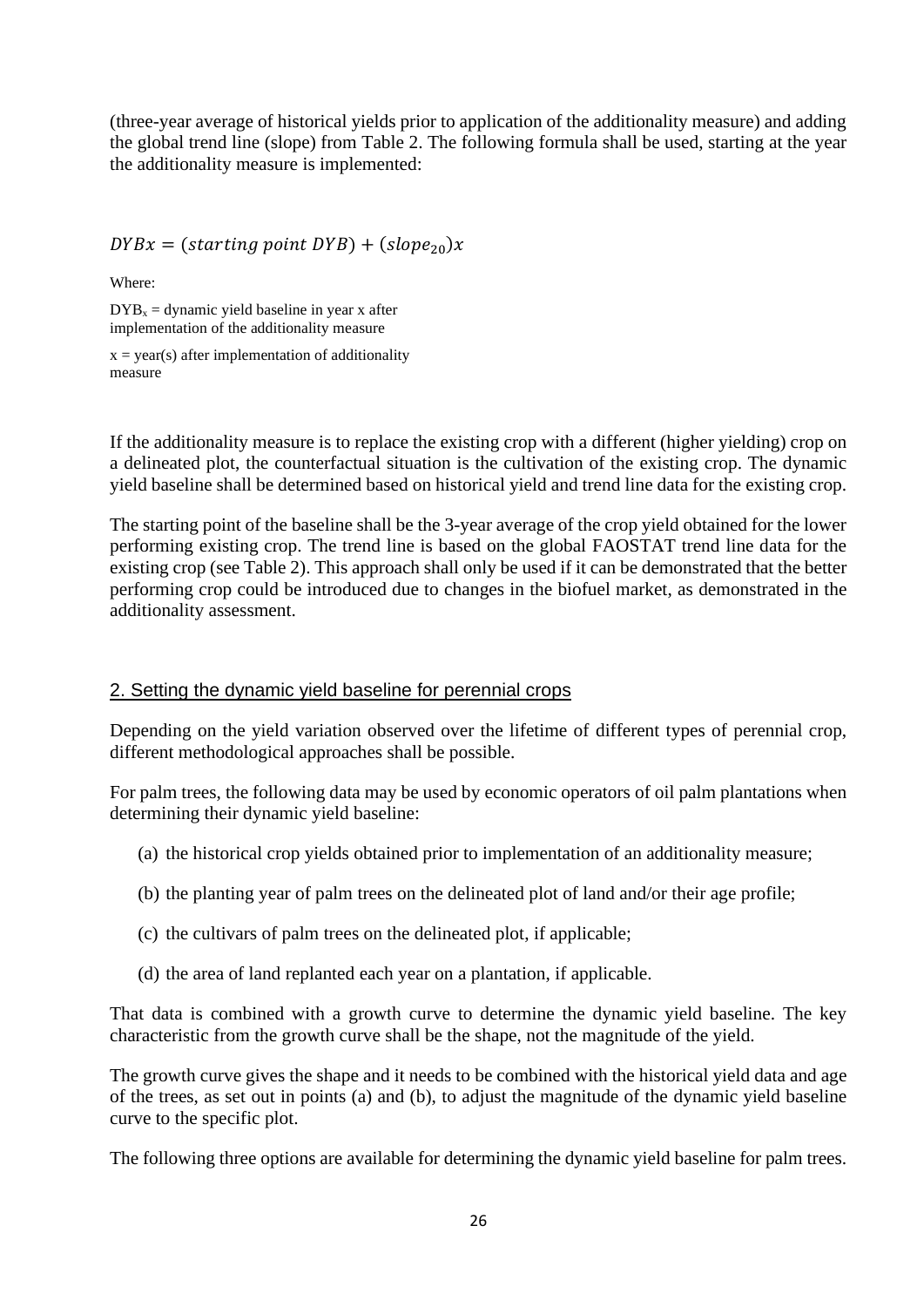For each option, the data required to set the dynamic yield baselines must include:

### **(a) Option 1a: Standard growth curve**

(i) three most recent years of historical crop yields for palm trees grown on the delineated plot;

(ii) age of trees on the delineated plot / planting year;

### **(b) Option 1b: Economic operator provides growth curve<sup>11</sup>**

(i) three most recent years of historical crop yield for palm trees grown on the delineated plot;

- (ii) age of trees on the delineated plot/planting year;
- (iii) the cultivars of palm trees on the delineated plot;
- (iv) economic operator's own reference growth curve.

### **(c) Option 2: Group certification approach**

(i) for the three most recent years, the total hectares and total yield in fresh fruit bunches (FFB) for palm trees grown on the delineated plot/plantation(s), producing palm as part of the group.

Options 1a and 1b apply where an additionality measure is taken on a stand of trees that are the same age, or if the age profile of the trees on the delineated plot(s) is known and does not remain constant year after year.

Option 2 may be applied when the age profile of the trees on the delineated plots is mixed and remains relatively constant year after year, that is to say in a group certification approach or if a consistent percentage of a plantation area is replanted each year, resulting in a constant age profile for the trees.

Option 2 shall not be used if more than 20% of the volume in the group comes from the same plantation, or if more than 5% of the total area in the group is being replanted in the same year. In that case, option 1a or b shall be used to determine the baseline.

### **Option 1a: Standard growth curve**

The first option uses the shape of a pre-established "standard" growth curve (based on existing scientific evidence) to determine the dynamic yield baseline for a delineated plot. The standard curve has been normalised and is shown in Figure 1 and Table 3 below.

 $11$  To use this option, economic operators have to show that the correlation between the standard growth curve and their baseline growth curve is less than 0.8.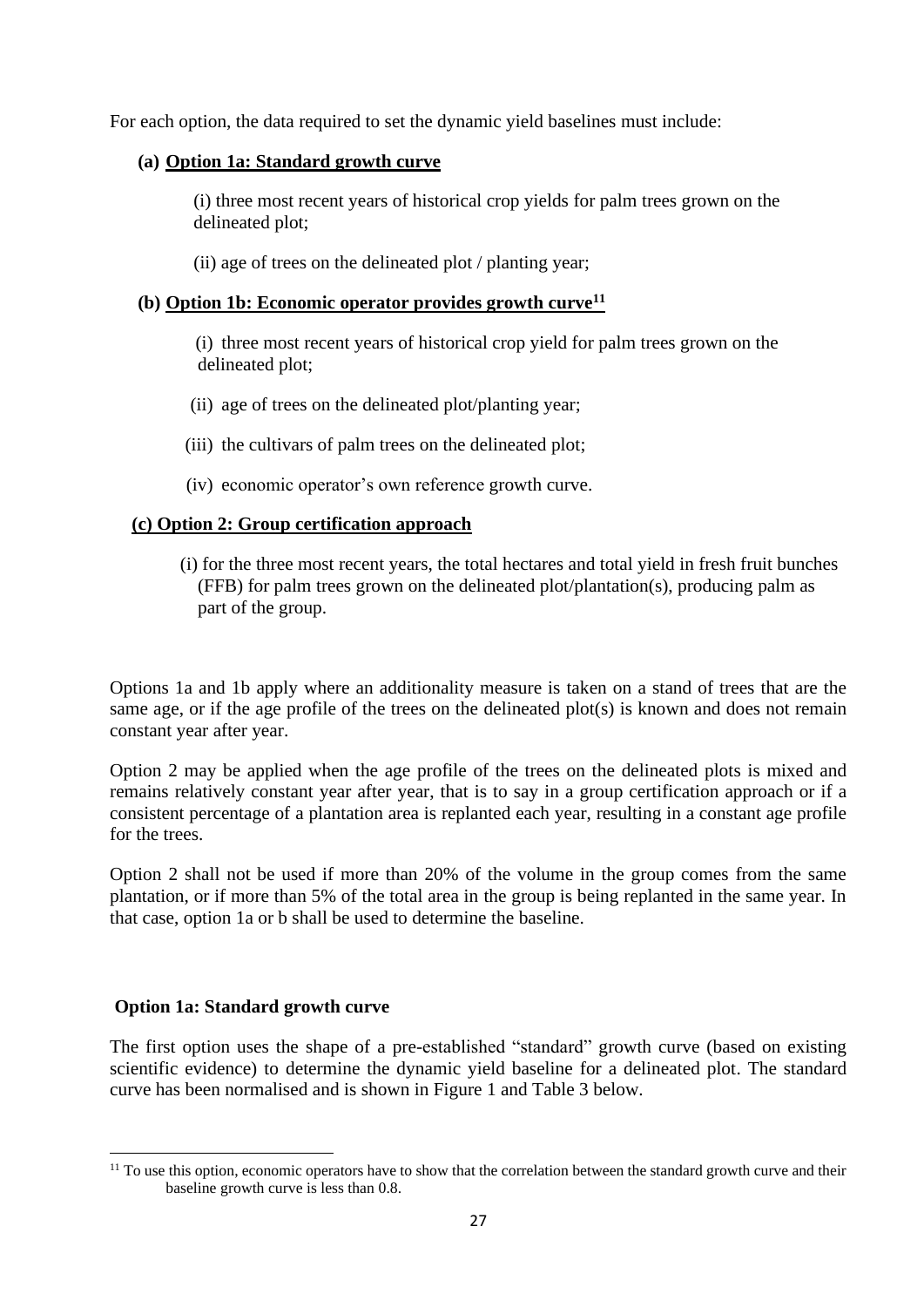The dynamic yield baseline is determined by using the 3 most recent years of historical crop yield data for the specific plot and the age of the palm trees when that yield was observed, and using the annual percentage yield change from the standard curve to form a "business-as-usual" yield curve relevant to the specific plot.





| Years after planting        |       |       |       |       | . .   | n     |       |       |       | 10    | 11    | 12    | 13         |
|-----------------------------|-------|-------|-------|-------|-------|-------|-------|-------|-------|-------|-------|-------|------------|
| Normalised vield            |       |       | 0.147 | 0.336 | 0.641 | 0.833 | 0.916 | 0.968 | 0.996 |       | 0.999 | 0.980 | 0.965      |
| <b>Years after planting</b> | 14    | 15    | 16    | 17    | 18    | 19    | 20    | 21    | 22    | 23    | 24    | 25    | $\geq 26*$ |
| Normalised vield            | 0.945 | 0.926 | 0.910 | 0.906 | 0.888 | 0.870 | 0.858 | 0.842 | 0.836 | 0.815 | 0.806 | 0.793 | 0.793      |

**Table 3. Normalised standard growth curve palm yield data**

\* After 25 years, the yield would be expected to continue to decline. However, as the typical lifetime of an oil palm tree is around 25 years, there is a lack of data to support the magnitude of the decline after 25 years. Therefore, a conservative approach is taken to assume that the yield curve would remain at the 25-year level.

Option 1a involves the following methodological steps:

- 1. To determine the average historical crop yield, collect the three most recent historical crop yields observed on the delineated plot prior to implementation of the additionality measure, as well as the corresponding age of the trees when those yields were observed;
-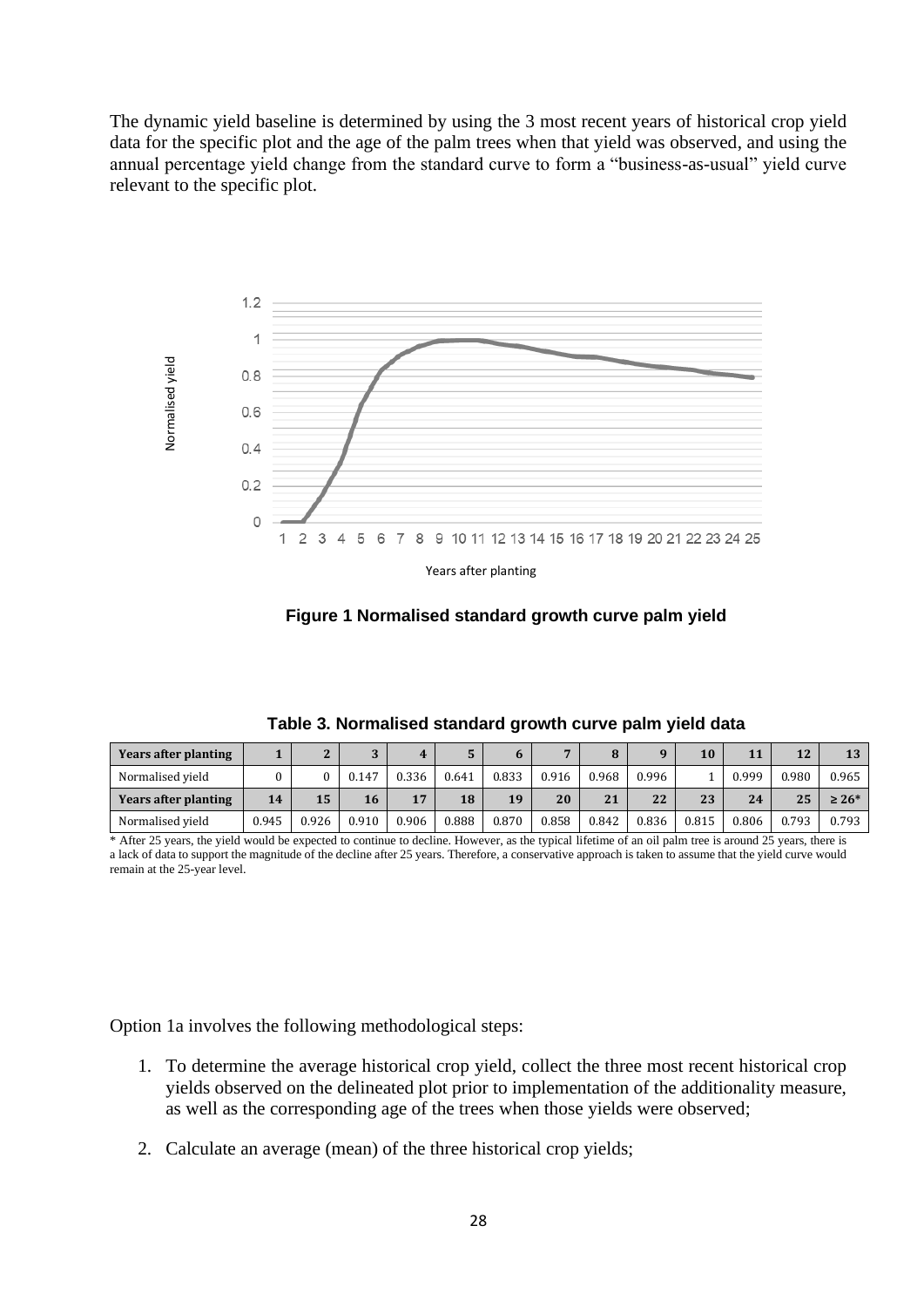- 3. Based on the age of the trees when the historical yield data is from, determine where this average historical crop yield shall be on the standard growth curve (e.g. if the yield data is from trees aged 7, 8 and 9 years, the average historical yield should be considered to be year 8);
- 4. To determine the next point of the dynamic yield baseline, multiply the average historical crop yield from step 2 by the corresponding calculated annual percentage change, derived from the standard growth curve (Table 4 below). Repeat this for each subsequent point to plot the dynamic yield baseline;

| <b>Years after planting</b> | $1$ to $3$ |          |          |          | ▬        |         |         | 10      | 11       | 12       | 13      | 14         |
|-----------------------------|------------|----------|----------|----------|----------|---------|---------|---------|----------|----------|---------|------------|
| Annual percentage<br>change |            | 128.0%   | 90.6%    | 30.0%    | 10.0%    | 5.6%    | 2.9%    | 0.4%    | $-0.1\%$ | $-1.9%$  | $-1.6%$ | $-2.0\%$   |
| <b>Years after planting</b> | 15         | 16       | 17       | 18       | 19       | 20      | 21      | 22      | 23       | 24       | 25      | $\geq 26*$ |
| Annual percentage<br>change | $-2.1%$    | $-1.7\%$ | $-0.5\%$ | $-1.9\%$ | $-2.0\%$ | $-1.4%$ | $-1.8%$ | $-0.8%$ | $-2.5%$  | $-1.1\%$ | $-1.6%$ | 0%         |

#### **Table 4 Annual percentage change in yield derived from standard growth curve**

\* After 25 years, the yield would be expected to continue to decline. However, as the typical lifetime of an oil palm tree is around 25 years, there is a lack of data to support the magnitude of the decline after 25 years. Therefore, a conservative approach is taken to assume that the yield curve would remain at the 25-year level.

5. To incorporate the global yield trend in the dynamic yield baseline, apply the compound annual growth rate (CAGR) calculated from FAOSTAT World+ yield data (Table 5 below), to each point of the dynamic yield baseline to obtain the CAGR corrected dynamic yield baseline.

### **Table 5 Compound annual growth rate palm (20-year)**

| Annual performance increase palm - business as usual | $1.37\%$ |
|------------------------------------------------------|----------|
| Based on FAOSTAT World+ 2008-2017                    |          |

#### **Option 1b: Economic operator provides the growth curve**

This option may be used in exceptional cases, if the economic operator can demonstrate that option 1a is not appropriate for their specific case. In such a case, if the economic operator has an expected growth curve determined based on the available data of palm seedlings (that relates to their 'business-as-usual' scenario), that curve may be used as the basis for the dynamic yield baseline instead of using the standard growth curve. All steps described in Option 1a shall be followed, replacing the standard growth curve with the economic operator's own curve. The economic operator shall therefore calculate the annual percentage change.

The plot-specific growth curve shall still be corrected for global yield development using the CAGR calculated FAOSTAT World+ yield data (Table 5).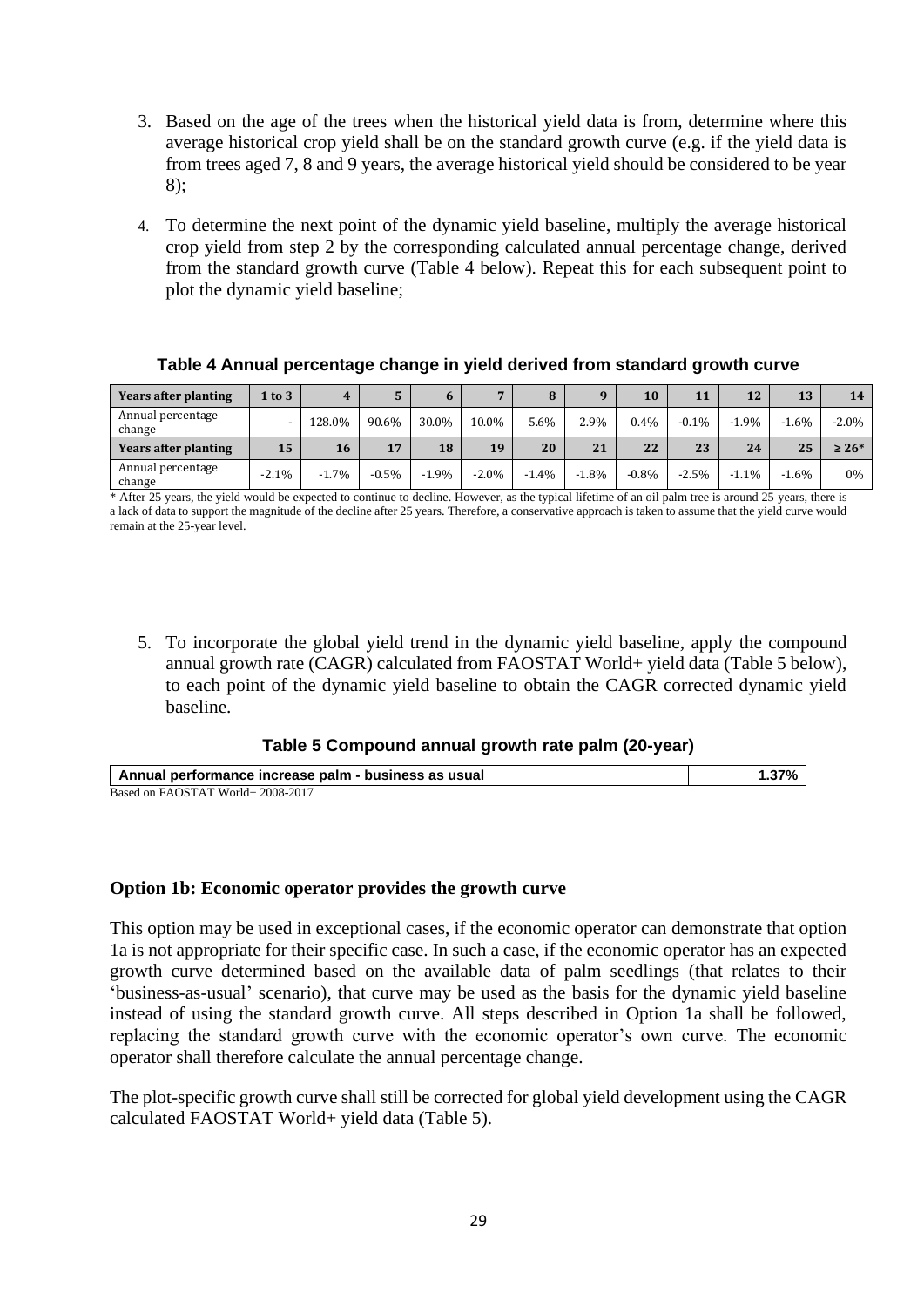### **Option 2: Group certification approach**

In the case of group certification, or when a first gathering point or mill acts as the unit of certification, the dynamic yield baseline may be set using a similar "straight line" dynamic yield baseline approach as used for annual crops. This approach may be used if a group manager, first gathering point or mill is seeking to certify a group that is taking the same additionality measure, and when the plantation or area supplying the mill contains a mix of ages of trees meaning that the annual yield supplying the mill has remained relatively constant.

To determine the dynamic yield baseline, the group manager needs to record the total plantation area (ha) supplying the mill and the total yield (fresh fruit bunches) that corresponds to that area in each of the last 3 years. This is used to determine the yearly yield per hectare for each of the last 3 years (in tonnes/ha). These data points are then averaged and used as the starting point for the dynamic yield baseline. The starting point is combined with the global trendline slope for oil palm from FAOSTAT World+ data (Table 2) to determine the dynamic yield baseline.

Sugar cane shall be treated as an annual crop when setting the dynamic yield baseline.

### 3. Setting the dynamic yield baseline for sequential cropping

If multi-cropping practices such as sequential cropping are used, the economic operators have three options to calculate the additional biomass:

- 1. Demonstrate that the second crop does not lower the yield of the main crop.
- 2. If the second crop lowers the yield of the main crop:
	- a. Determine a dynamic yield baseline for a system in which the main crop is the same each year;
	- b. Determine a compensation factor for a system in which the main crop is different each year;

### **Option 1. Demonstrate that the second crop does not lower the yield of the main crop**

If an economic operator can demonstrate that the introduction of the second crop does not lower the yield of the main crop, the whole yield of the second crop can be claimed as additional biomass.

This may be demonstrated, for example, by comparison of the observed yield of the main crop before (3-year historical average) and after introduction of the second crop.

### **Option 2a. Determine a dynamic yield baseline for a system in which the main crop is the same each year**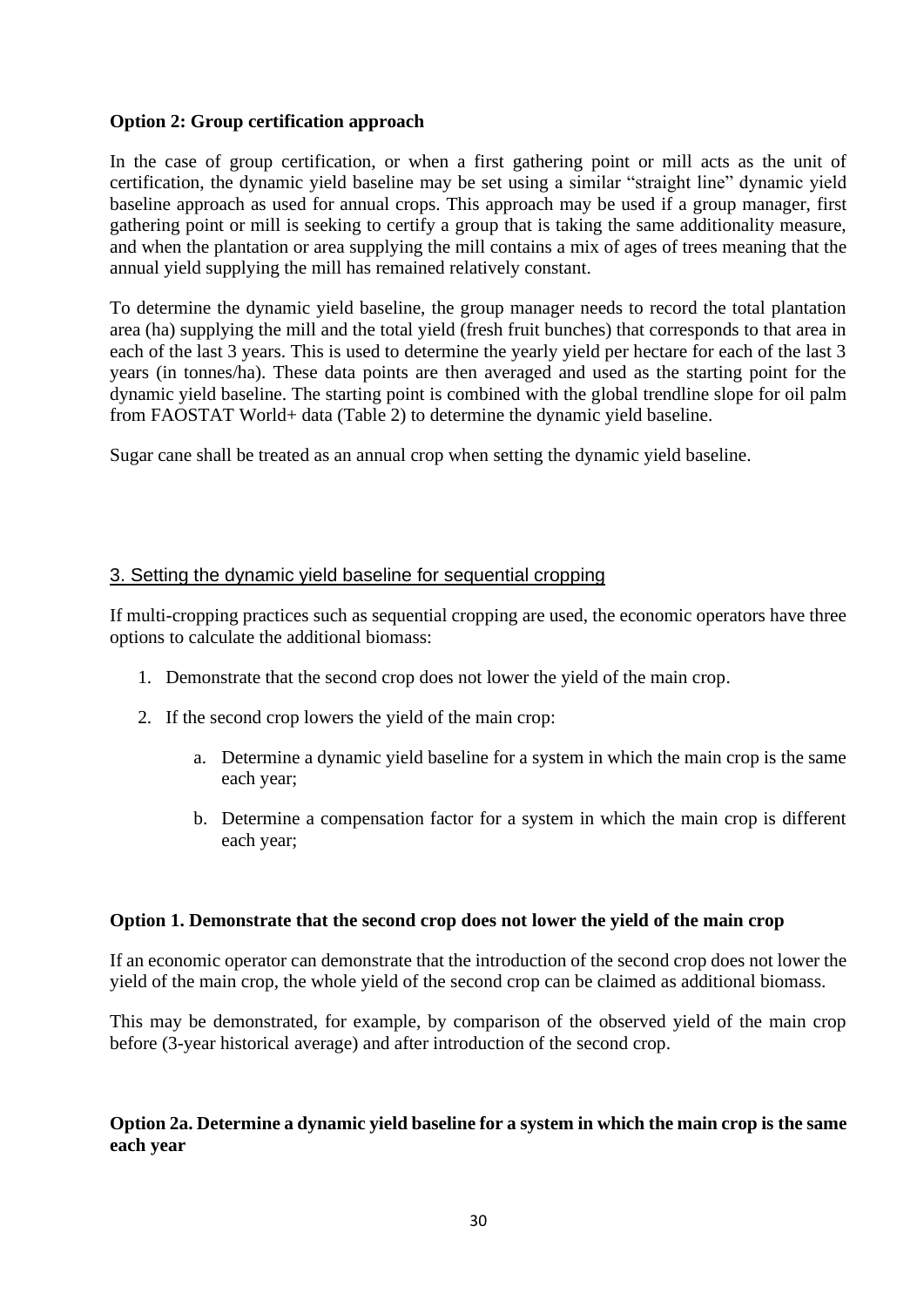The dynamic yield baseline shall be based on the 'business as usual' situation for the delineated plot of land. When the main crop is the same each year, the baseline shall be determined based on at least the 3-year average historical yield of the main crop on that plot, combined with the global trend line for the main crop, as is done for annual crops.

This approach may also be used when the crop rotation follows a clearly defined rotation pattern that can be observed from historical data, which enables the business-as-usual situation to be clearly determined. In this case, it may be necessary to use data older than 3 years to determine the average historical yield of the main crop.

After implementation of sequential cropping, the net additional biomass shall be calculated as the difference between the total annual yield from the delineated plot of land (that is to say, the yield of the main crop plus the yield of the second crop) and the main crop dynamic yield baseline.

If the main and second crops are different feedstocks that produce a different combination of crop components (for example, oil, protein meal, starch, fibre), when the main crop and second crop yields are added together, the calculation shall be based on appropriate units of measurement to allow for the calculation of a single representative figure for the net additional biomass produced. Respectively, the methodology shall allow for an effective compensation of the biomass loss of the main crop. For example, the calculation can be done on a simple weight (tonnes) basis or an energy content basis (e.g. if the full second crop is used for energy, such as for biogas). The choice of methodology shall be justified by the economic operator and validated by the auditor.

### **Option 2b. Determine a compensation factor for a system in which the main crop is different each year**

When the main crop differs each year in the crop rotation and does not follow a regular pattern, the economic operator needs to assess any loss in yield of the main crop due to the second crop and to take it into account in the volume of additional biomass claimed.

The economic operator needs to compare the observed yield of the main crop after introduction of the second crop with the historical yield of the same (main) crop. That comparison may be done based on observed yields in neighbouring fields (e.g. if the same farm grows the same crops on rotation but in different fields), or on the basis of justified scientific literature that describes the impact of sequential cropping on those crops in that region.

The impact on yield of the main crop shall be translated into a compensation factor that shall be deducted from the volume of the second crop to calculate the additional biomass. As for Option 2a, the factor can be based on weight or energy content and shall allow for an effective compensation of the biomass loss of the main crop. The choice of methodology shall be justified by the economic operator and validated by the auditor.

### 4. Calculating additional biomass volume

After implementation of the additionality measure, the economic operator shall determine the volume of low ILUC risk biomass that can be claimed by comparing the actual crop yield achieved on the delineated plot with the dynamic yield baseline. The auditor must verify in the annual audit that the volume of additional biomass achieved is in line with the projections in the management plan, and seek justification if there are discrepancies of more than 20% compared to the estimates in the management plan.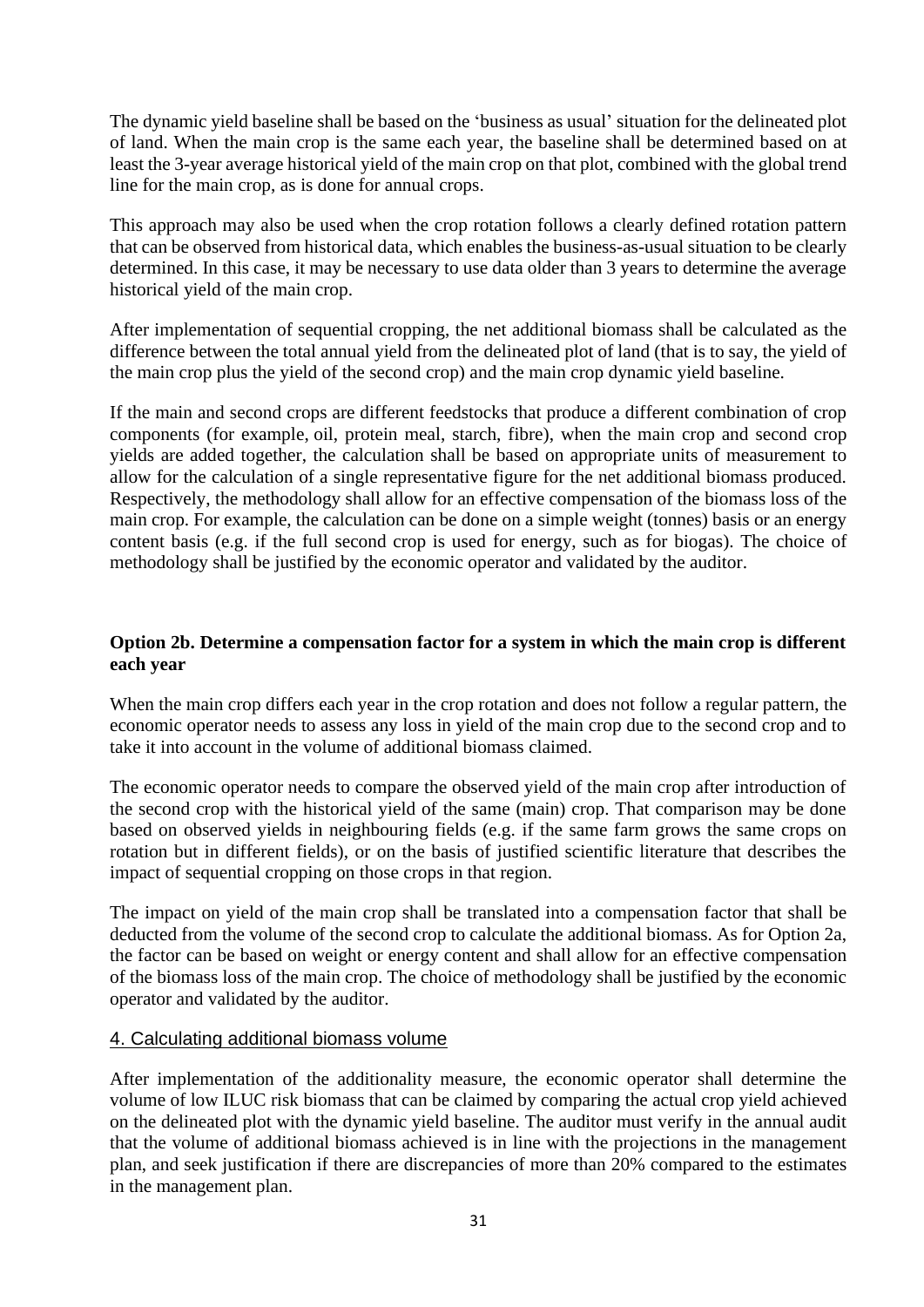If certification is sought for an additionality measure applied in the past, the additional biomass yield may be calculated and recorded in the management plan. While this allows the actual volume of low ILUC risk biomass to be precisely calculated, low ILUC risk biomass may only be claimed after low ILUC risk certification has been awarded. Retrospective claims cannot be made for biomass supplied in the past.

To calculate the additional biomass volume, the economic operator must record the full crop yield from the delineated plot for each year, from the start of the implementation of the additionality measure. The economic operator must prove the link between the specific delineated plot and the crop yield achieved (tonne/ha).

If the harvested volume is only measured (weighed) at a first gathering point where products from multiple farms or plots arrive, then the documentation from the first gathering point may be used as proof of the harvested volume (yield) for the farms and plots involved.

A record of the business transaction between the economic operator and the first gathering point may be used as evidence, as long as the link back to the specific delineated plot can be proven. In this case, the first gathering point is responsible for collecting and recording the crop yield data. It shall record yields of biomass collected per farm (and if necessary, for a specified delineated plot on a farm) based on a template to be issued by the voluntary scheme.

In the case of group auditing and if the first gathering point acts as the group lead, it shall be responsible for recording yield data for all delineated plots.

To calculate the additional biomass volume, the crop yield data obtained for a given year shall be compared to the dynamic yield baseline. The additional biomass yield is equal to the difference between the crop yield observed and the yield projected by the dynamic yield baseline for the same year, multiplied by the surface area A (ha) of the delineated plot in question. This additional volume can then be claimed as low ILUC risk biomass.

Additional biomass =  $(Y_x - DYB_x)$  x A

Where:

 $Y_x$  = Observed yield in year x (in tonne/ha/yr)

 $DYB_x = Dynamic yield baseline in year x (in tonne/ha/yr)$ 

 $A =$ Surface area of delineated plot (ha)

### **D. Minimum content of the low ILUC risk certificate Low ILUC-risk certificates must contain all the following information:**

- (a) contact details of main certified entity (company name and address, details of the designated point of contact);
- (b) scope of certification (type of additionality measure and additionality test applied as well as type of economic operator (if they are small holders));
- (c) longitude and latitude coordinates (for farms and plantations certified as single entities);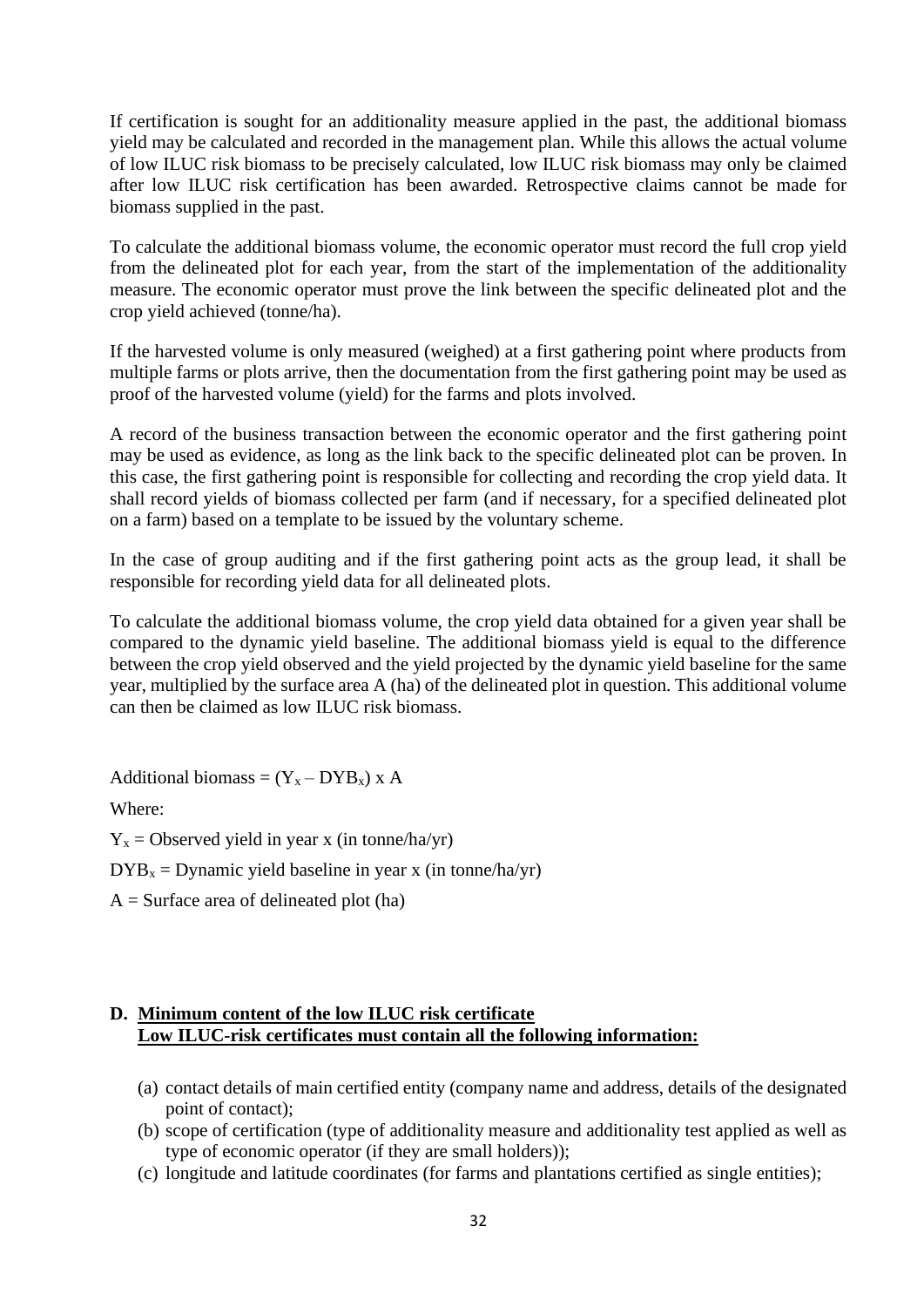- (d) list of sites under the scope of certification (name and address);
- (e) total volume of biomass certified as low ILUC risk;
- (f) contact details of the certification body (name and address) and logo;
- (g) (unique) certificate number or code;
- (h) place and date of issuance;
- $(g)$  certificate valid from/to dates (and date certified, if applicable);
- (h) stamp and/or signature of issuing party.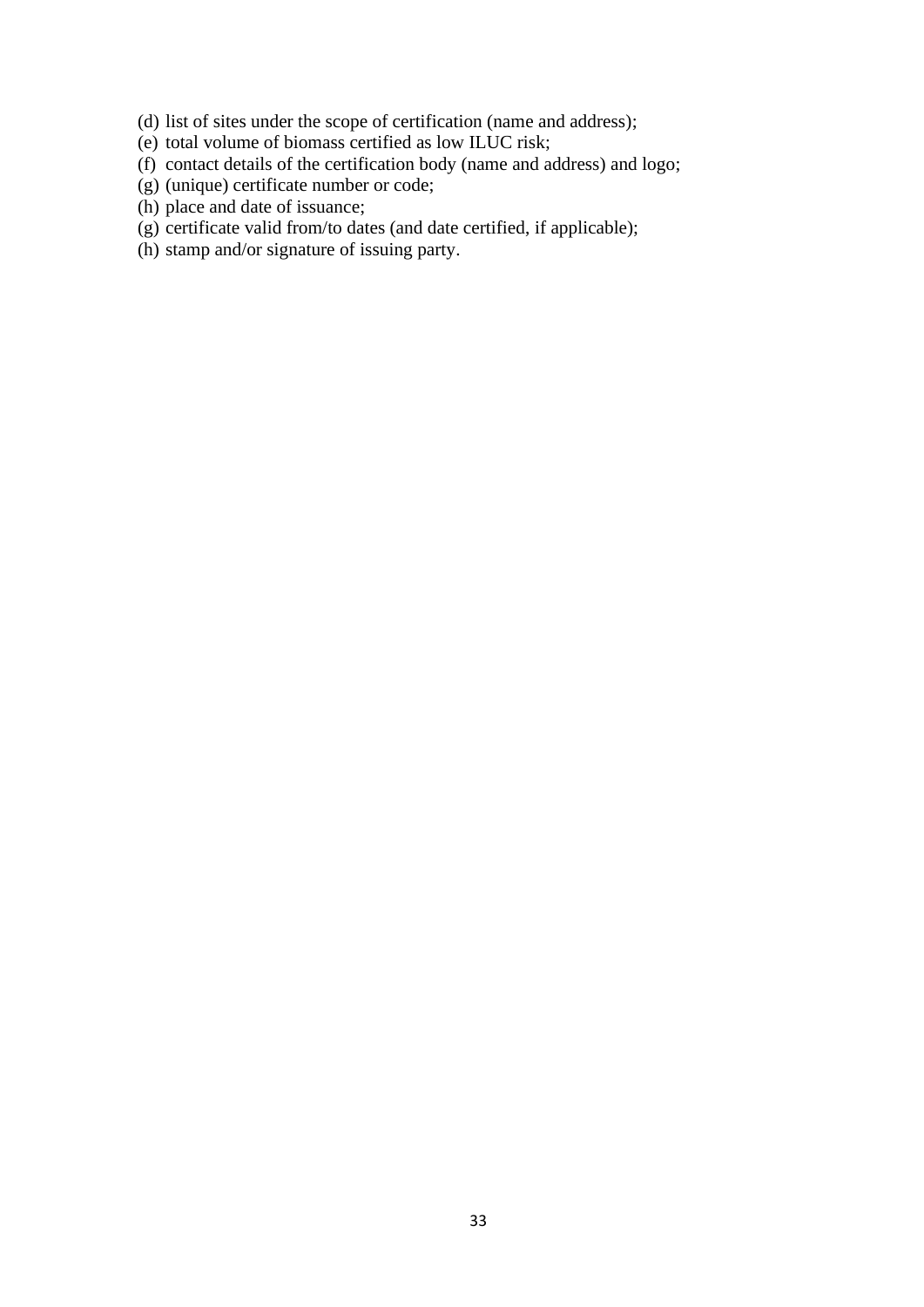## ANNEX IX

## **STANDARD VALUES OF EMISSIONS FACTORS**

|                     |                                 | parameter |                | <b>GHG</b> emission coefficient |                      | <b>Fossil</b><br>energy<br>input |              |             |
|---------------------|---------------------------------|-----------|----------------|---------------------------------|----------------------|----------------------------------|--------------|-------------|
|                     |                                 | unit:     | $gCO_{2,eq}/g$ | gCO <sub>2</sub> /kg            | gCH <sub>4</sub> /kg | $gN_2O/kg$                       | $gCO2-eq/kg$ | MJfossil/kg |
|                     |                                 |           |                |                                 |                      |                                  |              |             |
|                     | Global warming potential        |           |                |                                 |                      |                                  |              |             |
|                     | CO <sub>2</sub>                 |           |                |                                 |                      |                                  |              |             |
|                     | CH <sub>4</sub>                 |           | 28             |                                 |                      |                                  |              |             |
|                     | $N_2O$                          |           | 265            |                                 |                      |                                  |              |             |
|                     |                                 |           |                |                                 |                      |                                  |              |             |
| Agro inputs:        |                                 |           |                |                                 |                      |                                  |              |             |
| N-fertiliser (kg N) |                                 |           |                |                                 |                      |                                  |              |             |
|                     | Ammonium nitrate (AN)           |           |                | 2671                            | 6,9                  | 2,1                              | 3469         |             |
|                     | Ammonium sulphate (AS)          |           |                | 2560                            | 6, 5                 | 0,0                              | 2724         |             |
|                     | Ammonium nitrate sulphate (ANS) |           |                | 2561                            | 8,9                  | 1,3                              | 3162         |             |
|                     | Anhydrous ammonia               |           |                | 2662                            | 6,8                  | 0,0                              | 2832         |             |
|                     | Calcium ammonium nitrate (CAN)  |           |                | 2863                            | 7,3                  | 2,1                              | 3670         |             |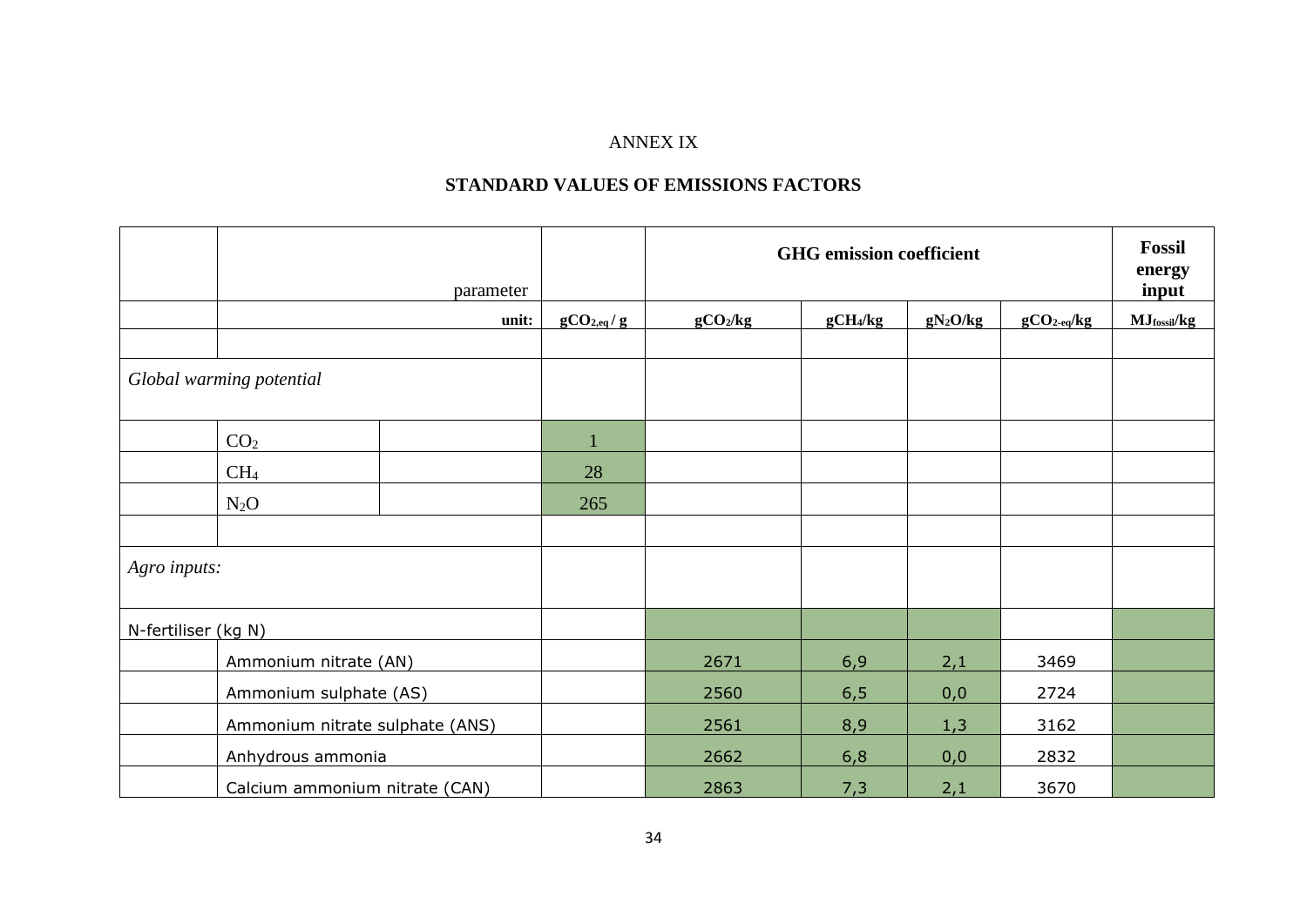|                   | parameter                                                          |                         |                      | <b>GHG</b> emission coefficient |            |                          | <b>Fossil</b><br>energy<br>input |
|-------------------|--------------------------------------------------------------------|-------------------------|----------------------|---------------------------------|------------|--------------------------|----------------------------------|
|                   | unit:                                                              | gCO <sub>2,eq</sub> / g | gCO <sub>2</sub> /kg | gCH <sub>4</sub> /kg            | $gN_2O/kg$ | $gCO2$ <sub>eq</sub> /kg | MJfossil/kg                      |
|                   | Calcium nitrate (CN)                                               |                         | 2653                 | 7,0                             | 5,1        | 4348                     |                                  |
|                   | Urea                                                               |                         | 1703                 | 9,3                             | 0,0        | 1935                     |                                  |
|                   | Urea ammonium nitrate (UAN)                                        |                         | 2182                 | 7,5                             | 1,1        | 2693                     |                                  |
|                   | P2O5-fertiliser (kg P2O5)                                          |                         |                      |                                 |            |                          |                                  |
|                   | Triple superphosphate (TSP)                                        |                         | 517                  | 0,9                             | 0,0        | 544                      |                                  |
|                   | Rock phosphate 21%P <sub>2</sub> O <sub>5</sub> 23%SO <sub>3</sub> |                         | 95                   | 0,0                             | 0,0        | 95                       |                                  |
|                   | Mono ammonium phosphate (MAP)<br>11%N 52%P2O5                      |                         | 967                  | 2,5                             | 0,0        | 1029                     |                                  |
|                   | Di-Ammonium-Phosphate (DAP) 18%N<br>46%P2O5                        |                         | 1459                 | 3,7                             | 0,0        | 1552                     |                                  |
|                   | K2O-fertiliser (kg K2O)                                            |                         |                      |                                 |            |                          |                                  |
|                   | Muriate of Potash (MOP) 60%K2O                                     |                         | 409                  | 0,17                            | 0,0        | 413                      |                                  |
| Other fertilisers |                                                                    |                         |                      |                                 |            |                          |                                  |
|                   | NPK 15-15-15                                                       |                         | 4261                 | 10,0                            | 1,7        | 5013                     |                                  |
|                   | MgO (kg MgO)                                                       |                         | 769                  | 0,0                             | 0,0        | 769                      |                                  |
|                   | Sodium (Na) fertiliser (kg Na)                                     |                         | 1620                 | 0,0                             | 0,0        | 1620                     |                                  |
|                   |                                                                    |                         |                      |                                 |            |                          |                                  |
|                   | Seeds-barley                                                       |                         | 189.5                | 0,08                            | 0,4001     | 310,6                    | 3,23                             |
|                   | Seeds-eucalyptus cuttings                                          |                         | 0.0                  | 0,00                            | 0.0000     | 0,0                      |                                  |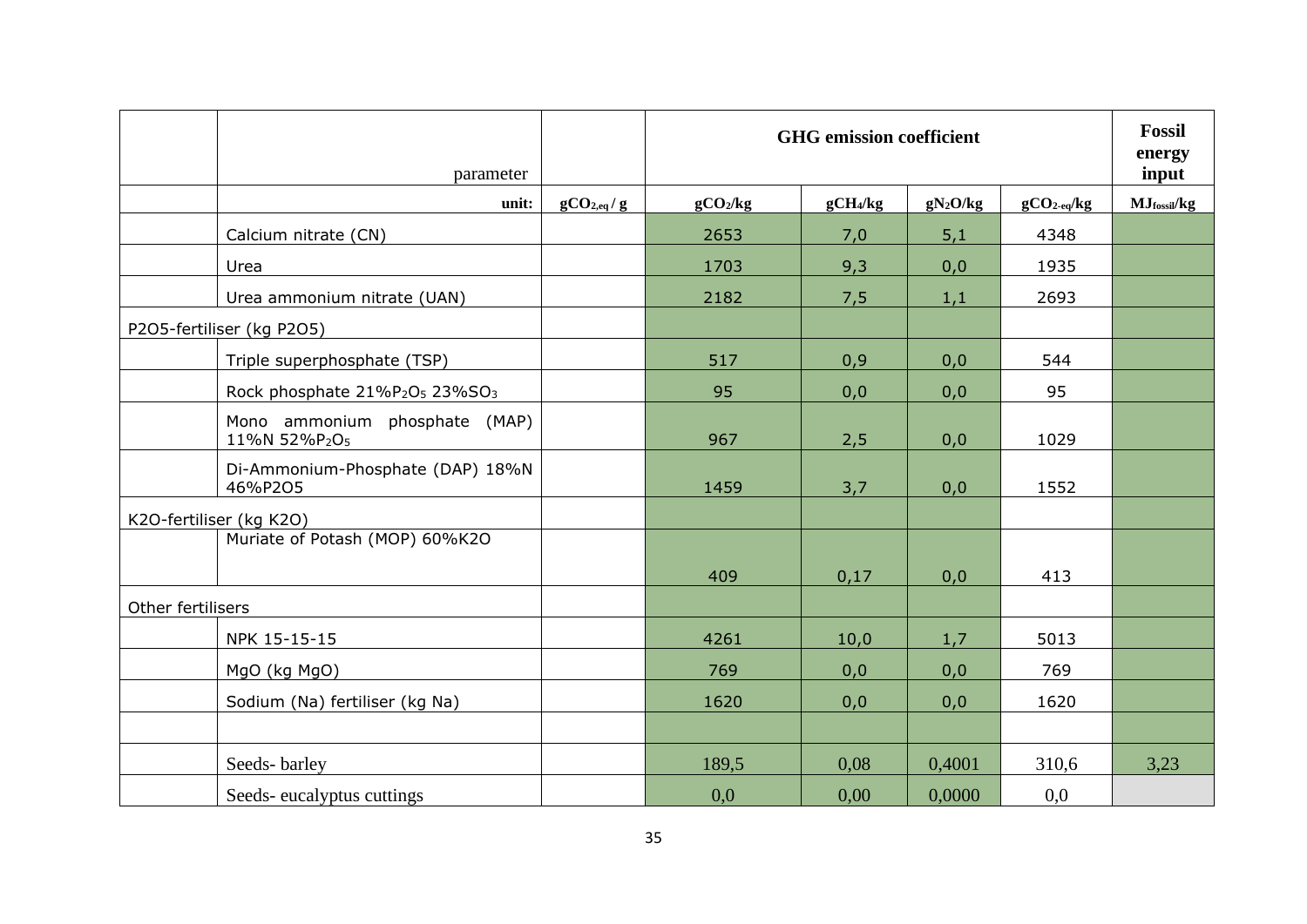|                       | parameter |                |                      | <b>GHG</b> emission coefficient |            |                          | <b>Fossil</b><br>energy<br>input |
|-----------------------|-----------|----------------|----------------------|---------------------------------|------------|--------------------------|----------------------------------|
|                       | unit:     | $gCO_{2,eq}/g$ | gCO <sub>2</sub> /kg | gCH <sub>4</sub> /kg            | $gN_2O/kg$ | $gCO2$ <sub>eq</sub> /kg | $MJ$ fossil/ $kg$                |
| Seeds-maize           |           |                | 189,5                | 0,08                            | 0,4001     | 310,6                    | 3,23                             |
| Seeds-poplar cuttings |           |                | 0,0                  | 0,00                            | 0,0000     | 0,0                      |                                  |
| Seeds-rapeseed        |           |                | 451,0                | 0,27                            | 1,0024     | 756,5                    | 8,33                             |
| Seeds-rye             |           |                | 191,0                | 0,08                            | 0,4001     | 312,1                    | 3,23                             |
| Seeds-soy bean        |           |                | 0,0                  | 0,00                            | 0,0000     | 0,0                      |                                  |
| Seeds-sugar beet      |           |                | 2363,0               | 1,37                            | 4,2096     | 3651,7                   | 38,44                            |
| Seeds-sugar cane      |           |                | 4,97                 | 0,00                            | 0,0000     | 5,0                      | 0,06                             |
| Seeds-sunflower       |           |                | 451,0                | 0,27                            | 1,0024     | 756,5                    | 8,33                             |
| Seeds-triticale       |           |                | 180,0                | 0,04                            | 0,4000     | 300,2                    | 3,00                             |
| Seeds-wheat           |           |                | 163,7                | 0,04                            | 0,4000     | 283,9                    | 2,76                             |
|                       |           |                |                      |                                 |            |                          |                                  |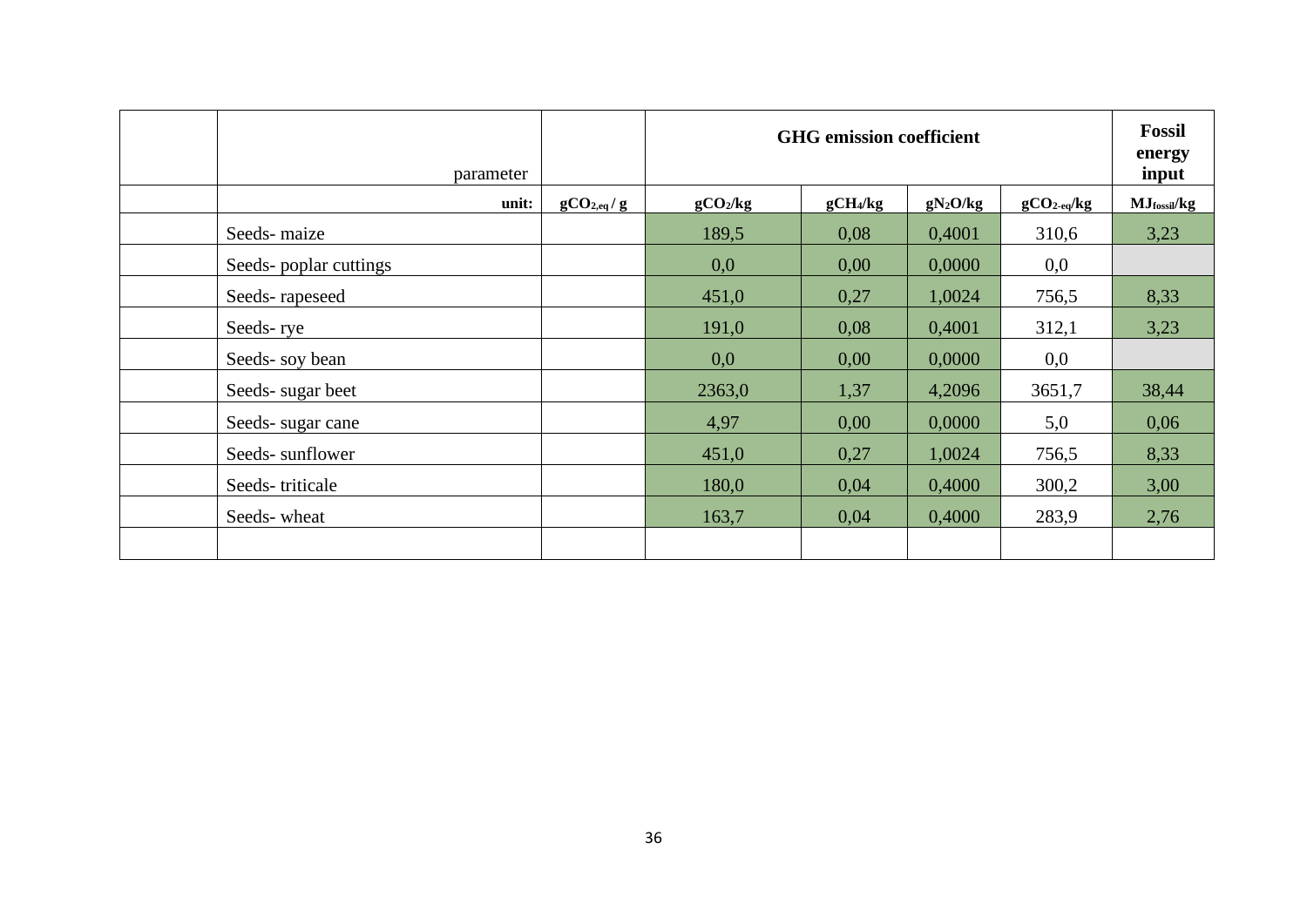| parameter                             |                |                      | <b>GHG</b> emission coefficient                    |        |     | Fossil<br>energy<br>input |  |  |  |  |  |
|---------------------------------------|----------------|----------------------|----------------------------------------------------|--------|-----|---------------------------|--|--|--|--|--|
| unit:                                 | $gCO_{2,eq}/g$ | gCO <sub>2</sub> /kg | gCH <sub>4</sub> /kg<br>$gN_2O/kg$<br>$gCO2-eq/kg$ |        |     |                           |  |  |  |  |  |
| <i>Residues (feedstock or input):</i> |                |                      |                                                    |        |     |                           |  |  |  |  |  |
| Biogas digestate                      |                | 0,0                  | 0,00                                               | 0,0000 | 0,0 | 0,00                      |  |  |  |  |  |
| EFB compost (palm oil)                |                | 0,0                  | 0,00                                               | 0,0000 | 0,0 | 0,00                      |  |  |  |  |  |
| Filter mud cake                       |                | 0,0                  | 0,00                                               | 0,0000 | 0,0 | 0,00                      |  |  |  |  |  |

|             |                            |                      |                      | <b>GHG</b> emission coefficient |                         |                               | <b>Fossil energy input</b>    | <b>Density</b>    | <b>LHV</b> (lower heating<br>value)<br>MJ/kg |
|-------------|----------------------------|----------------------|----------------------|---------------------------------|-------------------------|-------------------------------|-------------------------------|-------------------|----------------------------------------------|
|             | parameter:                 |                      |                      |                                 |                         |                               |                               |                   |                                              |
|             | unit:                      | gCO <sub>2</sub> /MJ | gCH <sub>4</sub> /MJ | $gN_2O/MJ$                      | $gCO_{2 \text{-eq}}/MJ$ | $MJ$ <sub>fossil</sub> / $kg$ | $MJ$ <sub>fossil</sub> / $MJ$ | kg/m <sup>3</sup> | (on a dry basis)                             |
| Fuels-gases |                            |                      |                      |                                 |                         |                               |                               |                   |                                              |
|             | Natural<br>gas<br>(EU mix) | 66,00                | 0,0000               | ÷                               | 66,00                   |                               | 1,2000                        |                   | 49,2                                         |
|             | <b>LPG</b>                 | 66,30                | 0,0000               | 0,0000                          | 66,31                   |                               | 1,2000                        |                   | 46,0                                         |
|             | Methane                    |                      |                      |                                 |                         |                               |                               |                   | 50,0                                         |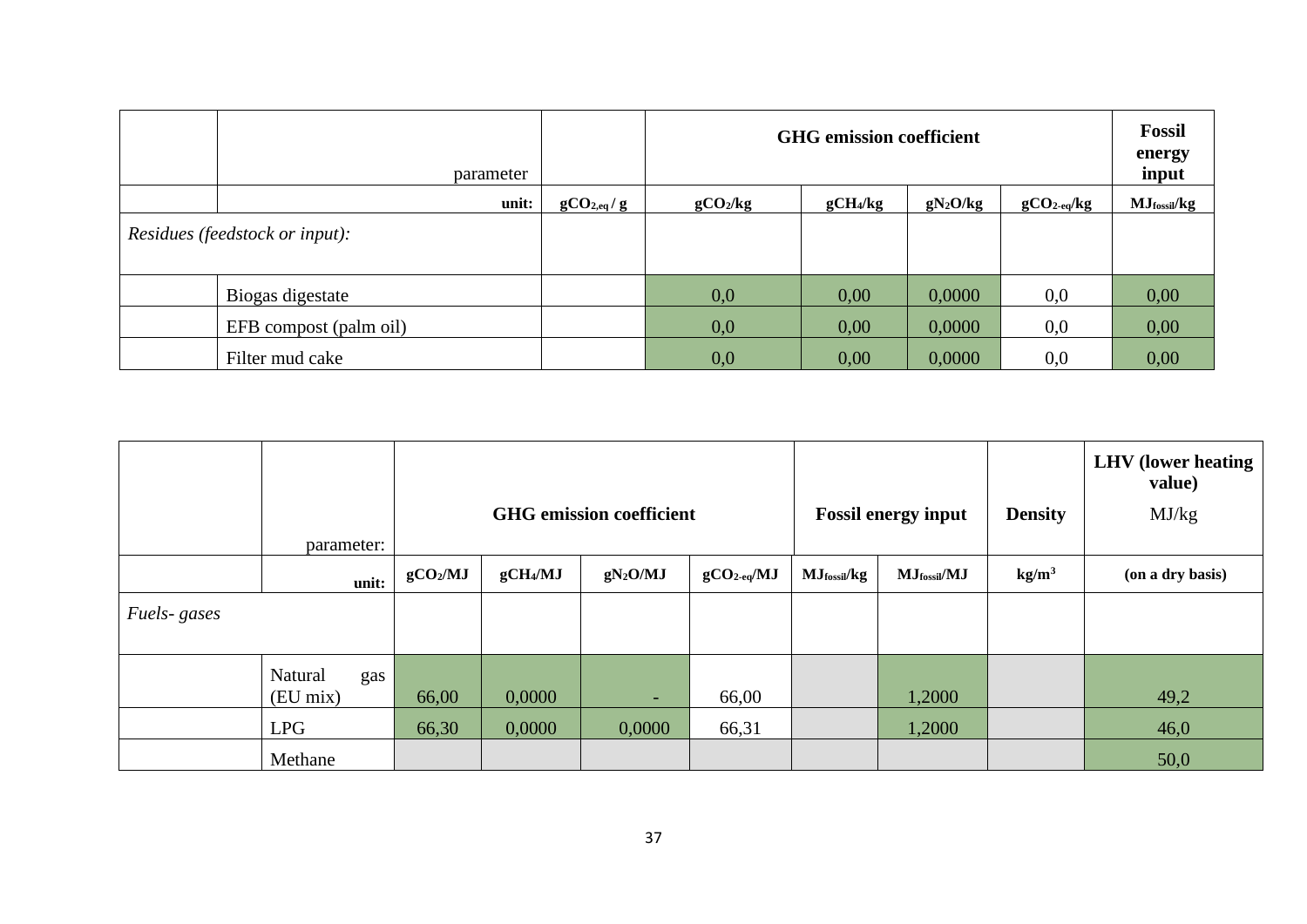|                                                    |                     |                      |                          |                                 |              |             |                            |                   | <b>LHV</b> (lower heating<br>value) |
|----------------------------------------------------|---------------------|----------------------|--------------------------|---------------------------------|--------------|-------------|----------------------------|-------------------|-------------------------------------|
|                                                    |                     |                      |                          | <b>GHG</b> emission coefficient |              |             | <b>Fossil energy input</b> | <b>Density</b>    | MJ/kg                               |
|                                                    | parameter:          |                      |                          |                                 |              |             |                            |                   |                                     |
|                                                    | unit:               | gCO <sub>2</sub> /MJ | gCH <sub>4</sub> /MJ     | $gN_2O/MJ$                      | $gCO2-eq/MJ$ | MJfossil/kg | $MJ$ fossil/ $MJ$          | kg/m <sup>3</sup> | (on a dry basis)                    |
| Fuels- liquids (also conversion<br><i>inputs</i> ) |                     |                      |                          |                                 |              |             |                            |                   |                                     |
|                                                    | Diesel              | 95,1                 | ÷                        | ٠                               | 95,10        |             | 1,2300                     | 832               | 43,1                                |
|                                                    | Gasoline            | 93,3                 | $\overline{\phantom{a}}$ | ٠                               | 93,30        |             | 1,2000                     | 745               | 43,2                                |
|                                                    | Heavy fuel oil      | 94,2                 | $\overline{\phantom{a}}$ |                                 | 94,20        |             | 1,1600                     | 970               | 40,5                                |
|                                                    | Ethanol             |                      |                          |                                 |              |             |                            | 794               | 26,81                               |
|                                                    | Methanol            | 97,08                | 0,0001                   | 0,0000                          | 97,09        |             | 1,7639                     | 793               | 19,95                               |
|                                                    | <b>DME</b>          |                      |                          |                                 |              |             |                            | 670               | 28,4                                |
|                                                    | <b>FAME</b>         |                      |                          |                                 |              |             |                            | 890               | 37,2                                |
|                                                    | <b>HVO</b>          |                      |                          |                                 |              |             |                            |                   | 44,0                                |
|                                                    | <b>PVO</b>          |                      |                          |                                 |              |             |                            | 920               | 37,0                                |
|                                                    | Syn diesel<br>(BtL) |                      |                          |                                 |              |             |                            | 780               | 44,0                                |
|                                                    | Palm oil            |                      |                          |                                 |              |             |                            | 920               | 37,0                                |
|                                                    | Rapeseed oil        |                      |                          |                                 |              |             |                            | 920               | 37,0                                |
|                                                    | Soybean oil         |                      |                          |                                 |              |             |                            | 920               | 37,0                                |
|                                                    | Sunflower oil       |                      |                          |                                 |              |             |                            | 920               | 37,0                                |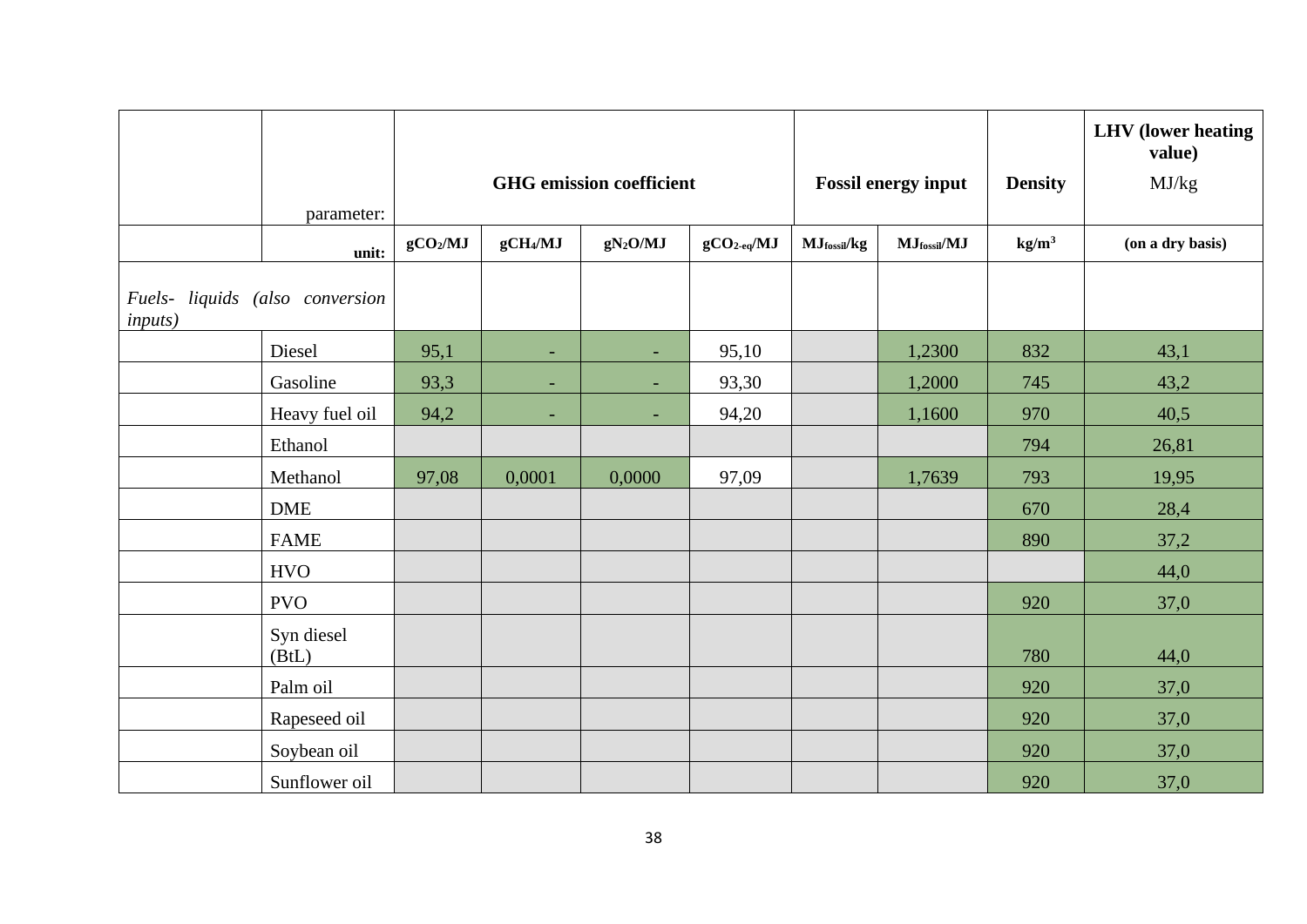| parameter:                             |         |         | <b>GHG</b> emission coefficient |               | <b>Fossil energy input</b> | <b>Density</b> | <b>LHV</b><br>MJ/kg |
|----------------------------------------|---------|---------|---------------------------------|---------------|----------------------------|----------------|---------------------|
| unit:                                  | gCO2/MJ | gCH4/MJ | gN2O/MJ                         | $gCO2$ -eq/MJ | <b>MJfossil/MJ</b>         |                | (on a dry basis)    |
| Fuels- solids (also conversion inputs) |         |         |                                 |               |                            |                |                     |
| Hard coal                              | 102,62  | 0,3854  | 0,0003                          | 112,32        | 1,0909                     |                | 26,5                |
| Lignite                                | 116,68  | 0,0014  | 0,0001                          | 116,73        | 1,0149                     |                | 9,2                 |
| Wood chips                             |         |         |                                 |               |                            | 155            | 19,0                |
| Wood pellets                           |         |         |                                 |               | 0,0080                     | 650            | 19,0                |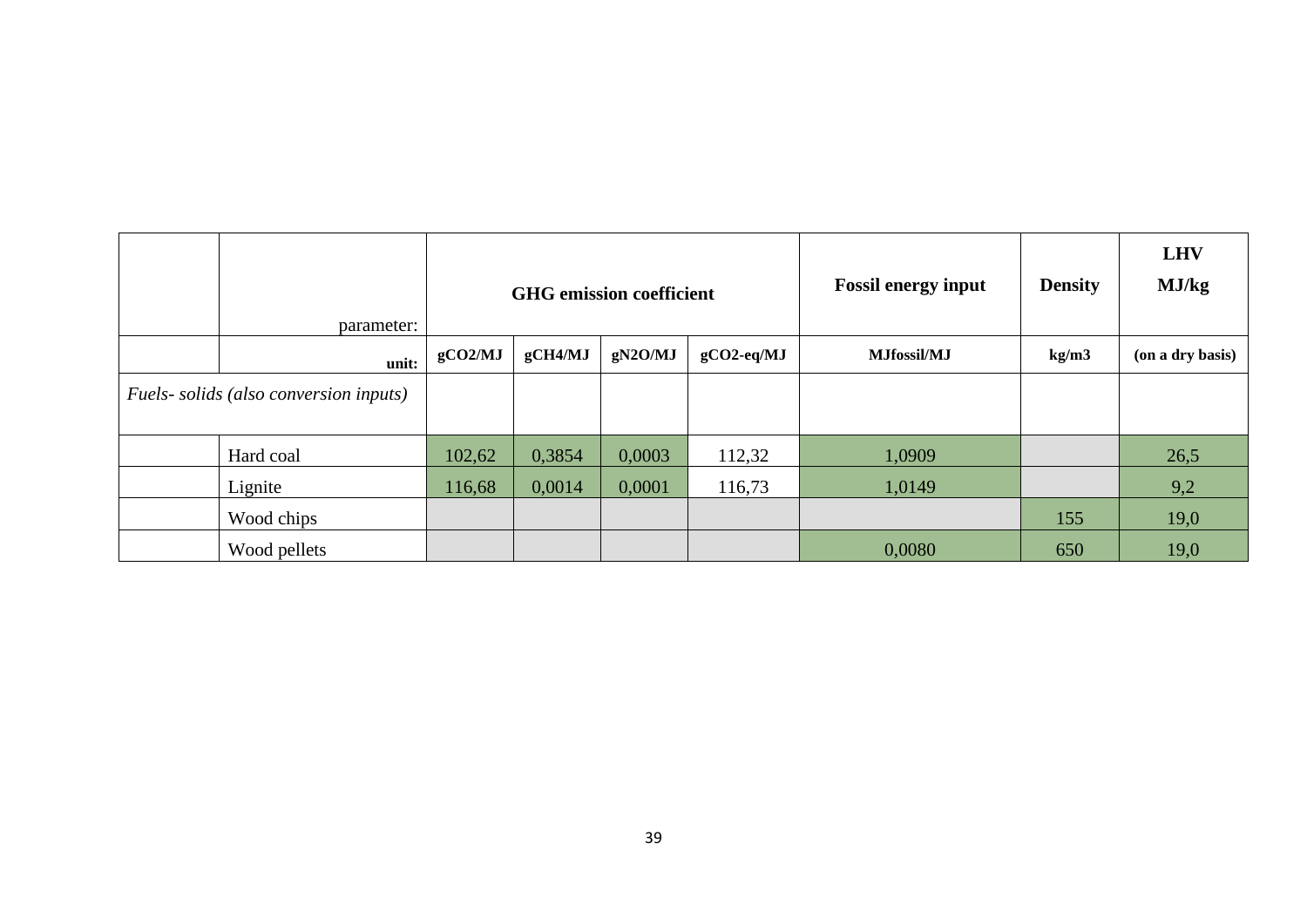|                                                     | parameter:                 | <b>Density</b>    | <b>LHV</b><br>MJ/kg |
|-----------------------------------------------------|----------------------------|-------------------|---------------------|
|                                                     | unit:                      | kg/m <sup>3</sup> | (on a dry basis)    |
| Fuels / feedstock / co-products / residues / wastes |                            |                   |                     |
|                                                     | Agricultural residue bales |                   | 18,0                |
|                                                     | Animal fat (tallow)        |                   | 38,8                |
|                                                     | <b>Bagasse</b>             |                   | 17,0                |
|                                                     | Bagasse exit mill (dry)    | 120               | 17,0                |
|                                                     | Bagasse bales (dry)        | 165               | 17,0                |
|                                                     | Bagasse pellets (dry)      | 650               | 17,0                |
|                                                     | <b>Barley</b>              |                   | 17,0                |
|                                                     | Biogasoline                |                   | 44,0                |
|                                                     | <b>Biowaste</b>            |                   | 20,7                |
|                                                     | DDGS (barley)              |                   | 17,8                |
|                                                     | DDGS (maize)               |                   | 19,2                |
|                                                     | DDGS (rye)                 |                   | 17,8                |
|                                                     | DDGS (triticale)           |                   | 18,0                |
|                                                     | DDGS (wheat)               |                   | 18,1                |
|                                                     | Eucalyptus (SRC)           |                   | 19,0                |
|                                                     | Fatty acids                |                   | 37,0                |
|                                                     | <b>FFB</b>                 |                   | 24,0                |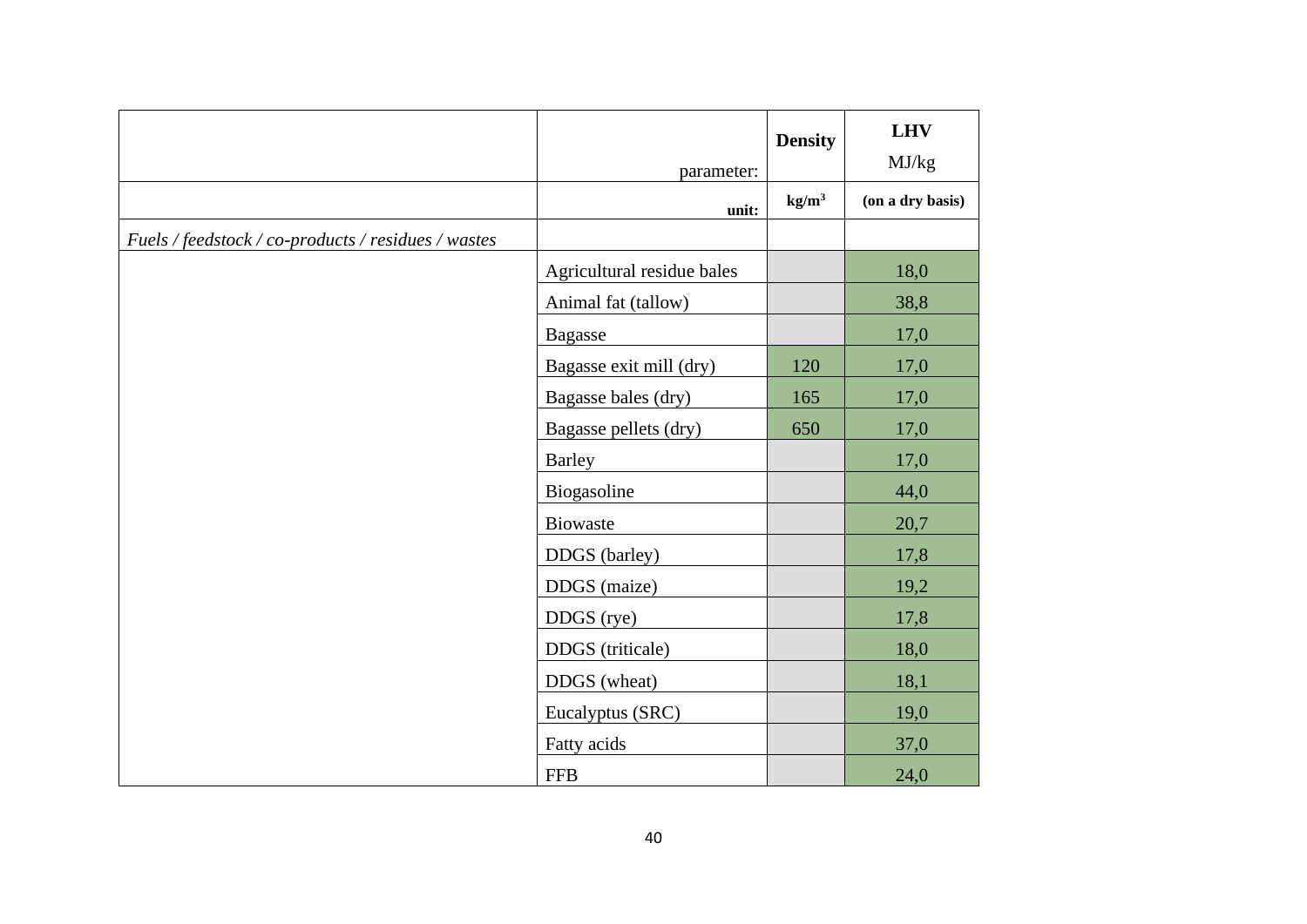|                                                     | parameter:               | <b>Density</b>  | <b>LHV</b><br>MJ/kg |
|-----------------------------------------------------|--------------------------|-----------------|---------------------|
|                                                     | unit:                    | $\text{kg/m}^3$ | (on a dry basis)    |
| Fuels / feedstock / co-products / residues / wastes |                          |                 |                     |
|                                                     | Forestry residues        |                 | 19,0                |
|                                                     | Glycerol                 |                 | 16,0                |
|                                                     | Industry residues (wood) |                 | 19,0                |
|                                                     | Manure                   |                 | 12,0                |
|                                                     | Maize (grain only)       |                 | 17,3                |
|                                                     | Maize whole crop         |                 | 16,9                |
|                                                     | Palm kernel meal         | 570             | 18,5                |
|                                                     | Palm kernel oil          |                 | 37,0                |
|                                                     | Poplar (SRC)             |                 | 19,0                |
|                                                     | Rapeseed                 |                 | 27,0                |
|                                                     | Rapeseed oil cake        |                 | 18,4                |
|                                                     | Rye                      |                 | 17,1                |
|                                                     | Sawdust                  |                 | 19,0                |
|                                                     | Soybeans                 |                 | 23,0                |
|                                                     | Soybean oil cake         |                 | 19,1                |
|                                                     | Stemwood (Pine)          |                 | 19,0                |
|                                                     | Straw                    |                 | 17,2                |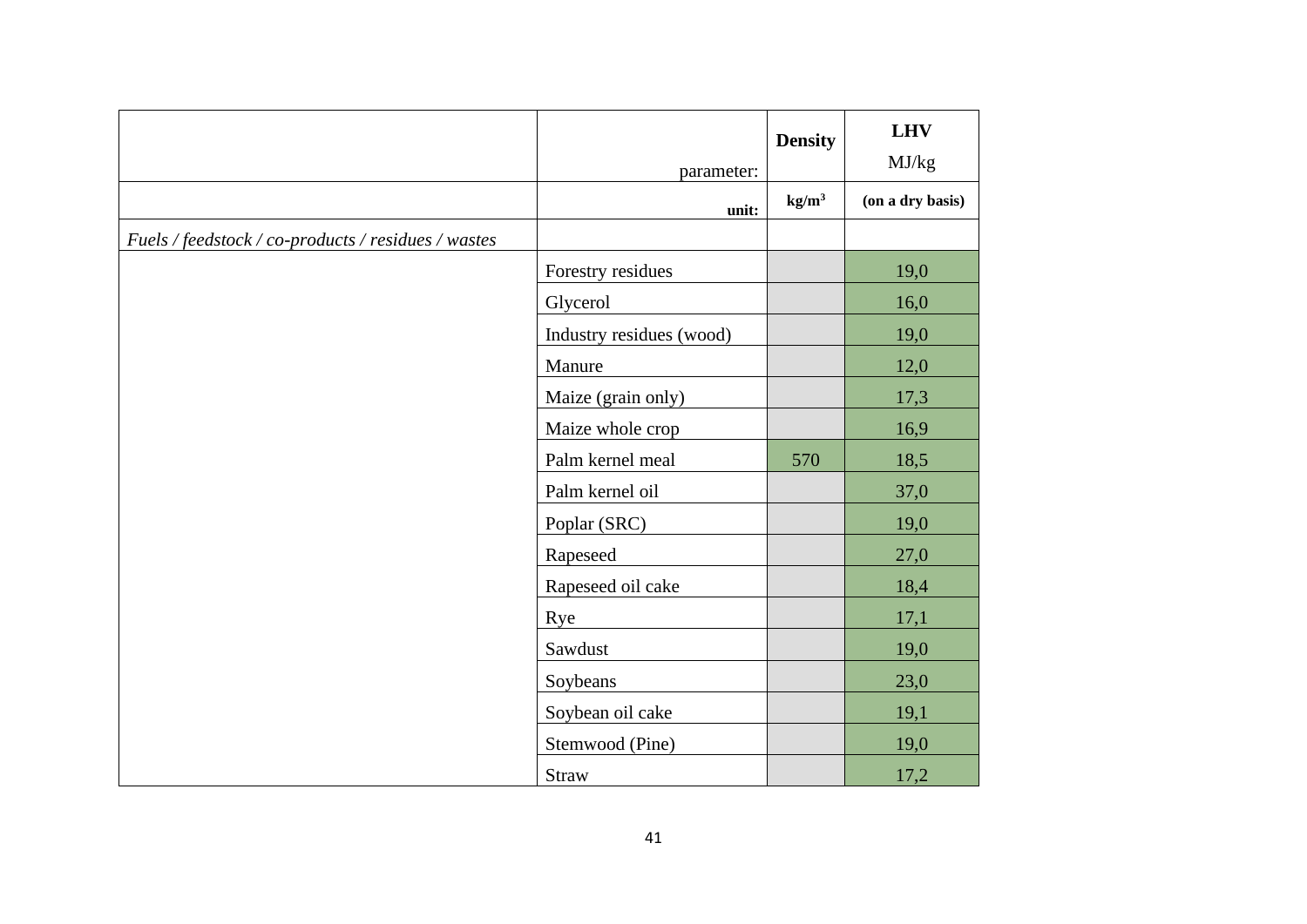|                                                     | parameter:         | <b>Density</b>  | <b>LHV</b><br>MJ/kg |
|-----------------------------------------------------|--------------------|-----------------|---------------------|
|                                                     | unit:              | $\text{kg/m}^3$ | (on a dry basis)    |
| Fuels / feedstock / co-products / residues / wastes |                    |                 |                     |
|                                                     | Straw bales        | 125             | 17,2                |
|                                                     | Straw chopped      | 50              | 17,2                |
|                                                     | Straw pellets      | 600             | 17,2                |
|                                                     | Sugar beet         |                 | 16,3                |
|                                                     | Sugar beet pulp    |                 | 16,1                |
|                                                     | Sugar cane         |                 | 19,6                |
|                                                     | Sunflower seed     |                 | 27,2                |
|                                                     | Sunflower oil cake |                 | 18,2                |
|                                                     | Triticale          |                 | 16,9                |
|                                                     | Vinasse            |                 | 14,0                |
|                                                     | Waste cooking oil  |                 | 37,0                |
|                                                     | Wheat              |                 | 17,0                |
|                                                     |                    |                 |                     |
|                                                     | Wheat straw        |                 | 17,2                |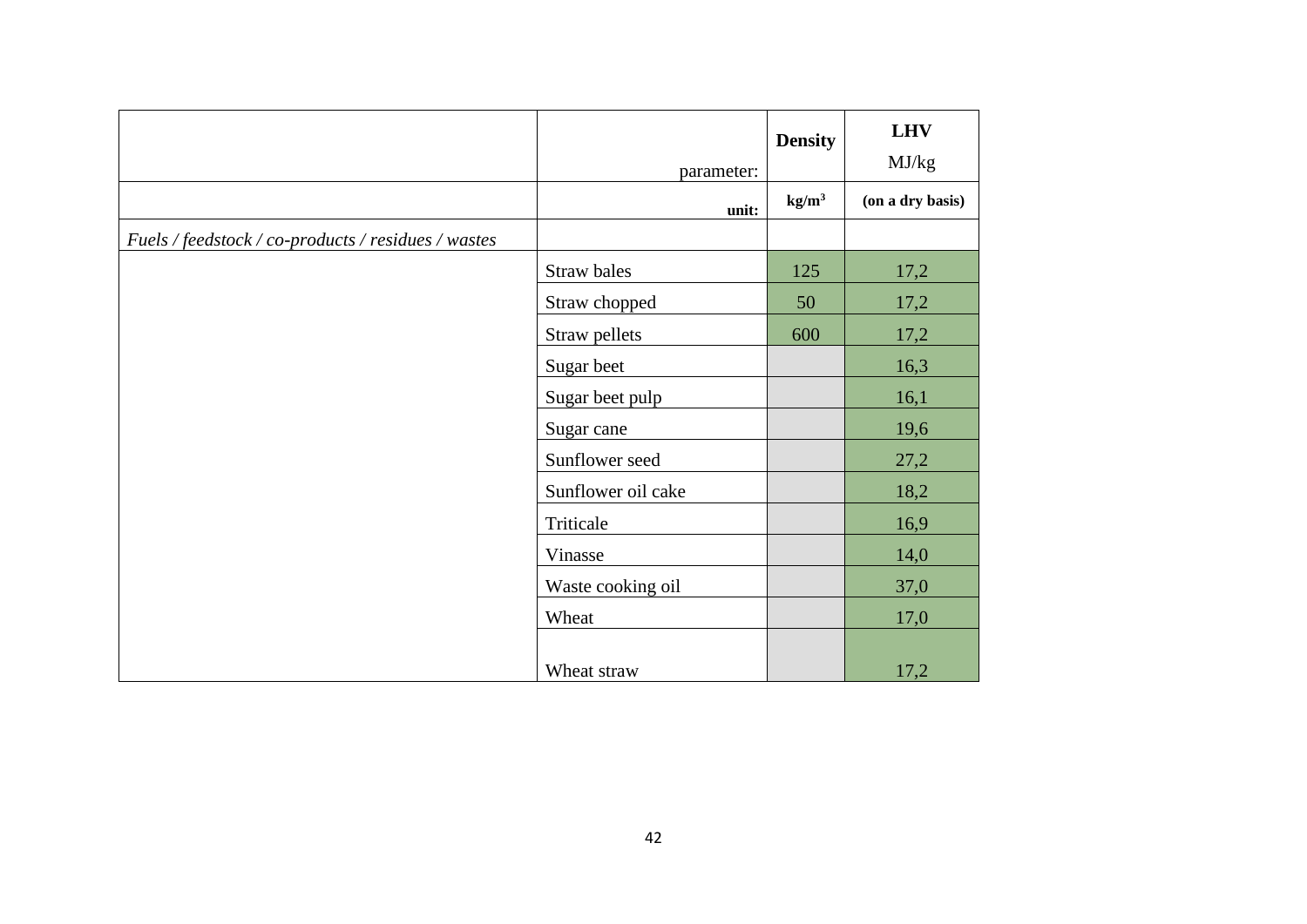| parameter:                                   |                      |                      |                  | <b>GHG</b> emission coefficient |                                 |                      |                       |                                        |                                      | <b>Fossil energy</b><br>input | <b>LHV</b><br>MJ/kg |
|----------------------------------------------|----------------------|----------------------|------------------|---------------------------------|---------------------------------|----------------------|-----------------------|----------------------------------------|--------------------------------------|-------------------------------|---------------------|
| unit:                                        | gCO <sub>2</sub> /kg | gCH <sub>4</sub> /kg | (at 0%<br>water) | $gCO_{2\text{-}eq}/kg$          | gCO <sub>2</sub> /<br><b>MJ</b> | gCH <sub>4</sub> /MJ | $gN_2O/$<br><b>MJ</b> | gCO <sub>2</sub><br>$_{\rm eq}/\rm MJ$ | $MJ$ fossil/ $k$<br>$\boldsymbol{g}$ | $MJ$ fossil/ $M$<br>$\bf J$   | (on a dry<br>basis) |
| Conversion inputs                            |                      |                      |                  |                                 |                                 |                      |                       |                                        |                                      |                               |                     |
| Ammonia                                      | 2350,6               | 0,00                 | 0,0022           | 2351,3                          |                                 |                      |                       |                                        | 42,50                                |                               |                     |
| sulphate<br>Ammonium<br>$((NH_4)_2SO_4)$     | 420,9                | 1,29                 | 0,0002           | 453,2                           |                                 |                      |                       |                                        | 7,56                                 |                               |                     |
| Antifoam (assumed to be<br>propylene glycol) | 3119,5               | 4,96                 | 0,105            | 3274,8                          |                                 |                      |                       |                                        | 34,97                                |                               |                     |
| Alpha-amylase                                | 1000,0               | 0,00                 | 0,0000           | 1000,0                          |                                 |                      |                       |                                        | 15,00                                |                               |                     |
| Gluco-amylase                                | 7500,0               | 0,00                 | 0,0000           | 7500,0                          |                                 |                      |                       |                                        | 97,00                                |                               |                     |
| Calcium chloride (CaCl <sub>2</sub> )        | 38,6                 | 0,002                | 0,001            | 38,8                            |                                 |                      |                       |                                        | 0,50                                 |                               |                     |
| Cyclohexane                                  | 723,0                | 0,00                 | 0,0000           | 723,0                           |                                 |                      |                       |                                        | 9,90                                 |                               |                     |
| Diammonium<br>phosphate<br>(DAP)             | 653,2                | 0,81                 | 0,004            | 674,4                           |                                 |                      |                       |                                        | 10,23                                |                               |                     |
| Fuller's earth                               | 197,0                | 0,04                 | 0,0063           | 199,8                           |                                 |                      |                       |                                        | 2,54                                 |                               |                     |
| n-Hexane                                     |                      |                      |                  |                                 | 80,08                           | 0,0146               | 0,0003                | 80,53                                  |                                      | 0,3204                        | 45,1                |
| Hydrochloric acid (HCl)                      | 977,1                | 2,91                 | 0,0376           | 1061,1                          |                                 |                      |                       |                                        | 14,84                                |                               |                     |
| Lubricants                                   | 947,0                | 0,00                 | 0,0000           | 947,0                           |                                 |                      |                       |                                        | 53,28                                |                               |                     |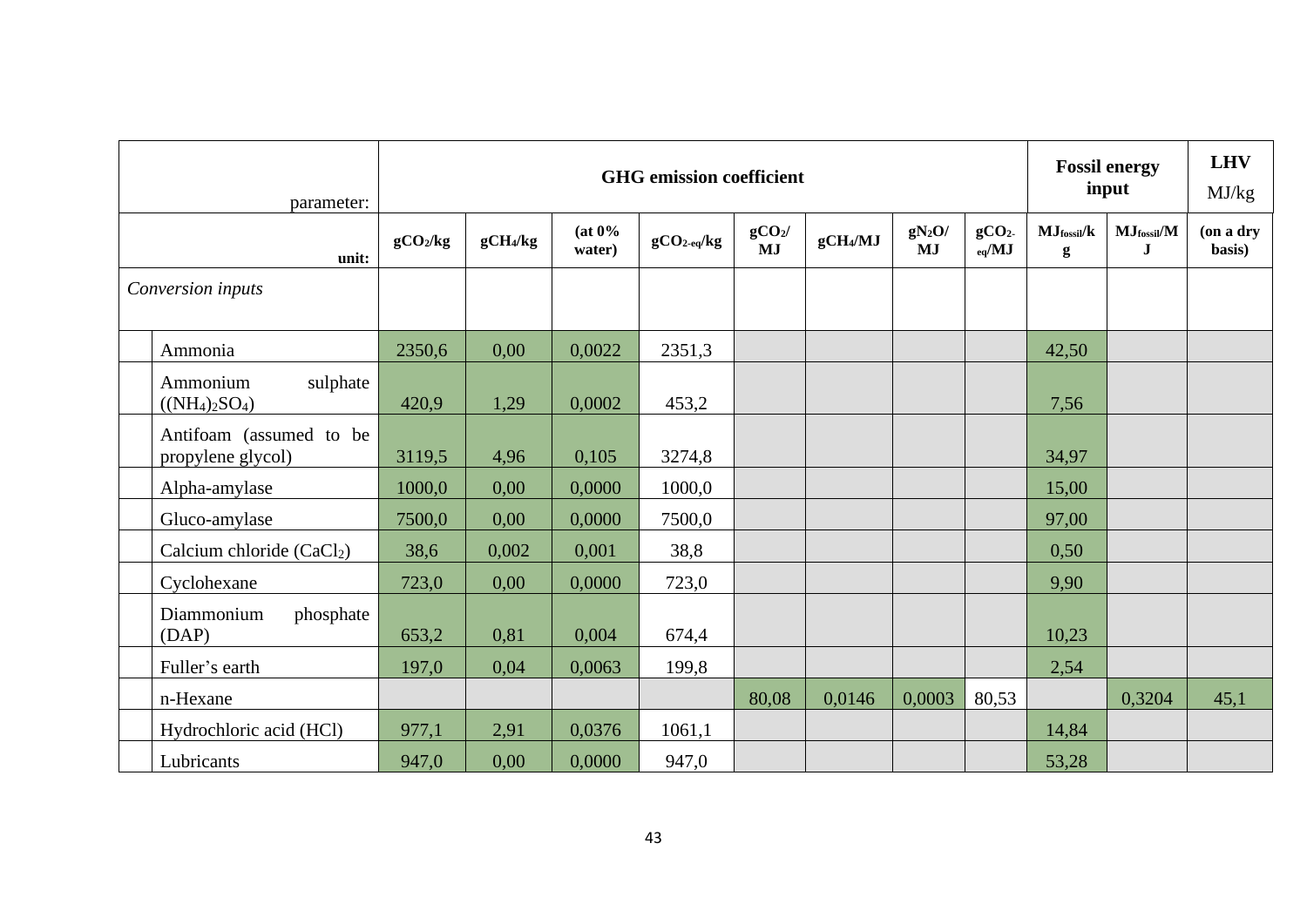| parameter:                                                |                      |                      |                  | <b>GHG</b> emission coefficient |                               |                      |                       |                                        |                       | <b>Fossil energy</b><br>input                        | <b>LHV</b><br>MJ/kg |
|-----------------------------------------------------------|----------------------|----------------------|------------------|---------------------------------|-------------------------------|----------------------|-----------------------|----------------------------------------|-----------------------|------------------------------------------------------|---------------------|
| unit:                                                     | gCO <sub>2</sub> /kg | gCH <sub>4</sub> /kg | (at 0%<br>water) | $gCO2-eq/kg$                    | gCO <sub>2</sub><br><b>MJ</b> | gCH <sub>4</sub> /MJ | $gN_2O/$<br><b>MJ</b> | gCO <sub>2</sub><br>$_{\rm eq}/\rm MJ$ | $MJ$ fossil/ $k$<br>g | $\mathbf{MJ}_{\text{fossil}}/\mathbf{M}$<br>$\bf{J}$ | (on a dry<br>basis) |
| Conversion inputs                                         |                      |                      |                  |                                 |                               |                      |                       |                                        |                       |                                                      |                     |
| sulphate<br>Magnesium<br>(MgSO <sub>4</sub> )             | 191,4                | 0,04                 | $-0,002$         | 191,8                           |                               |                      |                       |                                        | $-3,24$               |                                                      |                     |
| Monopotassium phosphate<br>$(KH_2PO_4)$                   | 238,7                | 0,91                 | 0,012            | 264,9                           |                               |                      |                       |                                        | 4,43                  |                                                      |                     |
| Nitrogen                                                  | 52,6                 | 0,12                 | 0,0024           | 56,4                            |                               |                      |                       |                                        | 1,08                  |                                                      |                     |
| Phosphoric acid $(H_3PO_4)$                               | 2808,9               | 11,36                | 0,1067           | 3124,7                          |                               |                      |                       |                                        | 28,61                 |                                                      |                     |
| Potassium<br>hydroxide<br>(KOH)                           | 403,0                | 0,40                 | 0,0208           | 419,1                           |                               |                      |                       |                                        | 11,47                 |                                                      |                     |
| Pure CaO for processes                                    | 1188,5               | 0,10                 | 0,0080           | 1193,2                          |                               |                      |                       |                                        | 7,87                  |                                                      |                     |
| Sodium<br>carbonate<br>(Na <sub>2</sub> CO <sub>3</sub> ) | 1133,5               | 4,39                 | 0,0060           | 1245,1                          |                               |                      |                       |                                        | 14,92                 |                                                      |                     |
| Sodium chloride (NaCl)                                    | 12,7                 | 0,02                 | 0,001            | 13,3                            |                               |                      |                       |                                        | 0,23                  |                                                      |                     |
| Sodium hydroxide (NaOH)                                   | 485,5                | 1,45                 | 0,0271           | 529,7                           |                               |                      |                       |                                        | 10,16                 |                                                      |                     |
| Sodium<br>methoxide<br>(Na(CH <sub>3</sub> O))            | 2207,7               | 7,56                 | 0,0965           | 2425,5                          |                               |                      |                       |                                        | 45,64                 |                                                      |                     |
| SO <sub>2</sub>                                           | 52,0                 | 0,03                 | 0,001            | 53,3                            |                               |                      |                       |                                        | 0,78                  |                                                      |                     |
| Sulphuric acid $(H2SO4)$                                  | 210,2                | 0,24                 | 0,0046           | 217,5                           |                               |                      |                       |                                        | 4,02                  |                                                      |                     |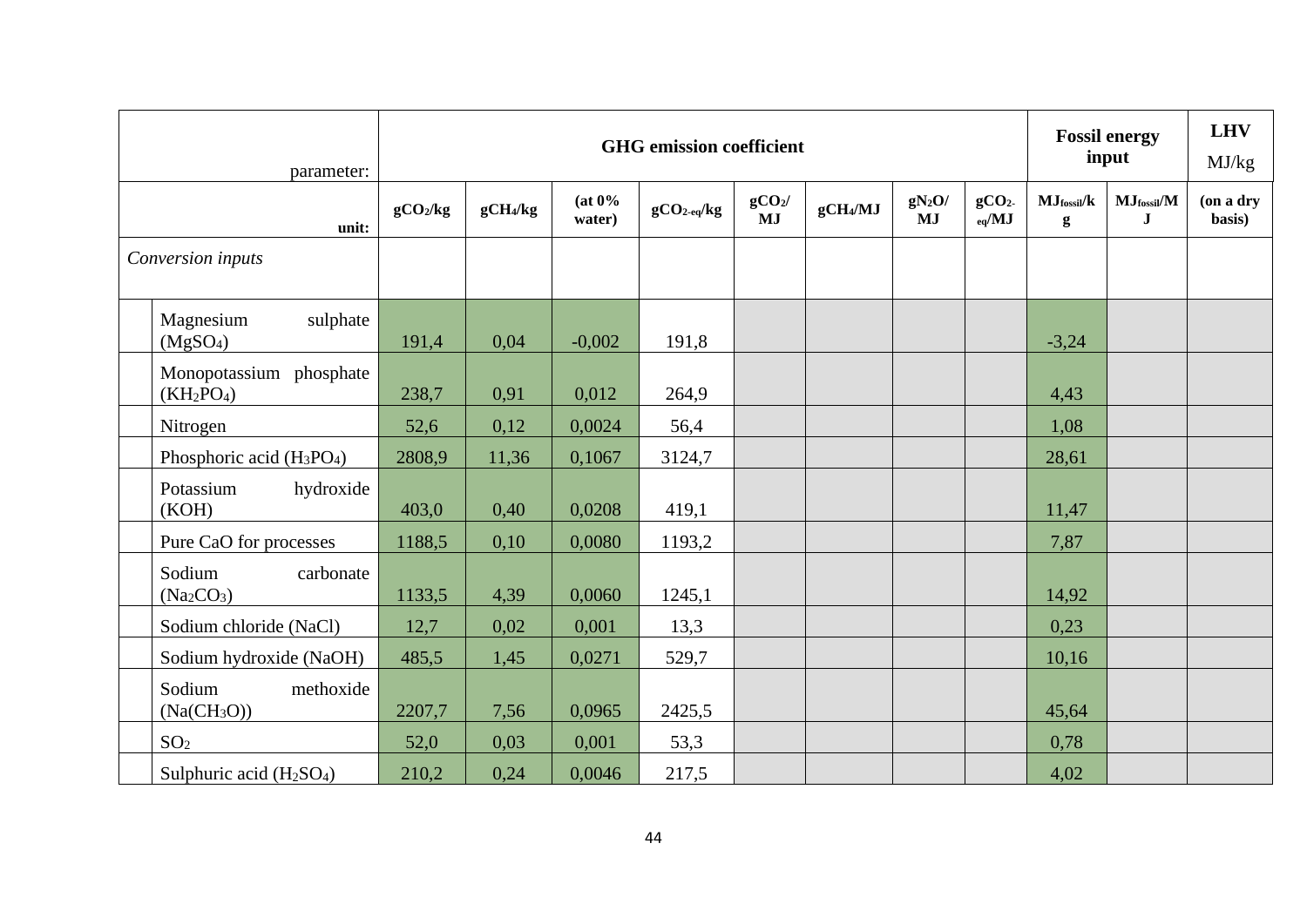| parameter:        |                      |                                                                                                                                                                                                 |       | <b>GHG</b> emission coefficient |  |  |  |  |       | <b>Fossil energy</b><br>input | <b>LHV</b><br>MJ/kg |
|-------------------|----------------------|-------------------------------------------------------------------------------------------------------------------------------------------------------------------------------------------------|-------|---------------------------------|--|--|--|--|-------|-------------------------------|---------------------|
| unit:             | gCO <sub>2</sub> /kg | $(at 0\%$<br>$gCO2$ /<br>$gN_2O/$<br>gCO <sub>2</sub><br>$MJ$ fossil/ $k$<br>gCH <sub>4</sub> /MJ<br>gCH <sub>4</sub> /kg<br>$gCO2-eq/kg$<br>MJ<br><b>MJ</b><br>$_{eq}$ /MJ<br>water)<br>g<br>J |       |                                 |  |  |  |  |       | MJ <sub>fossil</sub> /M       | (on a dry<br>basis) |
| Conversion inputs |                      |                                                                                                                                                                                                 |       |                                 |  |  |  |  |       |                               |                     |
| Urea              | 1790,9               | 1,92                                                                                                                                                                                            | 0,027 | 1846,6                          |  |  |  |  | 31,71 |                               |                     |

| parameter:                                                         | <b>Fuel</b><br><b>Efficiency</b> |           | <b>Transport exhaust gas</b><br>emissions |
|--------------------------------------------------------------------|----------------------------------|-----------|-------------------------------------------|
| unit:                                                              | MJ/t.km                          | gCH4/t.km | gN2O/t.km                                 |
| <b>Transport efficiencies - Trucks</b>                             |                                  |           |                                           |
| Truck (40 tonne) for dry product (Diesel)                          | 0,81                             | 0,003     | 0,0015                                    |
| Truck (40 tonne) for chips (and similar size dry product) (Diesel) | 0,84                             | 0,004     | 0,0016                                    |
| Truck (40 tonne) for liquids and pellets (Diesel)                  | 0,87                             | 0,004     | 0,0016                                    |
| Truck (40 tonne) for manure (Diesel)                               | 0,88                             | 0,004     | 0,0016                                    |
| Truck (40 tonne) for biowaste (Diesel)                             | 0,84                             | 0,004     | 0,0016                                    |
| Truck (40 tonne) for sugar cane transport                          | 1,37                             | 0,001     | 0,0039                                    |
| Truck (12 tonne) for FFB transport (Diesel)                        | 2,24                             | 0,002     | 0,0015                                    |
| Dumpster truck MB2213 for filter mud transport                     | 3,60                             | 0.000     | 0.0000                                    |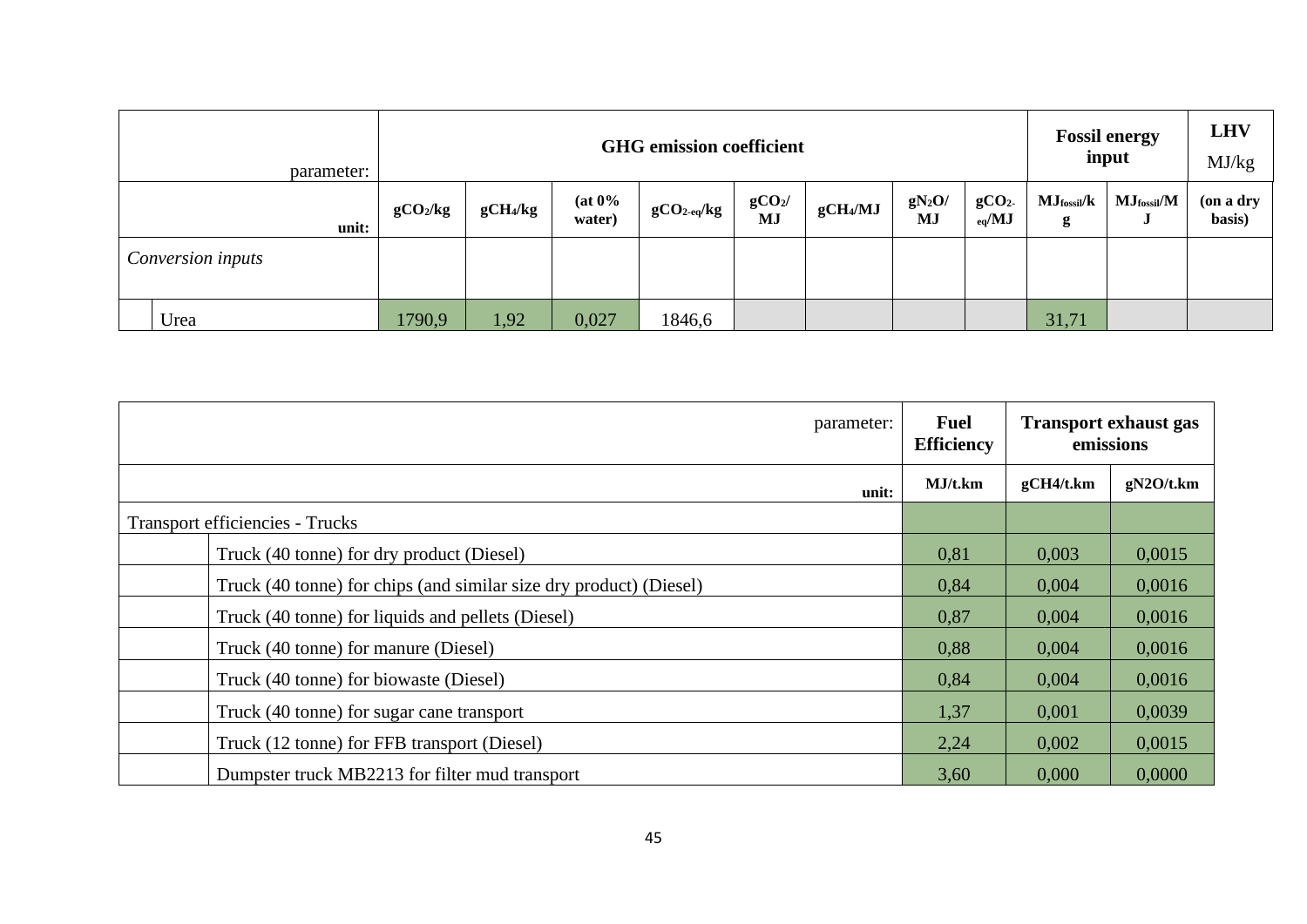| parameter:                                                                                          | <b>Fuel</b><br><b>Efficiency</b> | <b>Transport exhaust gas</b><br>emissions |           |
|-----------------------------------------------------------------------------------------------------|----------------------------------|-------------------------------------------|-----------|
| unit:                                                                                               | MJ/t.km                          | gCH4/t.km                                 | gN2O/t.km |
| Tanker truck MB2318 for vinasse transport                                                           | 2,16                             | 0,000                                     | 0,0000    |
| Tanker truck MB2318 for cane seed transport                                                         | 2,61                             | 0,000                                     | 0,0000    |
| Tanker truck with water cannons for vinasse transport                                               | 0.94                             |                                           |           |
| <b>Transport efficiencies - Ships</b>                                                               |                                  |                                           |           |
| 'Handymax' bulk carrier (fuel oil) - Grains                                                         | 0,10                             |                                           |           |
| 'Handysize' bulk carrier (fuel oil) - wood chips with bulk density 221 kg/m <sup>3</sup>            | 0.26                             |                                           |           |
| 'Supramax' bulk carrier (fuel oil) - wood chips with bulk density 221 kg/m <sup>3</sup>             | 0,16                             |                                           |           |
| 'Handysize' bulk carrier (fuel oil) - pellets with bulk density $650 \text{ kg/m}^3$                | 0,10                             |                                           |           |
| 'Supramax' bulk carrier (fuel oil) - pellets with bulk density $650 \text{ kg/m}^3$                 | 0,07                             |                                           |           |
| 'Handysize' bulk carrier (fuel oil) - agri-residues with low bulk density (125 kg/m <sup>3</sup> )  | 0,43                             |                                           |           |
| 'Supramax' bulk carrier (fuel oil) - agri-residues with low bulk density $(125 \text{ kg/m}^3)$     | 0,27                             |                                           |           |
| 'Handysize' bulk carrier (fuel oil) - agri-residues with high bulk density (300 kg/m <sup>3</sup> ) | 0,20                             |                                           |           |
| 'Supramax' bulk carrier (fuel oil) - agri-residues with high bulk density (300 kg/m <sup>3</sup> )  | 0,13                             |                                           |           |
| 'Handysize' bulk carrier (fuel oil) - PKM                                                           | 0,13                             |                                           |           |
| 'Supramax' bulk carrier (fuel oil) - PKM                                                            | 0,07                             |                                           |           |
| Chemical/product tanker, 12.617 kt (fuel oil)                                                       | 0,12                             |                                           |           |
| Chemical/product tanker, 15 kt (fuel oil) for ethanol transport                                     |                                  |                                           |           |
| Chemical/product tanker, 15 kt (fuel oil) for FAME and HVO transport                                | 0,16                             |                                           |           |
| Chemical/product tanker, 22.56 kt (fuel oil)                                                        | 0,10                             |                                           |           |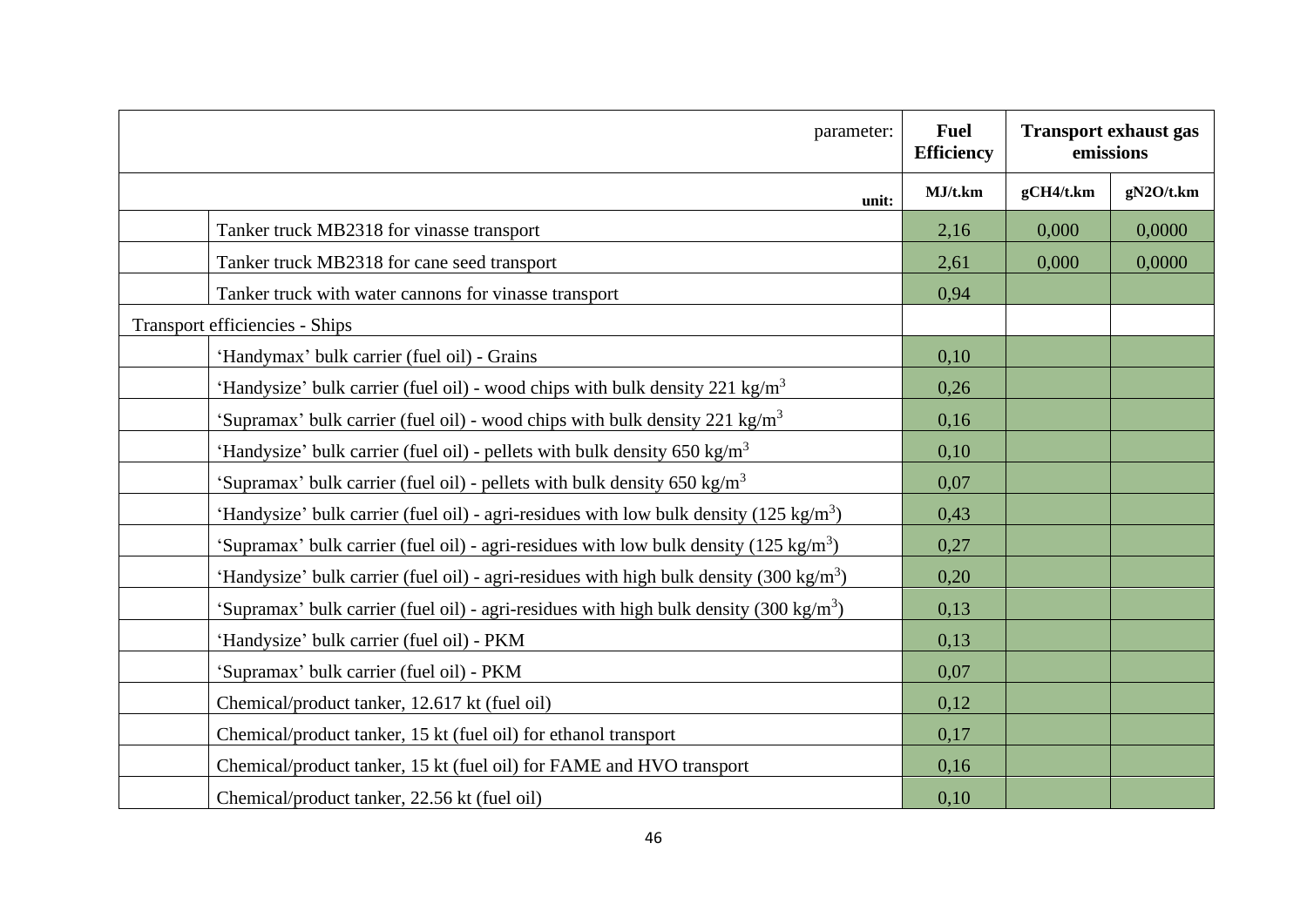| parameter:                                     | <b>Fuel</b><br><b>Efficiency</b> |           | <b>Transport exhaust gas</b><br>emissions |  |
|------------------------------------------------|----------------------------------|-----------|-------------------------------------------|--|
| unit:                                          | MJ/t.km                          | gCH4/t.km | gN2O/t.km                                 |  |
| Inland bulk carrier, 8.8 kt (diesel)           | 0,32                             | 0,093     | 0,0004                                    |  |
| Inland ship for oil transport, 1.2 kt (diesel) | 0,50                             | 0,030     |                                           |  |
| Transport efficiencies - Pipeline and rail     |                                  |           |                                           |  |
| Local $(10 \text{ km})$ pipeline               | 0,00                             | 0,000     | 0,0000                                    |  |
| Freight train USA (diesel)                     | 0,25                             | 0,005     | 0,0010                                    |  |
| Rail (electric, MV)                            | 0,21                             |           |                                           |  |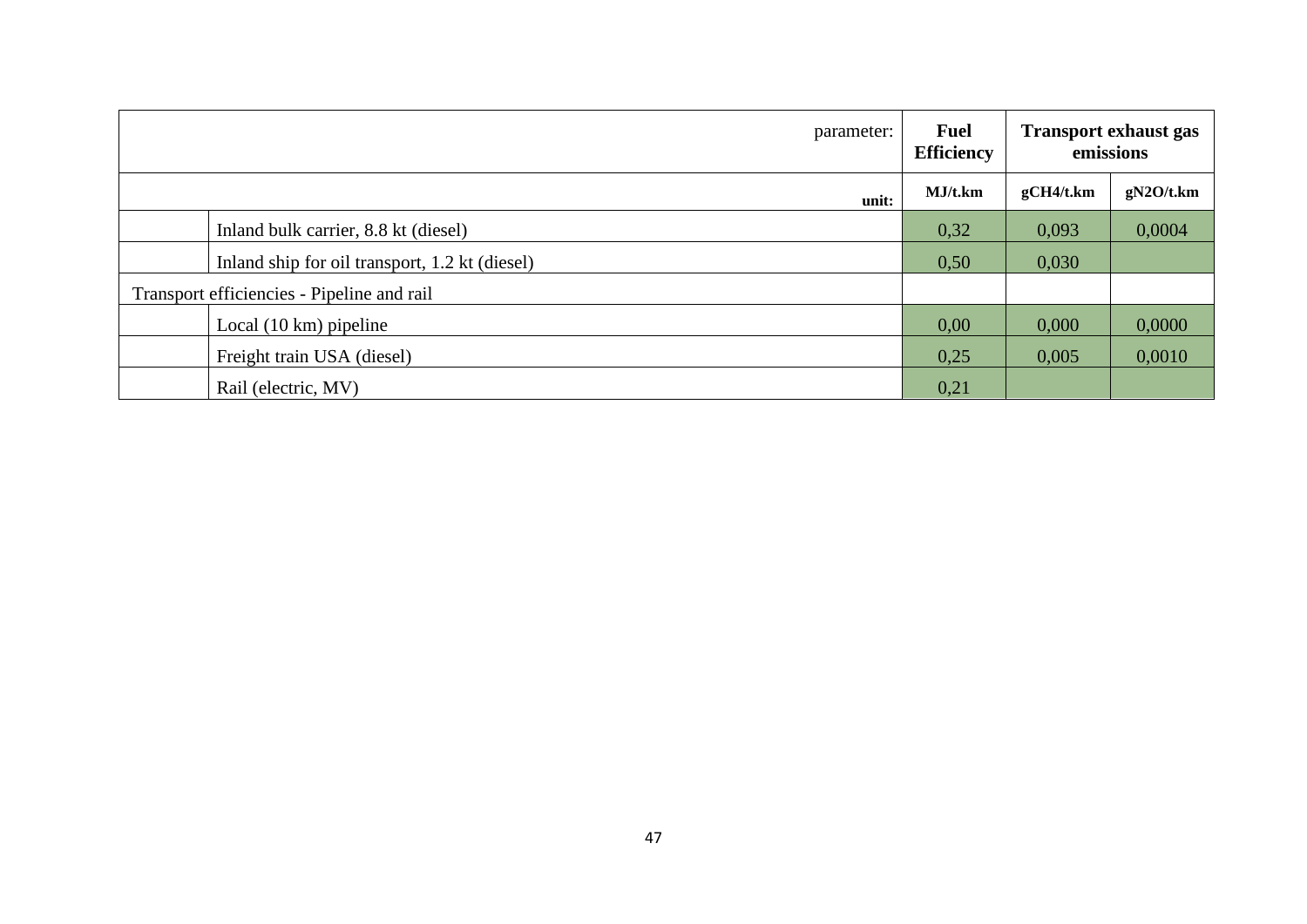### **With upstream emissions, without emissions from construction**

|                 | CI net      | CI used        | CI used        | CI used        |
|-----------------|-------------|----------------|----------------|----------------|
|                 | electricity | electricity HV | electricity MV | electricity LV |
|                 | production  |                |                |                |
| Austria         | 153         | 238            | 240            | 245            |
| Belgium         | 204         | 214            | 215            | 219            |
| <b>Bulgaria</b> | 493         | 504            | 510            | 532            |
| Cyprus          | 757         | 768            | 772            | 787            |
| Czechia         | 518         | 526            | 531            | 549            |
| Germany         | 389         | 386            | 388            | 398            |
| Denmark         | 100         | 135            | 136            | 139            |
| Estonia         | 654         | 468            | 471            | 485            |
| Greece          | 577         | 585            | 590            | 610            |
| Spain           | 245         | 248            | 251            | 263            |
| Finland         | 105         | 127            | 128            | 130            |
| France          | 74          | 81             | 82             | 86             |
| Croatia         | 208         | 329            | 333            | 349            |
| Hungary         | 277         | 307            | 310            | 322            |
| Ireland         | 349         | 357            | 360            | 374            |
| Italy           | 352         | 331            | 333            | 343            |
| Latvia          | 203         | 312            | 315            | 325            |
| Lithuania       | 79          | 291            | 294            | 305            |
| Luxembourg      | 93          | 311            | 312            | 316            |
| Malta           | 455         | 437            | 441            | 454            |
| Netherlands     | 430         | 415            | 417            | 426            |
| Poland          | 742         | 715            | 720            | 741            |
| Portugal        | 268         | 282            | 285            | 299            |
| Romania         | 388         | 421            | 427            | 454            |
| Slovakia        | 168         | 316            | 319            | 329            |
| Slovenia        | 269         | 281            | 283            | 291            |
| Sweden          | 20          | 25             | 25             | 26             |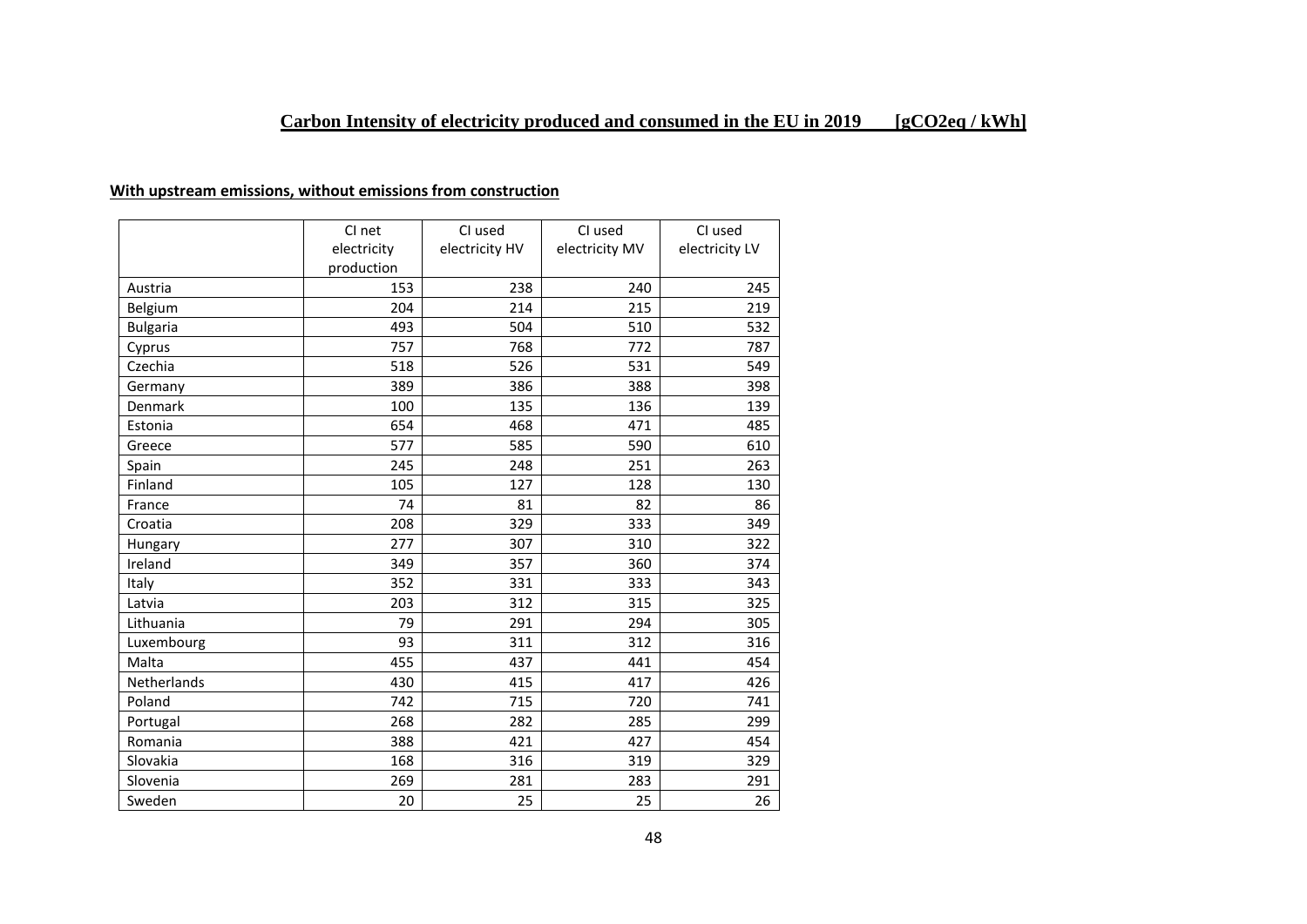| <b>EU27</b>        | 288   | 295   | 298   | 308   |
|--------------------|-------|-------|-------|-------|
| Iceland            | 7     | 7     | 7     | 7     |
| Norway             | 12    | 20    | 20    | 21    |
| Switzerland        | 32    | 107   | 108   | 112   |
| United Kingdom     | 271   | 277   | 280   | 292   |
| Albania            | 0     | 302   | 308   | 332   |
| Bosnia Herzegovina | 799   | 766   | 776   | 818   |
| Kosovo             | 1,099 | 1,067 | 1,097 | 1,224 |
| Moldova            | 246   | 446   | 453   | 476   |
| Montenegro         | 472   | 588   | 599   | 646   |
| North Macedonia    | 794   | 760   | 774   | 831   |
| Serbia             | 807   | 819   | 833   | 892   |
| Turkey             | 487   | 508   | 516   | 546   |
| <b>Belarus</b>     | 449   | 458   | 462   | 479   |
| Russia             | 459   | 474   | 479   | 496   |
| Ukraine            | 407   | 419   | 423   | 439   |

|                                                                    | parameter:                                                                                                                      |         | <b>GHG</b> emission coefficient |      |  |
|--------------------------------------------------------------------|---------------------------------------------------------------------------------------------------------------------------------|---------|---------------------------------|------|--|
|                                                                    | unit:                                                                                                                           | gCH4/MJ | gCO <sub>2</sub><br>eq/MJ       |      |  |
| Emissions from machinery operations incl. chipping (per MJ diesel) |                                                                                                                                 |         |                                 |      |  |
|                                                                    | $CH4$ and N <sub>2</sub> O emissions from use of diesel (transport)                                                             | 0,0008  | 0,0032                          | 0,97 |  |
|                                                                    | 0,0008                                                                                                                          | 0,0032  | 0,97                            |      |  |
|                                                                    | 0,0013                                                                                                                          | 0,0032  | 0,97                            |      |  |
|                                                                    | $CH4$ and N <sub>2</sub> O emissions from use of diesel (agriculture)<br><i>Emissions from boiler or CHP (per MJ feedstock)</i> |         |                                 |      |  |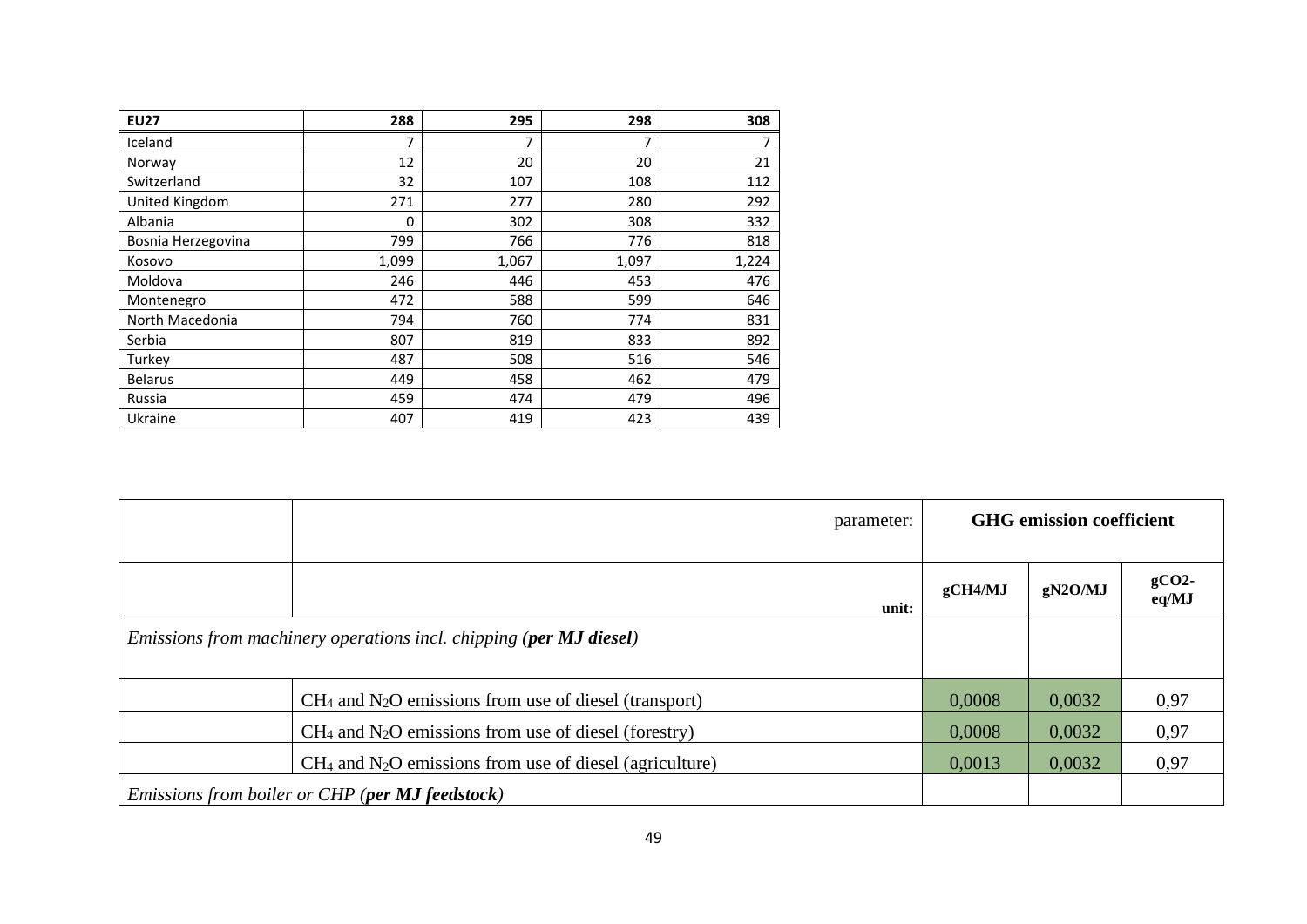| parameter:                                                              |         | <b>GHG</b> emission coefficient |                   |
|-------------------------------------------------------------------------|---------|---------------------------------|-------------------|
| unit:                                                                   | gCH4/MJ | gN2O/MJ                         | $gCO2$ -<br>eq/MJ |
|                                                                         |         |                                 |                   |
| $CH4$ and N <sub>2</sub> O emissions from agricultural residue boiler   | 0,0017  | 0,0007                          | 0,24              |
| $CH4$ and N <sub>2</sub> O emissions from agricultural residue CHP      | 0,0017  | 0,0007                          | 0,24              |
| $CH4$ and N <sub>2</sub> O emissions from bagasse boiler                | 0,0025  | 0,0012                          | 0,43              |
| $CH4$ and N <sub>2</sub> O emissions from bagasse CHP                   | 0,0025  | 0,0012                          | 0,43              |
| $CH4$ and N <sub>2</sub> O emissions from biogas CHP gas engine         | 0,3400  | 0,0014                          | 8,92              |
| $CH4$ and N <sub>2</sub> O emissions from biogas boiler                 | 0,0025  | 0,0010                          | 0,36              |
| $CH4$ and N <sub>2</sub> O emissions from hard coal CHP                 | 0,0018  | 0,0050                          | 1,53              |
| $CH4$ and N <sub>2</sub> O emissions from lignite CHP                   | 0,0007  | 0,0028                          | 0,86              |
| $CH4$ and N <sub>2</sub> O emissions from NG boiler                     | 0,0025  | 0,0010                          | 0,36              |
| $CH4$ and N <sub>2</sub> O emissions from NG CHP                        | 0,0042  | 0,0008                          | 0,36              |
| $CH4$ and N <sub>2</sub> O emissions from NG gas engine                 | 0,0030  | 0,0001                          | 0,10              |
| $CH4$ and N <sub>2</sub> O emissions from palm shells and fibres boiler | 0,0030  | 0,0040                          | 1,27              |
| $CH4$ and N <sub>2</sub> O emissions from palm shells and fibres CHP    | 0,0030  | 0,0040                          | 1,27              |
| $CH4$ and N <sub>2</sub> O emissions from PKM boiler                    | 0,0017  | 0,0007                          | 0,24              |
| $CH4$ and N <sub>2</sub> O emissions from PKM CHP                       | 0,0017  | 0,0007                          | 0,24              |
| $CH4$ and N <sub>2</sub> O emissions from sawdust boiler                | 0,0049  | 0,0010                          | 0,41              |
| $CH4$ and N <sub>2</sub> O emissions from straw pellet boiler           | 0,0017  | 0,0007                          | 0,24              |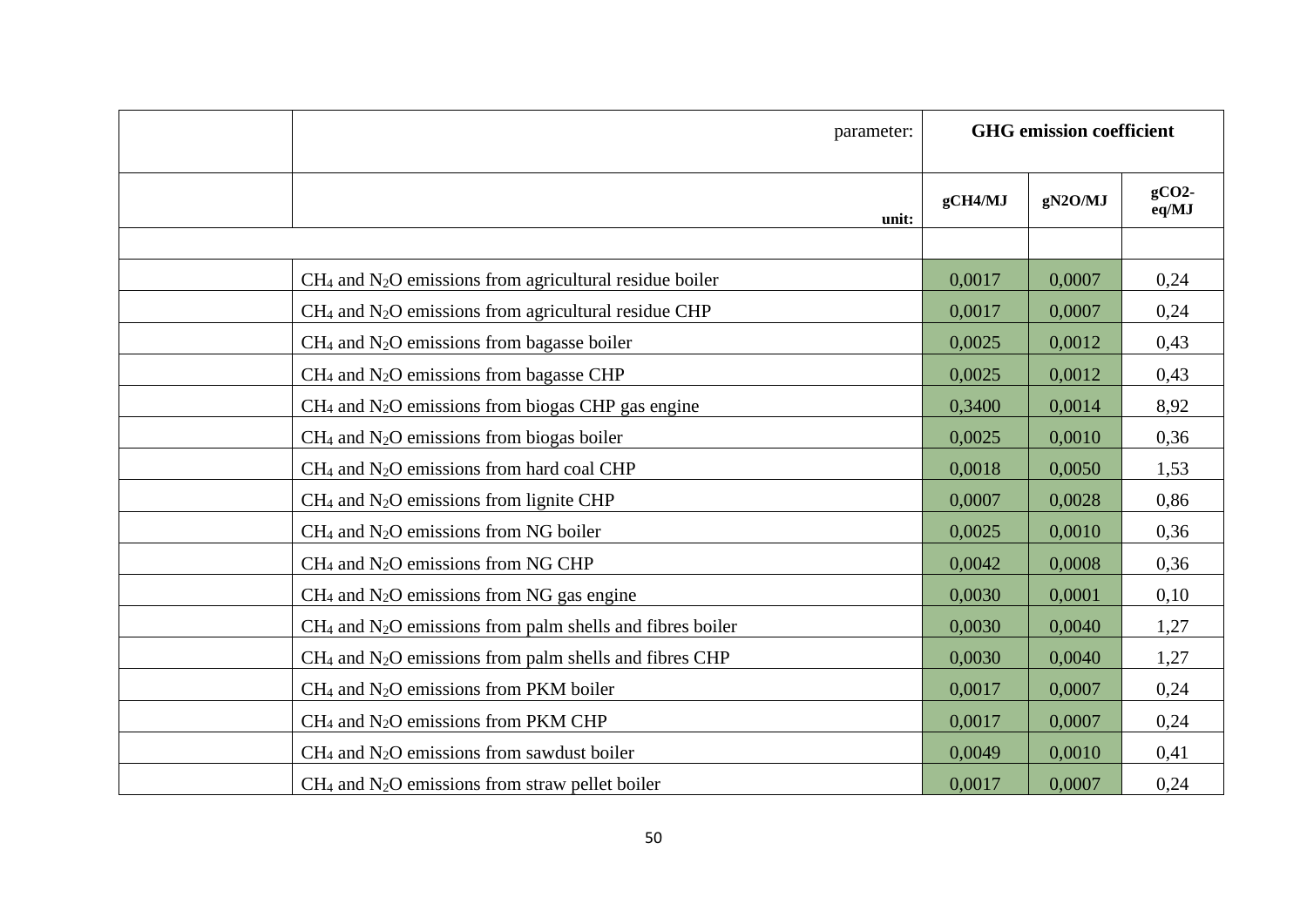| parameter:                                                                                                    | <b>GHG</b> emission coefficient |         |                  |  |
|---------------------------------------------------------------------------------------------------------------|---------------------------------|---------|------------------|--|
| unit:                                                                                                         | gCH4/MJ                         | gN2O/MJ | $gCO2-$<br>eq/MJ |  |
| $CH4$ and N <sub>2</sub> O emissions from straw pellet CHP                                                    | 0,0017                          | 0,0007  | 0,24             |  |
| $CH4$ and N <sub>2</sub> O emissions from wood chip boiler                                                    | 0,0049                          | 0,0010  | 0,41             |  |
| $CH4$ and N <sub>2</sub> O emissions from wood chip CHP                                                       | 0,0049                          | 0,0010  | 0,41             |  |
| $CH4$ and N <sub>2</sub> O emissions from wood pellet boiler                                                  | 0,0030                          | 0,0006  | 0,25             |  |
| $CH4$ and N <sub>2</sub> O emissions from wood pellet CHP                                                     | 0,0030                          | 0,0006  | 0,25             |  |
| $CH4$ and N <sub>2</sub> O emissions from liquid fuel boiler                                                  | 0,0009                          | 0,0004  | 0,14             |  |
| $CH4$ and N <sub>2</sub> O emissions from wood pellet co-combustion (fluidised bed coal-fired<br>power plant) | 0,0010                          | 0,0610  | 18,20            |  |
| $CH4$ and N <sub>2</sub> O emissions from wood pellet co-combustion (pulverised coal-fired<br>power plant)    | 0,0009                          | 0,0014  | 0,44             |  |
|                                                                                                               |                                 |         |                  |  |
| <i>Emissions from digestate storage (per MJ biogas)</i>                                                       |                                 |         |                  |  |
| $CH4$ and N <sub>2</sub> O emissions from open biowaste digestate storage                                     | 0,4930                          | 0,0319  | 21,82            |  |
| $CH4$ and N <sub>2</sub> O emissions from open maize digestate storage                                        | 0,4422                          | 0,0082  | 13,51            |  |
| $CH4$ and N <sub>2</sub> O emissions from open manure digestate storage                                       | 1,9917                          | 0,0663  | 69,56            |  |

| <b>GHG emission coefficient</b> |
|---------------------------------|
|                                 |